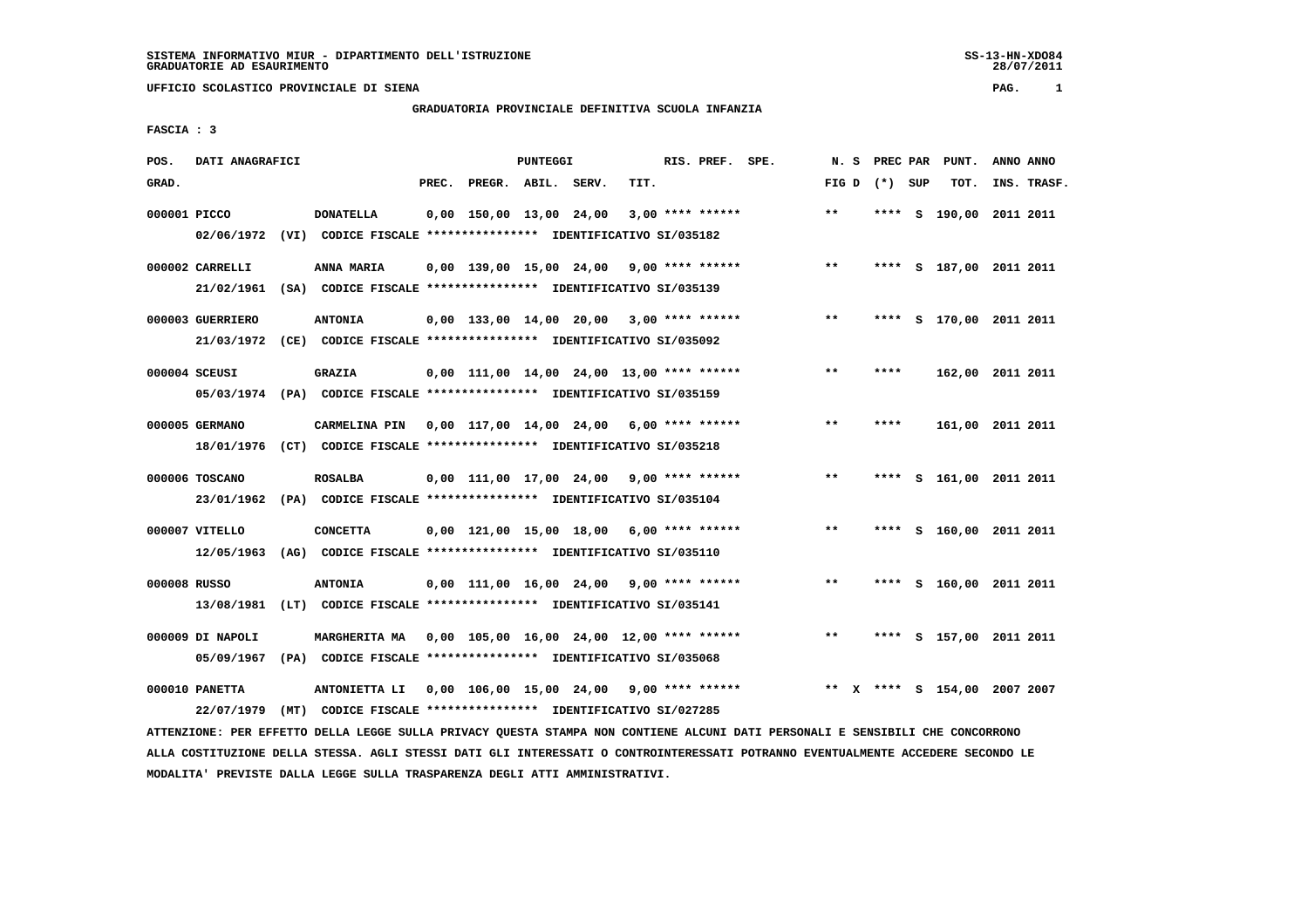# **GRADUATORIA PROVINCIALE DEFINITIVA SCUOLA INFANZIA**

 **FASCIA : 3**

| POS.  | DATI ANAGRAFICI                                                                              |                                                                                    |       |                                                         | PUNTEGGI |      | RIS. PREF. SPE. |                                             |       |                 | N. S PREC PAR PUNT.     | ANNO ANNO                    |  |
|-------|----------------------------------------------------------------------------------------------|------------------------------------------------------------------------------------|-------|---------------------------------------------------------|----------|------|-----------------|---------------------------------------------|-------|-----------------|-------------------------|------------------------------|--|
| GRAD. |                                                                                              |                                                                                    | PREC. | PREGR. ABIL. SERV.                                      |          | TIT. |                 |                                             |       | FIG D $(*)$ SUP | TOT.                    | INS. TRASF.                  |  |
|       | 000011 CECCARELLI<br>09/11/1971 (SI) CODICE FISCALE *************** IDENTIFICATIVO SI/023178 | <b>FRANCESCA</b>                                                                   |       | $0,00$ 112,00 14,00 24,00 3,00 **** ******              |          |      |                 |                                             |       |                 | ** X **** S 153,00 2002 |                              |  |
|       | 000012 DE LIO<br>24/11/1967 (CS) CODICE FISCALE *************** IDENTIFICATIVO SI/023275     | EMILIA                                                                             |       |                                                         |          |      |                 | 0,00 110,00 15,00 24,00 3,00 **** ****** EF |       |                 | ** X **** S 152,00 2002 |                              |  |
|       | 000013 CAMMARANO<br>08/10/1958 (SA) CODICE FISCALE *************** IDENTIFICATIVO SI/035136  | <b>IVANA</b>                                                                       |       | 0,00 105,00 16,00 22,00 9,00 **** ****** F              |          |      |                 |                                             |       |                 |                         | ** X **** S 152,00 2011 2011 |  |
|       | 000014 FEDERICO<br>23/01/1977 (NA) CODICE FISCALE *************** IDENTIFICATIVO SI/023057   | MARIA                                                                              |       | $0.00$ 103.00 15.00 24.00 9.00 **** ******              |          |      |                 |                                             | $***$ |                 |                         | **** S 151,00 2002 2002      |  |
|       | 000015 BARTALI<br>26/08/1968 (SI) CODICE FISCALE *************** IDENTIFICATIVO SI/023132    | <b>BEATRICE</b>                                                                    |       | $0,00$ $108,00$ $13,00$ $24,00$ $6,00$ $***$ **** ***** |          |      |                 |                                             |       |                 | ** X **** S 151,00 2002 |                              |  |
|       | 000016 MARRAZZO<br>27/01/1976 (NA) CODICE FISCALE *************** IDENTIFICATIVO SI/024056   | <b>GIOVANNA</b>                                                                    |       | $0,00$ 102,00 15,00 24,00 10,00 **** ******             |          |      |                 |                                             | $* *$ |                 |                         | **** S 151,00 2003 2003      |  |
|       | 000017 BRIAMONTE<br>08/08/1969                                                               | LUCIA<br>(PZ) CODICE FISCALE **************** IDENTIFICATIVO SI/027107             |       | 0,00 108,00 18,00 24,00 1,00 **** ****** F              |          |      |                 |                                             | $***$ |                 |                         | **** S 151,00 2007 2007      |  |
|       | 000018 MAISTO<br>21/02/1974 (CE) CODICE FISCALE *************** IDENTIFICATIVO SI/035118     | <b>GERARDA</b>                                                                     |       | $0,00$ 103,00 15,00 24,00 9,00 **** ******              |          |      |                 |                                             | $* *$ | ****            |                         | 151,00 2011 2011             |  |
|       | 000019 PANTERI<br>17/12/1980 (SI) CODICE FISCALE *************** IDENTIFICATIVO SI/027291    | <b>SANDRA</b>                                                                      |       | $0,00$ 108,00 18,00 24,00 0,00 **** ******              |          |      |                 |                                             | **    |                 | **** S 150,00 2007      |                              |  |
|       | 000020 BRACCAGNI<br>23/12/1980                                                               | <b>ELISABETTA</b><br>(SI) CODICE FISCALE **************** IDENTIFICATIVO SI/027603 |       | $0,00$ 108,00 18,00 24,00 0,00 **** ******              |          |      |                 |                                             | $***$ | ****            | S 150,00 2007           |                              |  |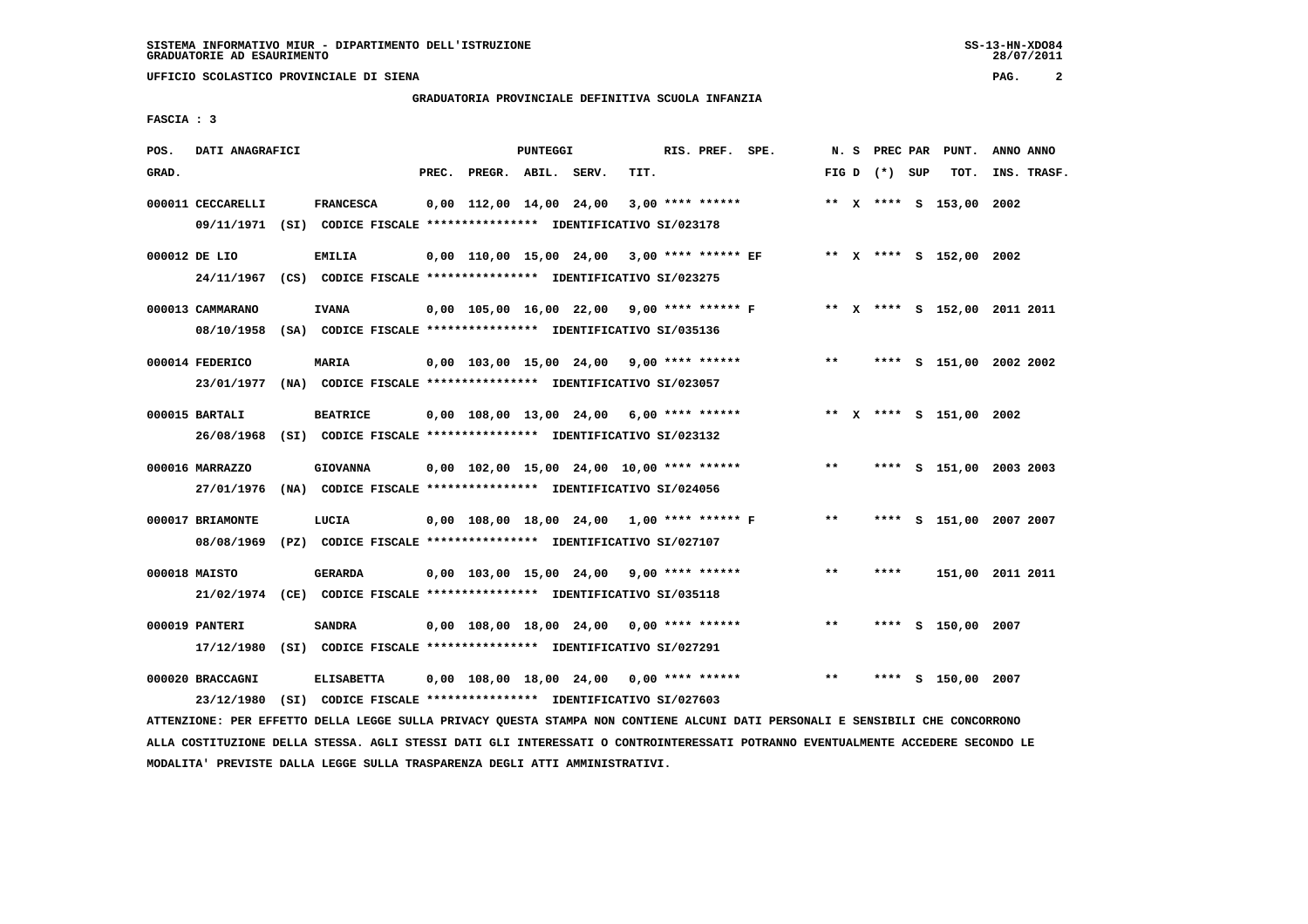**UFFICIO SCOLASTICO PROVINCIALE DI SIENA PAG. 3**

# **GRADUATORIA PROVINCIALE DEFINITIVA SCUOLA INFANZIA**

 **FASCIA : 3**

| POS.<br>DATI ANAGRAFICI<br>PUNTEGGI<br>RIS. PREF. SPE.<br>PUNT.<br>N. S<br>PREC PAR<br>GRAD.<br>PREC.<br>PREGR. ABIL. SERV.<br>TIT.<br>TOT.<br>FIG D $(*)$ SUP<br>000021 MURRU<br>$0,00$ 111,00 14,00 24,00 0,00 **** ******<br>$* *$<br>**** S 149,00 2000<br>ANNA ROSA | ANNO ANNO<br>INS. TRASF. |
|--------------------------------------------------------------------------------------------------------------------------------------------------------------------------------------------------------------------------------------------------------------------------|--------------------------|
|                                                                                                                                                                                                                                                                          |                          |
|                                                                                                                                                                                                                                                                          |                          |
|                                                                                                                                                                                                                                                                          |                          |
| 03/03/1966 (NU) CODICE FISCALE **************** IDENTIFICATIVO SI/020528                                                                                                                                                                                                 |                          |
|                                                                                                                                                                                                                                                                          |                          |
| 000022 CAPALBI<br>CARMELINA<br>$0,00$ 103,00 15,00 24,00 6,00 **** ******<br>$* *$<br>**** S 148,00 2000                                                                                                                                                                 |                          |
| 22/10/1964 (PZ) CODICE FISCALE **************** IDENTIFICATIVO SI/020764                                                                                                                                                                                                 |                          |
| 000023 NACCA<br><b>FRANCESCA</b><br>$* *$                                                                                                                                                                                                                                |                          |
| $0,00$ 103,00 14,00 24,00 6,00 **** ******<br>**** S 147,00 2007 2007                                                                                                                                                                                                    |                          |
| 08/08/1972 (CE) CODICE FISCALE *************** IDENTIFICATIVO SI/026664                                                                                                                                                                                                  |                          |
| 000024 MONNI<br>GLORIA<br>$0,00$ 108,00 14,00 24,00 0,00 **** ******<br>** X **** S 146,00 2002                                                                                                                                                                          |                          |
| 19/07/1962 (SI) CODICE FISCALE **************** IDENTIFICATIVO SI/023319                                                                                                                                                                                                 |                          |
|                                                                                                                                                                                                                                                                          |                          |
| 0,00 106,00 16,00 24,00 0,00 **** ****** E<br>**<br>000025 REA<br><b>MARIA</b><br>**** S 146,00 2002                                                                                                                                                                     |                          |
| 14/06/1968 (NA) CODICE FISCALE **************** IDENTIFICATIVO SI/023420                                                                                                                                                                                                 |                          |
|                                                                                                                                                                                                                                                                          |                          |
| $0,00$ $94,00$ $15,00$ $24,00$ $12,00$ $***$ **** ******<br>** X **** S 145,00 2002<br>000026 STORTONI<br><b>STEFANIA</b>                                                                                                                                                |                          |
| 16/12/1966 (RM) CODICE FISCALE **************** IDENTIFICATIVO SI/023401                                                                                                                                                                                                 |                          |
|                                                                                                                                                                                                                                                                          |                          |
| 000027 TROCCHIA<br>TIZIANA<br>$0,00$ $96,00$ $14,00$ $24,00$ $10,00$ **** ******<br>$***$<br>**** S 144,00 2007 2007                                                                                                                                                     |                          |
| 08/04/1978<br>(NA) CODICE FISCALE **************** IDENTIFICATIVO SI/027412                                                                                                                                                                                              |                          |
|                                                                                                                                                                                                                                                                          |                          |
| 000028 GALLUZZI<br><b>FRANCESCA</b><br>$0,00$ $96,00$ $18,00$ $24,00$ $6,00$ **** ******<br>$* *$<br>**** S 144,00 2007                                                                                                                                                  |                          |
| 26/09/1978 (SI) CODICE FISCALE *************** IDENTIFICATIVO SI/027188                                                                                                                                                                                                  |                          |
| 000029 TRINGALI<br><b>SABRINA</b><br>$0,00$ 99,00 16,00 24,00 3,00 **** ******<br>$***$<br>**** S 142,00 2002                                                                                                                                                            |                          |
|                                                                                                                                                                                                                                                                          |                          |
| 17/07/1979 (CE) CODICE FISCALE *************** IDENTIFICATIVO SI/023352                                                                                                                                                                                                  |                          |
| 0,00 90,00 15,00 24,00 12,00 **** ****** F<br>000030 ANDREOZZI<br>IDA<br>$***$<br>**** S 141,00 2002                                                                                                                                                                     |                          |
| (CE) CODICE FISCALE **************** IDENTIFICATIVO SI/023117<br>28/05/1966                                                                                                                                                                                              |                          |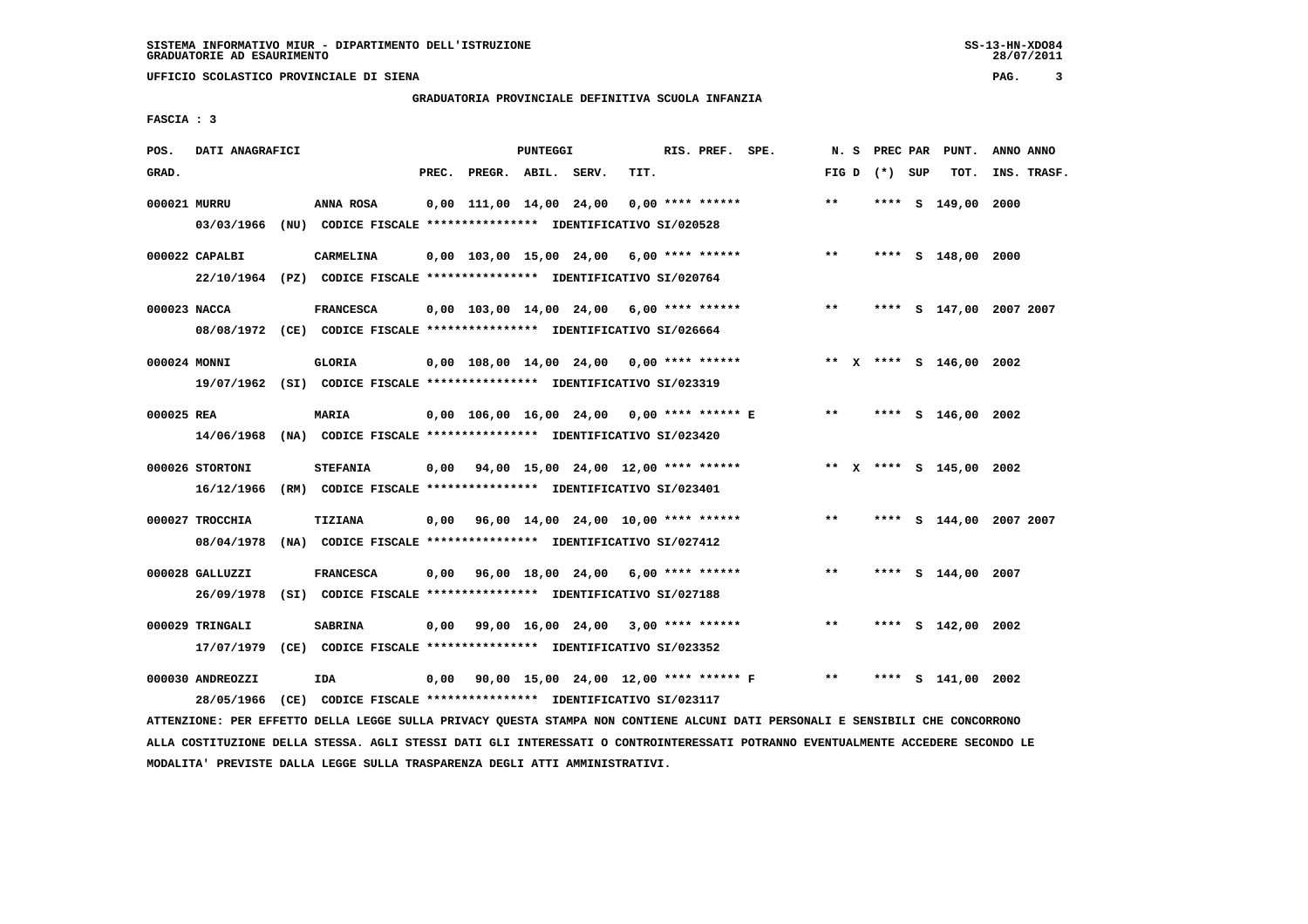**GRADUATORIA PROVINCIALE DEFINITIVA SCUOLA INFANZIA**

 **FASCIA : 3**

| POS.         | DATI ANAGRAFICI   |                                                                                                                                   |                          | PUNTEGGI |                                                         | RIS. PREF. SPE. |       |                 | N. S PREC PAR PUNT.     | ANNO ANNO                    |
|--------------|-------------------|-----------------------------------------------------------------------------------------------------------------------------------|--------------------------|----------|---------------------------------------------------------|-----------------|-------|-----------------|-------------------------|------------------------------|
| GRAD.        |                   |                                                                                                                                   | PREC. PREGR. ABIL. SERV. |          | TIT.                                                    |                 |       | FIG D $(*)$ SUP | тот.                    | INS. TRASF.                  |
|              | 000031 CAPASSO    | <b>KATIA</b><br>17/12/1966 (NA) CODICE FISCALE *************** IDENTIFICATIVO SI/024578                                           |                          |          | 0,00 102,00 15,00 24,00 0,00 **** ******                |                 | $***$ |                 |                         | **** S 141,00 2004 2004      |
|              | 000032 PERRUSO    | ANGELA<br>21/04/1978 (SA) CODICE FISCALE *************** IDENTIFICATIVO SI/024095                                                 |                          |          | 0,00 92,00 15,00 24,00 9,00 **** ******                 |                 |       |                 |                         | ** X **** S 140,00 2003 2003 |
|              | 000033 POGGIONI   | MARGHERITA<br>27/11/1980 (SI) CODICE FISCALE *************** IDENTIFICATIVO SI/027373                                             |                          |          | $0,00$ 72,00 41,00 24,00 3,00 **** ******               |                 | $***$ |                 | **** S 140,00 2007      |                              |
|              | 000034 ANDREI     | LUCIA<br>13/12/1975 (SI) CODICE FISCALE *************** IDENTIFICATIVO SI/026843                                                  |                          |          | $0,00$ 90,00 17,00 24,00 9,00 **** ******               |                 | $***$ |                 | **** S 140,00 2007      |                              |
|              | 000035 CANNIZZARO | <b>CLAUDIA</b><br>25/12/1968 (PA) CODICE FISCALE *************** IDENTIFICATIVO SI/035158                                         |                          |          | $0,00$ $93,00$ $17,00$ $24,00$ $6,00$ $***$ **** ****** |                 | $***$ |                 |                         | **** S 140,00 2011 2011      |
|              | 000036 CIRILLO    | WANDA<br>07/05/1972 (NA) CODICE FISCALE *************** IDENTIFICATIVO SI/020726                                                  |                          |          | $0,00$ 99,00 13,00 24,00 3,00 **** ******               |                 |       |                 | ** X **** S 139,00 2000 |                              |
| 000037 FIORE |                   | <b>ANTONELLA</b><br>09/06/1976 (RC) CODICE FISCALE *************** IDENTIFICATIVO SI/023235                                       |                          |          | $0,00$ 98,00 14,00 24,00 3,00 **** ******               |                 | $***$ |                 | **** S 139,00 2002      |                              |
| 000038 LEONE |                   | <b>GAETANA</b><br>01/04/1976 (PA) CODICE FISCALE **************** IDENTIFICATIVO SI/023203                                        |                          |          | $0,00$ 99,00 13,00 24,00 3,00 **** ******               |                 | $***$ |                 | **** S 139,00 2002      |                              |
|              | 000039 PISANO     | SONIA<br>17/02/1970 (NA) CODICE FISCALE *************** IDENTIFICATIVO SI/023350                                                  |                          |          | $0,00$ 108,00 16,00 12,00 0,00 **** ******              |                 | **    |                 | **** S 136,00 2002      |                              |
| 000040 FIORE |                   | MARIA ROSARIA 0,00 97,00 15,00 24,00 0,00 **** ******<br>02/12/1975 (NA) CODICE FISCALE **************** IDENTIFICATIVO SI/023217 |                          |          |                                                         |                 | $***$ | ****            | S 136,00 2002           |                              |

 **ATTENZIONE: PER EFFETTO DELLA LEGGE SULLA PRIVACY QUESTA STAMPA NON CONTIENE ALCUNI DATI PERSONALI E SENSIBILI CHE CONCORRONO ALLA COSTITUZIONE DELLA STESSA. AGLI STESSI DATI GLI INTERESSATI O CONTROINTERESSATI POTRANNO EVENTUALMENTE ACCEDERE SECONDO LE MODALITA' PREVISTE DALLA LEGGE SULLA TRASPARENZA DEGLI ATTI AMMINISTRATIVI.**

28/07/2011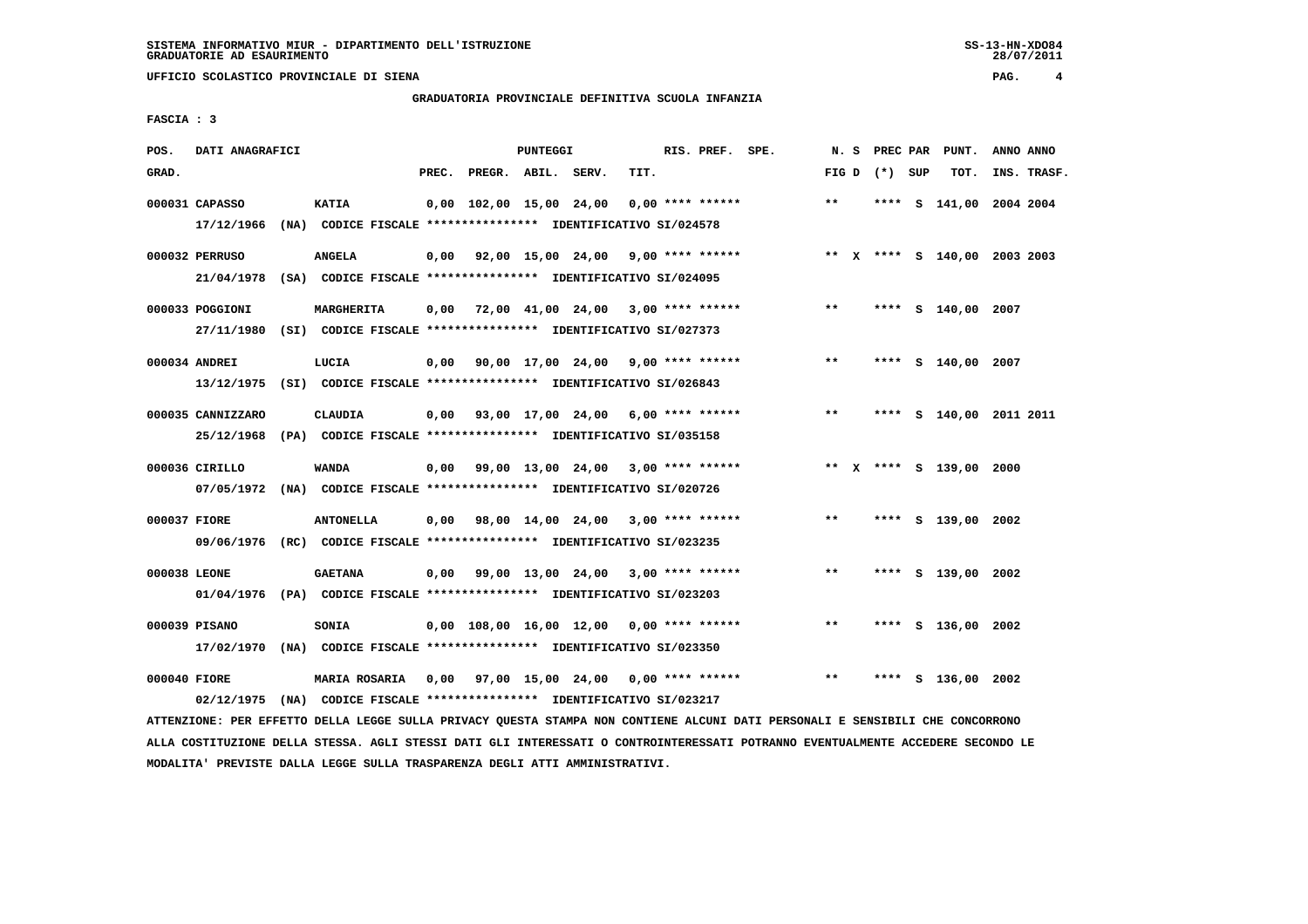# **GRADUATORIA PROVINCIALE DEFINITIVA SCUOLA INFANZIA**

 **FASCIA : 3**

| POS.         | DATI ANAGRAFICI                |                                                                          |       |                                                   | <b>PUNTEGGI</b> |                   |      | RIS. PREF. SPE.    |                                                              |       | N. S | PREC PAR        |   | PUNT.                        | ANNO ANNO |             |
|--------------|--------------------------------|--------------------------------------------------------------------------|-------|---------------------------------------------------|-----------------|-------------------|------|--------------------|--------------------------------------------------------------|-------|------|-----------------|---|------------------------------|-----------|-------------|
| GRAD.        |                                |                                                                          | PREC. | PREGR. ABIL. SERV.                                |                 |                   | TIT. |                    |                                                              |       |      | FIG D $(*)$ SUP |   | TOT.                         |           | INS. TRASF. |
|              |                                |                                                                          |       |                                                   |                 |                   |      |                    |                                                              |       |      |                 |   |                              |           |             |
| 000041 LIBRI |                                | <b>MICHELE</b>                                                           | 0,00  |                                                   |                 | 89,00 15,00 24,00 |      | $6,00$ **** ****** |                                                              | $***$ |      |                 |   | **** S 134,00 2002           |           |             |
|              |                                | 18/07/1963 (RC) CODICE FISCALE *************** IDENTIFICATIVO SI/023205  |       |                                                   |                 |                   |      |                    |                                                              |       |      |                 |   |                              |           |             |
|              | 000042 COSTANZA                | <b>MARIA CHIARA</b>                                                      |       | $0,00$ $91,00$ $15,00$ $24,00$ $3,00$ **** ****** |                 |                   |      |                    |                                                              |       |      |                 |   | ** X **** S 133,00 2003 2003 |           |             |
|              |                                | 27/09/1976 (RM) CODICE FISCALE *************** IDENTIFICATIVO SI/023972  |       |                                                   |                 |                   |      |                    |                                                              |       |      |                 |   |                              |           |             |
|              |                                |                                                                          |       |                                                   |                 |                   |      |                    |                                                              |       |      |                 |   |                              |           |             |
|              | 000043 RIVETTI                 | MARGHERITA                                                               |       | 0,00 89,00 14,00 24,00 6,00 **** ****** F         |                 |                   |      |                    |                                                              | $* *$ |      |                 |   | **** S 133,00 2005 2005      |           |             |
|              |                                | 08/03/1971 (NA) CODICE FISCALE *************** IDENTIFICATIVO SI/025626  |       |                                                   |                 |                   |      |                    |                                                              |       |      |                 |   |                              |           |             |
|              |                                |                                                                          |       |                                                   |                 |                   |      |                    |                                                              |       |      |                 |   |                              |           |             |
|              | 000044 MANZILLO                | <b>MARIA</b>                                                             |       | 0,00 89,00 15,00 24,00 3,00 **** ****** F         |                 |                   |      |                    |                                                              | $***$ |      |                 |   | **** S 131,00 2003 2003      |           |             |
|              |                                | 26/09/1969 (CE) CODICE FISCALE *************** IDENTIFICATIVO SI/024050  |       |                                                   |                 |                   |      |                    |                                                              |       |      |                 |   |                              |           |             |
|              |                                |                                                                          |       |                                                   |                 |                   |      |                    |                                                              | $***$ |      |                 |   |                              |           |             |
|              | 000045 SPITALERI               | <b>GIOVANNA</b>                                                          |       | $0,00$ 81,00 16,00 24,00 10,00 **** ******        |                 |                   |      |                    |                                                              |       |      |                 |   | **** S 131,00 2007 2007      |           |             |
|              | 21/03/1966                     | (AG) CODICE FISCALE **************** IDENTIFICATIVO SI/026800            |       |                                                   |                 |                   |      |                    |                                                              |       |      |                 |   |                              |           |             |
|              | 000046 ADILARDI                | <b>MARIA CARMELA</b>                                                     | 0,00  | 76,00 17,00 24,00 13,00 **** ******               |                 |                   |      |                    |                                                              | $***$ |      | ****            |   | S 130,00 2007 2007           |           |             |
|              |                                | 21/03/1977 (VV) CODICE FISCALE *************** IDENTIFICATIVO SI/026839  |       |                                                   |                 |                   |      |                    |                                                              |       |      |                 |   |                              |           |             |
|              |                                |                                                                          |       |                                                   |                 |                   |      |                    |                                                              |       |      |                 |   |                              |           |             |
|              | 000047 MIGLIETTA VALZAN CLEIDE |                                                                          |       | $0,00$ 88,00 18,00 24,00 0,00 **** ******         |                 |                   |      |                    |                                                              |       |      | ** X ****       |   | 130,00 2011 2011             |           |             |
|              |                                | 24/12/1976 (LE) CODICE FISCALE **************** IDENTIFICATIVO SI/035120 |       |                                                   |                 |                   |      |                    |                                                              |       |      |                 |   |                              |           |             |
|              |                                |                                                                          |       |                                                   |                 |                   |      |                    |                                                              |       |      |                 |   |                              |           |             |
| 000048 LEONE |                                | ANNA MARIA                                                               |       | $0,00$ 89,00 14,00 24,00 3,00 **** ******         |                 |                   |      |                    |                                                              |       |      |                 |   | ** X **** S 130,00 2011 2011 |           |             |
|              |                                | 15/02/1966 (EE) CODICE FISCALE *************** IDENTIFICATIVO SI/035113  |       |                                                   |                 |                   |      |                    |                                                              |       |      |                 |   |                              |           |             |
|              | 000049 COSTANZO                | MARIA CONCETT                                                            | 0,00  |                                                   |                 |                   |      |                    | 84,00 15,00 24,00 6,00 **** ****** F ** X **** S 129,00 2002 |       |      |                 |   |                              |           |             |
|              | 18/10/1970                     | (CE) CODICE FISCALE **************** IDENTIFICATIVO SI/023194            |       |                                                   |                 |                   |      |                    |                                                              |       |      |                 |   |                              |           |             |
|              |                                |                                                                          |       |                                                   |                 |                   |      |                    |                                                              |       |      |                 |   |                              |           |             |
|              | 000050 BOCCHINO                | IMMACOLATA                                                               |       | $0.00$ 90.00 14.00 24.00 0.00 **** ******         |                 |                   |      |                    |                                                              | $* *$ |      | ****            | s | 128,00 2002 2002             |           |             |
|              | 04/01/1972                     | (NA) CODICE FISCALE *************** IDENTIFICATIVO SI/023094             |       |                                                   |                 |                   |      |                    |                                                              |       |      |                 |   |                              |           |             |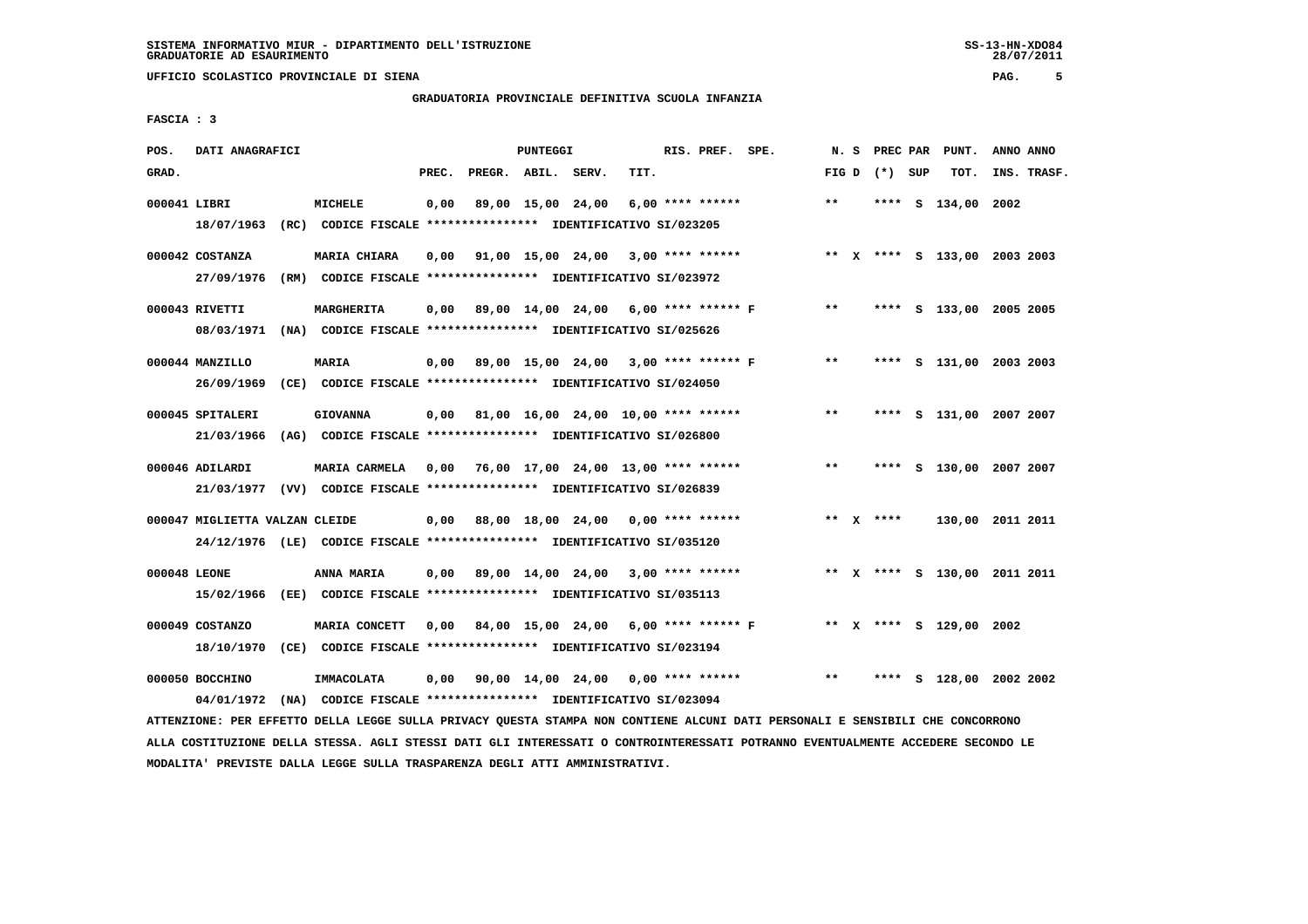**UFFICIO SCOLASTICO PROVINCIALE DI SIENA PAG. 6**

# **GRADUATORIA PROVINCIALE DEFINITIVA SCUOLA INFANZIA**

 **FASCIA : 3**

| POS.  | DATI ANAGRAFICI                                                         |                                                               |       |                                           | <b>PUNTEGGI</b> |       |      | RIS. PREF. SPE.    |                      |       | N. S PREC PAR   | PUNT.                        | ANNO ANNO |             |
|-------|-------------------------------------------------------------------------|---------------------------------------------------------------|-------|-------------------------------------------|-----------------|-------|------|--------------------|----------------------|-------|-----------------|------------------------------|-----------|-------------|
| GRAD. |                                                                         |                                                               | PREC. | PREGR. ABIL.                              |                 | SERV. | TIT. |                    |                      |       | FIG D $(*)$ SUP | TOT.                         |           | INS. TRASF. |
|       |                                                                         |                                                               |       |                                           |                 |       |      |                    |                      |       |                 |                              |           |             |
|       | 000051 MIRAGLIA                                                         | <b>FRANCESCA</b>                                              |       | $0,00$ $109,00$ $17,00$ $2,00$            |                 |       |      |                    | $0.00$ **** ****** F |       |                 | ** X **** S 128,00 2011 2011 |           |             |
|       | 19/03/1964 (CE) CODICE FISCALE *************** IDENTIFICATIVO SI/035126 |                                                               |       |                                           |                 |       |      |                    |                      |       |                 |                              |           |             |
|       | 000052 FOSI                                                             | MARIA                                                         | 0,00  | 88,00 14,00 24,00                         |                 |       |      | $0.00$ **** ****** |                      |       | ** x ****       | 126,00 2002                  |           |             |
|       | 22/11/1980                                                              | (SI) CODICE FISCALE **************** IDENTIFICATIVO SI/023221 |       |                                           |                 |       |      |                    |                      |       |                 |                              |           |             |
|       |                                                                         |                                                               |       |                                           |                 |       |      |                    |                      |       |                 |                              |           |             |
|       | 000053 RICCARDO                                                         | <b>ROSANNA</b>                                                |       | $0,00$ 81,00 15,00 24,00 6,00 **** ****** |                 |       |      |                    |                      | $***$ |                 | **** S 126,00 2003 2003      |           |             |
|       | 17/01/1979                                                              | (CE) CODICE FISCALE **************** IDENTIFICATIVO SI/024109 |       |                                           |                 |       |      |                    |                      |       |                 |                              |           |             |
|       | 000054 LA REGINA                                                        | <b>SILVIA</b>                                                 |       | 86,00 16,00 24,00 0,00 **** ******        |                 |       |      |                    |                      | $***$ |                 | **** S 126,00 2007 2007      |           |             |
|       |                                                                         |                                                               | 0,00  |                                           |                 |       |      |                    |                      |       |                 |                              |           |             |
|       | 24/03/1970                                                              | (CS) CODICE FISCALE **************** IDENTIFICATIVO SI/027202 |       |                                           |                 |       |      |                    |                      |       |                 |                              |           |             |
|       | 000055 VAGAGGINI                                                        | <b>MARESA</b>                                                 |       | $0,00$ 76,00 17,00 24,00 6,00 **** ****** |                 |       |      |                    |                      |       | ** $X$ ****     | 123,00 2007                  |           |             |
|       | 06/10/1959                                                              | (SI) CODICE FISCALE **************** IDENTIFICATIVO SI/027086 |       |                                           |                 |       |      |                    |                      |       |                 |                              |           |             |
|       |                                                                         |                                                               |       |                                           |                 |       |      |                    |                      |       |                 |                              |           |             |
|       | 000056 COLUCCIA                                                         | <b>CRISTINA</b>                                               | 0,00  | 75,00 14,00 24,00 9,00 **** ******        |                 |       |      |                    |                      |       |                 | ** X **** S 122,00 2003 2003 |           |             |
|       | 01/01/1957 (LE) CODICE FISCALE *************** IDENTIFICATIVO SI/023968 |                                                               |       |                                           |                 |       |      |                    |                      |       |                 |                              |           |             |
|       | 000057 PISCITELLI                                                       | <b>STEFANIA</b>                                               | 0,00  | 74,00 15,00 24,00 9,00 **** ******        |                 |       |      |                    |                      | $***$ |                 | **** S 122,00 2005 2005      |           |             |
|       | 10/01/1980                                                              | (CE) CODICE FISCALE **************** IDENTIFICATIVO SI/025532 |       |                                           |                 |       |      |                    |                      |       |                 |                              |           |             |
|       |                                                                         |                                                               |       |                                           |                 |       |      |                    |                      |       |                 |                              |           |             |
|       | 000058 NIOSI                                                            | <b>ELISA</b>                                                  | 0,00  | 74,00 15,00 24,00 9,00 **** ******        |                 |       |      |                    |                      | $* *$ | ****            | S 122,00 2011 2011           |           |             |
|       | 24/06/1978 (ME) CODICE FISCALE *************** IDENTIFICATIVO SI/035100 |                                                               |       |                                           |                 |       |      |                    |                      |       |                 |                              |           |             |
|       |                                                                         |                                                               |       |                                           |                 |       |      |                    |                      |       |                 |                              |           |             |
|       | 000059 CRISAFI                                                          | <b>PAOLA</b>                                                  | 0,00  | 78,00 16,00 24,00 3,00 **** ******        |                 |       |      |                    |                      | $***$ |                 | **** S 121,00 2011 2011      |           |             |
|       | 12/06/1981 (RC) CODICE FISCALE *************** IDENTIFICATIVO SI/035142 |                                                               |       |                                           |                 |       |      |                    |                      |       |                 |                              |           |             |
|       | 000060 STEFANELLI                                                       | LUCIANA BRUNA                                                 |       | $0,00$ 76,00 18,00 24,00 3,00 **** ****** |                 |       |      |                    |                      | $* *$ | ****            | 121,00 2011 2011             |           |             |
|       | 16/12/1976 (LE) CODICE FISCALE *************** IDENTIFICATIVO SI/035147 |                                                               |       |                                           |                 |       |      |                    |                      |       |                 |                              |           |             |
|       |                                                                         |                                                               |       |                                           |                 |       |      |                    |                      |       |                 |                              |           |             |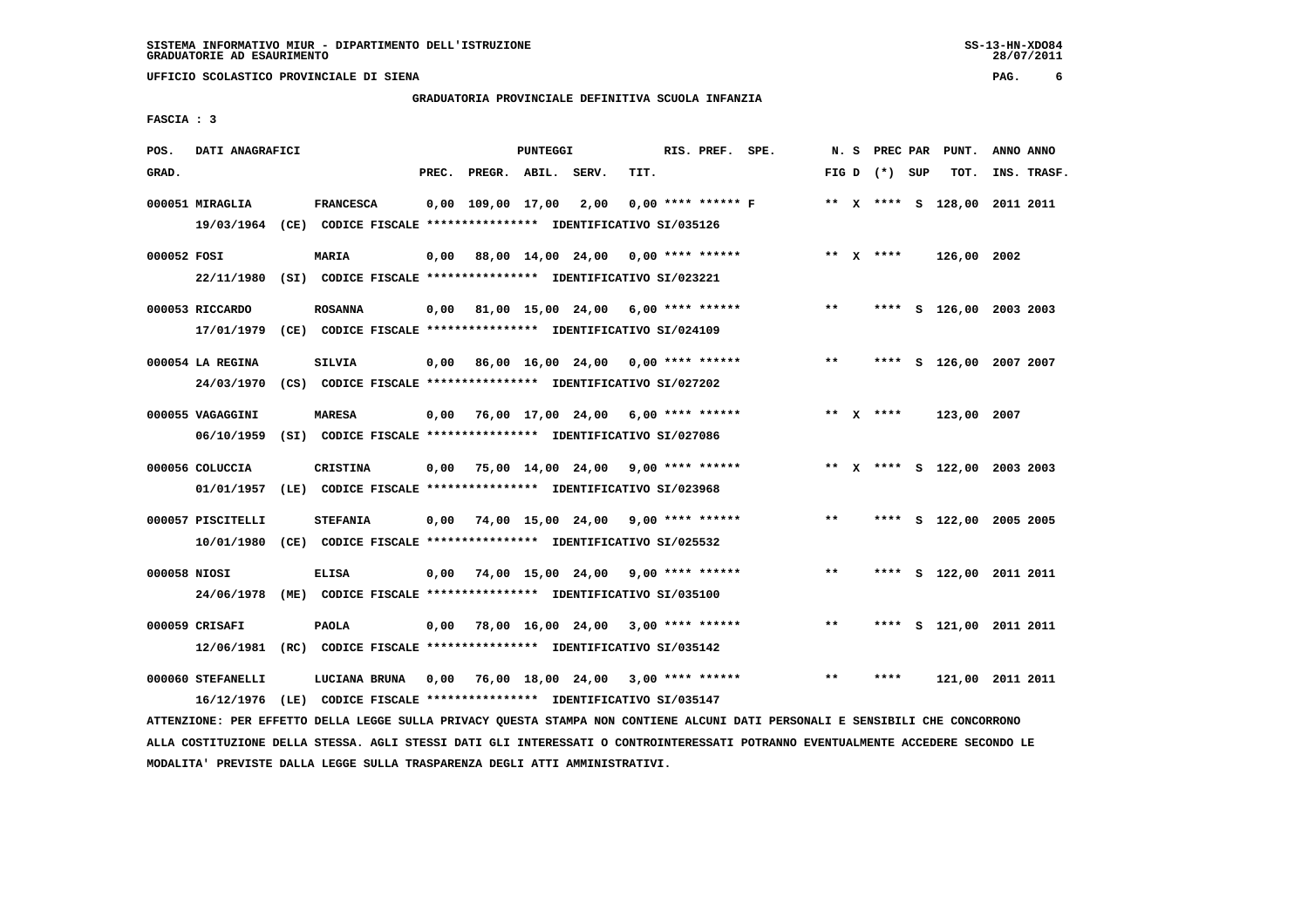# **GRADUATORIA PROVINCIALE DEFINITIVA SCUOLA INFANZIA**

 **FASCIA : 3**

| POS.         | DATI ANAGRAFICI   |                                                                                                 |       |                    | PUNTEGGI |                                                         | RIS. PREF. SPE. |       |                 | N. S PREC PAR PUNT.     | ANNO ANNO                    |
|--------------|-------------------|-------------------------------------------------------------------------------------------------|-------|--------------------|----------|---------------------------------------------------------|-----------------|-------|-----------------|-------------------------|------------------------------|
| GRAD.        |                   |                                                                                                 | PREC. | PREGR. ABIL. SERV. |          | TIT.                                                    |                 |       | FIG D $(*)$ SUP | TOT.                    | INS. TRASF.                  |
|              | 000061 SEQUINO    | <b>MARIA ROSARIA</b><br>03/02/1981 (NA) CODICE FISCALE *************** IDENTIFICATIVO SI/035151 | 0,00  |                    |          | 72,00 18,00 24,00 6,00 **** ******                      |                 | $***$ | ****            |                         | s 120,00 2011 2011           |
| 000062 DOTO  |                   | ALBA<br>20/07/1960 (SA) CODICE FISCALE *************** IDENTIFICATIVO SI/025576                 |       |                    |          | 0,00 79,00 16,00 24,00 0,00 **** ****** EF              |                 | $***$ |                 |                         | **** S 119,00 2005 2005      |
|              | 000063 SIMONIELLO | <b>GIUSEPPINA</b><br>25/05/1979 (CE) CODICE FISCALE *************** IDENTIFICATIVO SI/024138    |       |                    |          | $0,00$ 76,00 15,00 24,00 3,00 **** ******               |                 | $***$ |                 |                         | **** S 118,00 2003 2003      |
|              | 000064 ROBBIANI   | SARA<br>18/11/1978 (VA) CODICE FISCALE **************** IDENTIFICATIVO SI/023286                |       |                    |          | $0,00$ 78,00 15,00 24,00 0,00 **** ******               |                 | $***$ |                 | **** S 117,00 2002      |                              |
|              | 000065 MUREDDU    | <b>CATERINA</b><br>19/03/1961 (FI) CODICE FISCALE **************** IDENTIFICATIVO SI/024161     |       |                    |          | $0,00$ $72,00$ $12,00$ $24,00$ $9,00$ $***$ **** ****** |                 |       |                 |                         | ** X **** S 117,00 2003 2003 |
|              | 000066 IACCARINO  | <b>ANNARITA</b><br>09/09/1976 (NA) CODICE FISCALE *************** IDENTIFICATIVO SI/027149      |       |                    |          | $0,00$ 78,00 15,00 24,00 0,00 **** ******               |                 | $***$ |                 |                         | **** S 117,00 2007 2007      |
|              | 000067 MARTINO    | <b>ANGELA</b><br>22/03/1977 (AV) CODICE FISCALE *************** IDENTIFICATIVO SI/035117        |       |                    |          | $0,00$ 66,00 15,00 24,00 12,00 **** ******              |                 | **    |                 |                         | **** S 117,00 2011 2011      |
| 000068 BACCI |                   | CECILIA<br>06/11/1966 (SI) CODICE FISCALE *************** IDENTIFICATIVO SI/026885              |       |                    |          | $0,00$ 72,00 17,00 24,00 3,00 **** ******               |                 |       |                 | ** X **** S 116,00 2007 |                              |
|              | 000069 PENNISI    | <b>ANTONELLA</b><br>19/07/1969 (MT) CODICE FISCALE **************** IDENTIFICATIVO SI/022981    |       |                    |          | $0,00$ 74,00 16,00 24,00 1,00 **** ******               |                 | **    |                 | **** S 115,00 2002      |                              |
|              | 000070 DE LUNA    | CARMELINA<br>19/06/1975 (SA) CODICE FISCALE *************** IDENTIFICATIVO SI/025682            |       |                    |          | 0,00 48,00 40,00 24,00 3,00 **** ****** D               |                 | $* *$ | ****            | S 115,00 2005           |                              |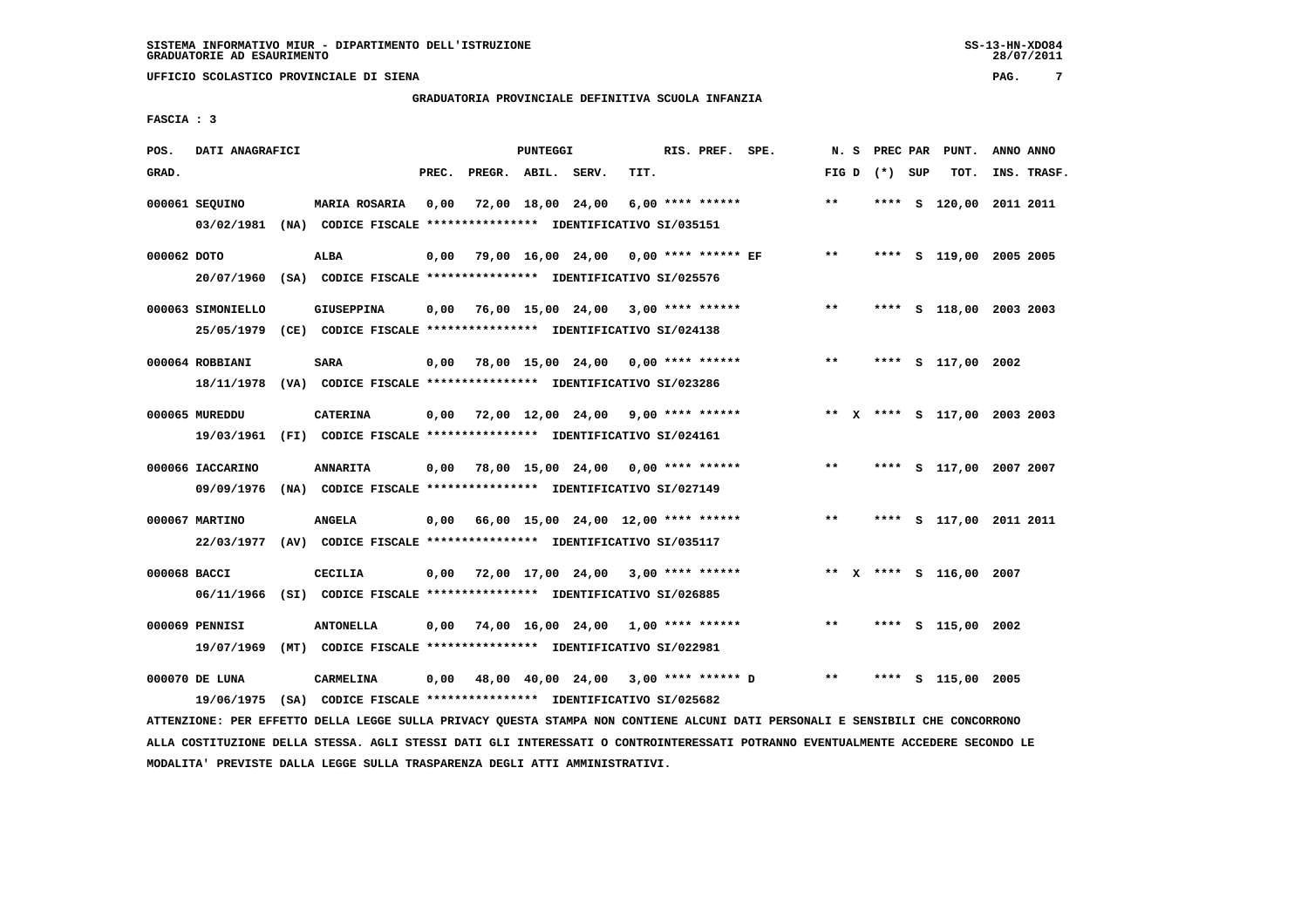# **GRADUATORIA PROVINCIALE DEFINITIVA SCUOLA INFANZIA**

 **FASCIA : 3**

| POS.         | DATI ANAGRAFICI                                                                             |                |       |                    | <b>PUNTEGGI</b> |                                                    |      | RIS. PREF. SPE. |       | N.S |                 | PREC PAR PUNT.               | ANNO ANNO |             |
|--------------|---------------------------------------------------------------------------------------------|----------------|-------|--------------------|-----------------|----------------------------------------------------|------|-----------------|-------|-----|-----------------|------------------------------|-----------|-------------|
| GRAD.        |                                                                                             |                | PREC. | PREGR. ABIL. SERV. |                 |                                                    | TIT. |                 |       |     | FIG D $(*)$ SUP | TOT.                         |           | INS. TRASF. |
|              | 000071 AURIEMMA<br>14/03/1964 (NA) CODICE FISCALE *************** IDENTIFICATIVO SI/035078  | <b>ELISA</b>   | 0,00  |                    |                 | 66,00 15,00 24,00 10,00 **** ****** EF             |      |                 | $***$ |     |                 | **** S 115,00 2011 2011      |           |             |
| 000072 RAO   | 14/12/1976 (CE) CODICE FISCALE *************** IDENTIFICATIVO SI/023421                     | <b>PAOLA</b>   |       |                    |                 | $0,00$ 62,00 17,00 26,00 9,00 **** ******          |      |                 | **    |     |                 | **** S 114,00 2002           |           |             |
| 000073 TIMO  | 31/12/1964 (MT) CODICE FISCALE *************** IDENTIFICATIVO SI/023347                     | <b>ITALIA</b>  |       |                    |                 | $0,00$ 77,00 13,00 24,00 0,00 **** ******          |      |                 | $***$ |     |                 | **** S 114,00 2002           |           |             |
| 000074 COLLO | 13/02/1967 (NA) CODICE FISCALE *************** IDENTIFICATIVO SI/023190                     | ANNA           |       |                    |                 | $0,00$ 75,00 15,00 24,00 0,00 **** ****** F        |      |                 | $**$  |     |                 | **** S 114,00 2002           |           |             |
|              | 000075 BARTOLI<br>08/02/1979 (SI) CODICE FISCALE **************** IDENTIFICATIVO SI/026922  | LUCIA          |       |                    |                 | $0.00$ 48.00 41.00 24.00 0.00 **** ******          |      |                 |       |     |                 | ** X **** S 113,00 2007      |           |             |
|              | 000076 SANSONE<br>30/12/1979 (NA) CODICE FISCALE *************** IDENTIFICATIVO SI/035153   | <b>ANGELA</b>  |       |                    |                 | $0,00$ 61,00 15,00 28,00 9,00 **** ******          |      |                 | $***$ |     |                 | **** S 113,00 2011 2011      |           |             |
|              | 000077 FANCIULLO<br>03/04/1968 (RG) CODICE FISCALE *************** IDENTIFICATIVO SI/035085 | LOREDANA       |       |                    |                 | $0,00$ 66,00 16,00 24,00 6,00 **** ******          |      |                 | $***$ |     |                 | **** S 112,00 2011 2011      |           |             |
|              | 000078 PEDATA<br>31/08/1980 (CE) CODICE FISCALE *************** IDENTIFICATIVO SI/035160    | <b>DANIELA</b> |       |                    |                 | $0,00$ 65,00 18,00 20,00 9,00 **** ******          |      |                 |       |     |                 | ** X **** S 112,00 2011 2011 |           |             |
|              | 000079 GRIMALDI<br>27/05/1976 (VA) CODICE FISCALE *************** IDENTIFICATIVO SI/025697  | ANGELA MARIAN  |       |                    |                 | $0,00$ $61,00$ $16,00$ $24,00$ $10,00$ **** ****** |      |                 | $***$ |     |                 | **** S 111,00 2005 2005      |           |             |
|              | 000080 GARAFFI                                                                              | <b>PAOLA</b>   |       |                    |                 | $0,00$ 64,00 17,00 24,00 6,00 **** ******          |      |                 |       |     |                 | ** X **** S 111,00 2007      |           |             |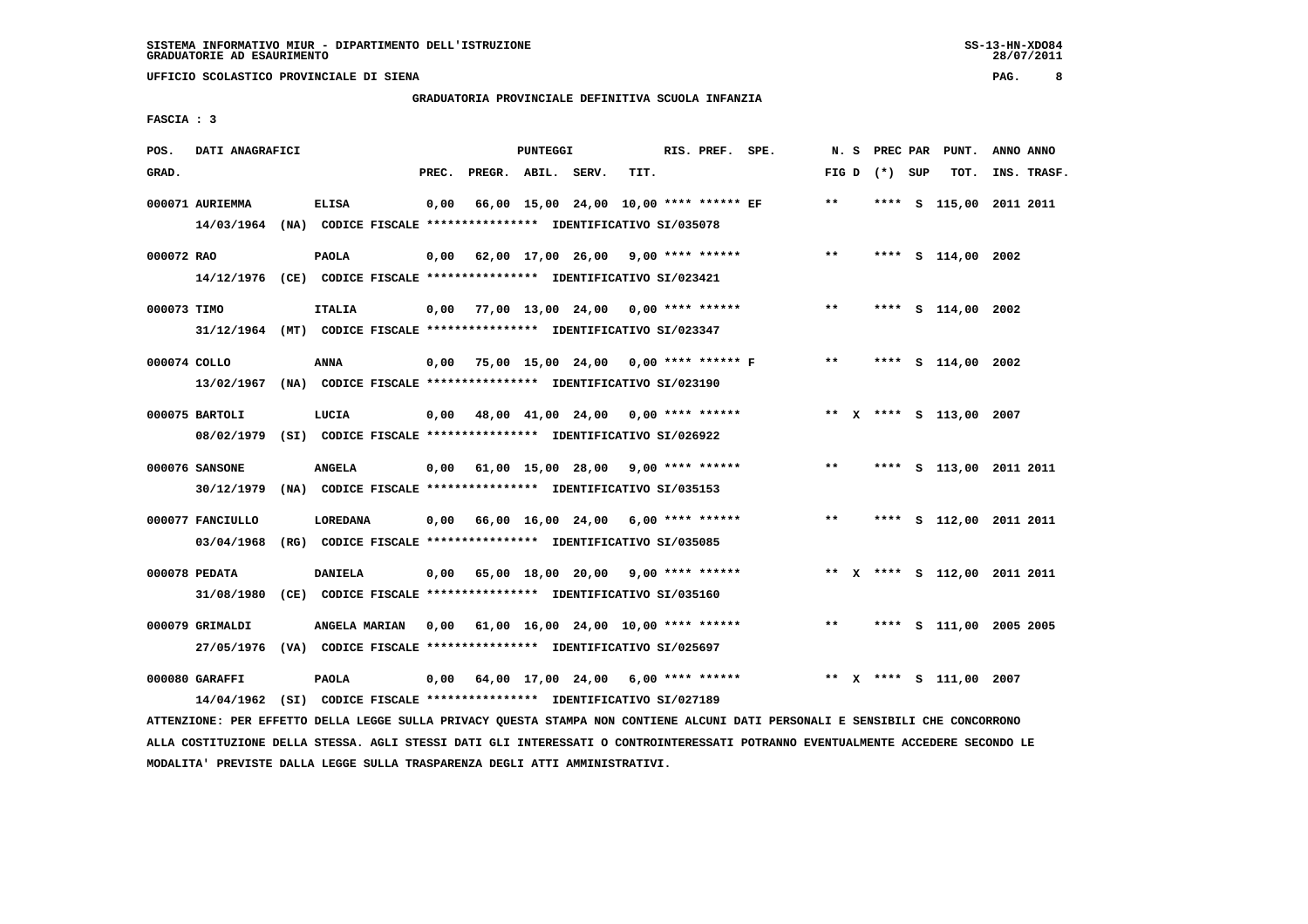# **GRADUATORIA PROVINCIALE DEFINITIVA SCUOLA INFANZIA**

 **FASCIA : 3**

| POS.         | DATI ANAGRAFICI                                                                                |                                                                                    |       |                    | PUNTEGGI |                                           |      | RIS. PREF. SPE. |       |                 | N. S PREC PAR PUNT.          | ANNO ANNO |             |
|--------------|------------------------------------------------------------------------------------------------|------------------------------------------------------------------------------------|-------|--------------------|----------|-------------------------------------------|------|-----------------|-------|-----------------|------------------------------|-----------|-------------|
| GRAD.        |                                                                                                |                                                                                    | PREC. | PREGR. ABIL. SERV. |          |                                           | TIT. |                 |       | FIG D $(*)$ SUP | тот.                         |           | INS. TRASF. |
|              | 000081 POLVANI<br>12/10/1978 (SI) CODICE FISCALE *************** IDENTIFICATIVO SI/024745      | LETIZIA                                                                            |       |                    |          | $0,00$ 66,00 14,00 24,00 6,00 **** ****** |      |                 |       |                 | ** X **** S 110,00 2004 2004 |           |             |
|              | 000082 SURANITI<br>17/03/1972 (EE) CODICE FISCALE *************** IDENTIFICATIVO SI/023404     | <b>ANNA MARIA</b>                                                                  |       |                    |          | $0,00$ 70,00 15,00 24,00 0,00 **** ****** |      |                 | $***$ |                 | **** S 109,00 2002           |           |             |
|              | 000083 BORRIELLO<br>14/05/1981 (NA) CODICE FISCALE **************** IDENTIFICATIVO SI/025509   | MARGHERITA                                                                         |       |                    |          | $0,00$ 63,00 15,00 24,00 6,00 **** ****** |      |                 | $***$ |                 | **** S 108,00 2005 2005      |           |             |
|              | 000084 ROMANI<br>12/03/1981 (SI) CODICE FISCALE *************** IDENTIFICATIVO SI/026616       | GIULIA                                                                             |       |                    |          | $0,00$ 64,00 17,00 24,00 3,00 **** ****** |      |                 | $***$ |                 | **** S 108,00 2007           |           |             |
|              | 000085 MACRI'<br>17/04/1978 (EE) CODICE FISCALE *************** IDENTIFICATIVO SI/025525       | <b>DORA</b>                                                                        |       |                    |          | $0,00$ 67,00 16,00 24,00 0,00 **** ****** |      |                 | $***$ |                 | **** S 107,00 2005 2005      |           |             |
| 000086 BOSCO | 20/06/1969 (SA) CODICE FISCALE *************** IDENTIFICATIVO SI/026954                        | ELENA                                                                              |       |                    |          | 0,00 58,00 16,00 24,00 9,00 **** ****** F |      |                 |       |                 | ** x **** s 107,00 2007 2007 |           |             |
|              | 000087 FRANCESCHINI<br>07/06/1979 (SI) CODICE FISCALE *************** IDENTIFICATIVO SI/026649 | <b>ILARIA</b>                                                                      |       |                    |          | $0,00$ 41,00 42,00 24,00 0,00 **** ****** |      |                 |       |                 | ** x **** s 107,00 2007      |           |             |
| 000088 IZZO  | 30/12/1975 (NA) CODICE FISCALE *************** IDENTIFICATIVO SI/027159                        | <b>ANNA</b>                                                                        |       |                    |          | $0,00$ 60,00 16,00 24,00 6,00 **** ****** |      |                 | $***$ |                 | **** S 106,00 2007 2007      |           |             |
| 000089 GIGLI | 15/01/1981 (SI) CODICE FISCALE *************** IDENTIFICATIVO SI/027148                        | <b>CRISTINA</b>                                                                    |       |                    |          | 0,00 36,00 42,00 24,00 3,00 **** ****** D |      |                 | $* *$ |                 | **** S 105,00 2007           |           |             |
|              | 000090 DELLECAVE<br>01/06/1982                                                                 | <b>ANNUNZIATA</b><br>(NA) CODICE FISCALE **************** IDENTIFICATIVO SI/027196 |       |                    |          | $0,00$ 62,00 18,00 24,00 0,00 **** ****** |      |                 | $***$ |                 | **** S 104,00 2007           |           |             |

 **ATTENZIONE: PER EFFETTO DELLA LEGGE SULLA PRIVACY QUESTA STAMPA NON CONTIENE ALCUNI DATI PERSONALI E SENSIBILI CHE CONCORRONO ALLA COSTITUZIONE DELLA STESSA. AGLI STESSI DATI GLI INTERESSATI O CONTROINTERESSATI POTRANNO EVENTUALMENTE ACCEDERE SECONDO LE MODALITA' PREVISTE DALLA LEGGE SULLA TRASPARENZA DEGLI ATTI AMMINISTRATIVI.**

28/07/2011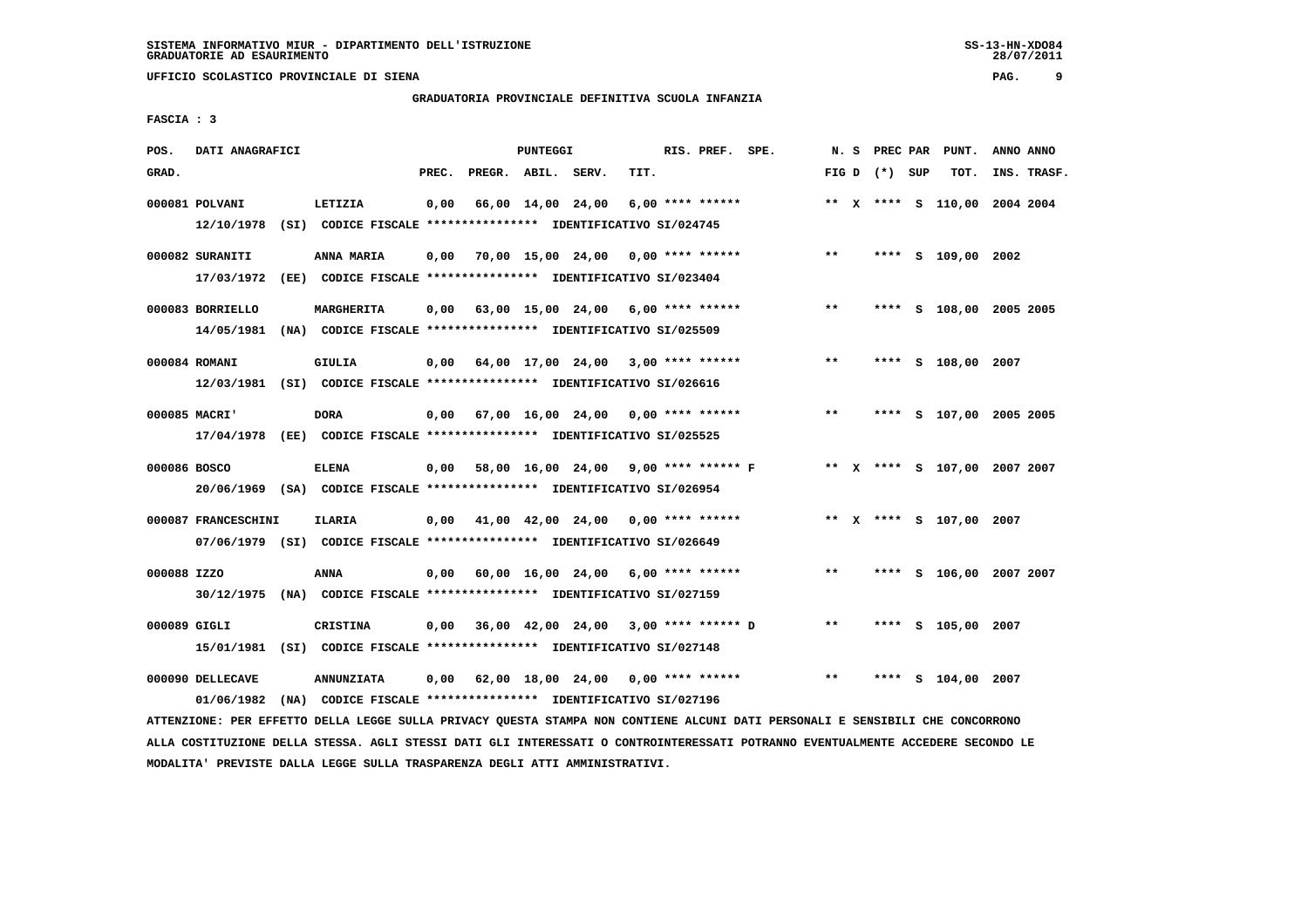**UFFICIO SCOLASTICO PROVINCIALE DI SIENA PAG. 10**

# **GRADUATORIA PROVINCIALE DEFINITIVA SCUOLA INFANZIA**

 **FASCIA : 3**

| POS.         | DATI ANAGRAFICI               |                                                                                            |       |                                           | <b>PUNTEGGI</b> |                                    |      | RIS. PREF. SPE.    | N.S   | PREC PAR    |     | PUNT.                   | ANNO ANNO               |
|--------------|-------------------------------|--------------------------------------------------------------------------------------------|-------|-------------------------------------------|-----------------|------------------------------------|------|--------------------|-------|-------------|-----|-------------------------|-------------------------|
| GRAD.        |                               |                                                                                            | PREC. | PREGR. ABIL. SERV.                        |                 |                                    | TIT. |                    | FIG D | (*) SUP     |     | TOT.                    | INS. TRASF.             |
|              | 000091 BACCANI<br>19/09/1965  | <b>STEFANIA</b><br>(SI) CODICE FISCALE **************** IDENTIFICATIVO SI/023848           | 0,00  |                                           |                 | 60,00 13,00 24,00                  |      | $6,00$ **** ****** | $* *$ | ****        | - S | 103,00 2003             |                         |
|              | 000092 PAMPALONI              | CAMILLA<br>17/09/1974 (SI) CODICE FISCALE *************** IDENTIFICATIVO SI/027279         | 0,00  |                                           |                 | 58,00 18,00 24,00                  |      | $3,00$ **** ****** |       |             |     | ** X **** S 103,00 2007 |                         |
|              | 000093 ESPOSITO               | <b>SERENA</b><br>05/02/1977 (BR) CODICE FISCALE *************** IDENTIFICATIVO SI/035075   |       | $0,00$ $62,00$ $18,00$ $20,00$            |                 |                                    |      | $3,00$ **** ****** | $***$ |             |     |                         | **** S 103,00 2011 2011 |
|              | 000094 LECCIA<br>18/05/1963   | <b>EVA</b><br>(CE) CODICE FISCALE **************** IDENTIFICATIVO SI/025592                |       | $0,00$ 53,00 16,00 24,00 9,00 **** ****** |                 |                                    |      |                    | $***$ |             |     |                         | **** S 102,00 2005 2005 |
|              | 000095 GAROFALO<br>27/04/1979 | <b>LAURA</b><br>(NA) CODICE FISCALE **************** IDENTIFICATIVO SI/035088              |       | $0,00$ 49,00 16,00 28,00 9,00 **** ****** |                 |                                    |      |                    | $* *$ |             |     |                         | **** S 102,00 2011 2011 |
|              | 000096 PERRICONE              | LEONARDA MARI<br>25/02/1977 (TP) CODICE FISCALE *************** IDENTIFICATIVO SI/024563   | 0.00  | 51,00 15,00 24,00 9,00 **** ******        |                 |                                    |      |                    | **    | **** S      |     |                         | 99,00 2004 2004         |
|              | 000097 VENTURA                | GIUSEPPINA<br>29/02/1976 (PA) CODICE FISCALE *************** IDENTIFICATIVO SI/035111      | 0,00  | 60,00 15,00 24,00 0,00 **** ******        |                 |                                    |      |                    | $* *$ | **** S      |     |                         | 99,00 2011 2011         |
|              | 000098 SALERNO                | <b>AMALIA</b><br>01/09/1976 (CS) CODICE FISCALE *************** IDENTIFICATIVO SI/035155   | 0,00  | 64,00 15,00 20,00 0,00 **** ******        |                 |                                    |      |                    | **    | $***$ S     |     |                         | 99,00 2011 2011         |
|              | 000099 CIAMPOLINI             | <b>ROSSANA</b><br>12/05/1962 (FI) CODICE FISCALE **************** IDENTIFICATIVO SI/026990 | 0,00  |                                           |                 | 56,00 18,00 24,00 0,00 **** ****** |      |                    |       | ** x **** S |     | 98,00 2007              |                         |
| 000100 SAPIA |                               | MARIA CRISTIN                                                                              | 0,00  |                                           |                 | 58,00 16,00 24,00                  |      | $0.00$ **** ****** |       | ** X **** S |     | 98,00 2007              |                         |

 **ATTENZIONE: PER EFFETTO DELLA LEGGE SULLA PRIVACY QUESTA STAMPA NON CONTIENE ALCUNI DATI PERSONALI E SENSIBILI CHE CONCORRONO ALLA COSTITUZIONE DELLA STESSA. AGLI STESSI DATI GLI INTERESSATI O CONTROINTERESSATI POTRANNO EVENTUALMENTE ACCEDERE SECONDO LE MODALITA' PREVISTE DALLA LEGGE SULLA TRASPARENZA DEGLI ATTI AMMINISTRATIVI.**

 **03/10/1964 (CS) CODICE FISCALE \*\*\*\*\*\*\*\*\*\*\*\*\*\*\*\* IDENTIFICATIVO SI/026793**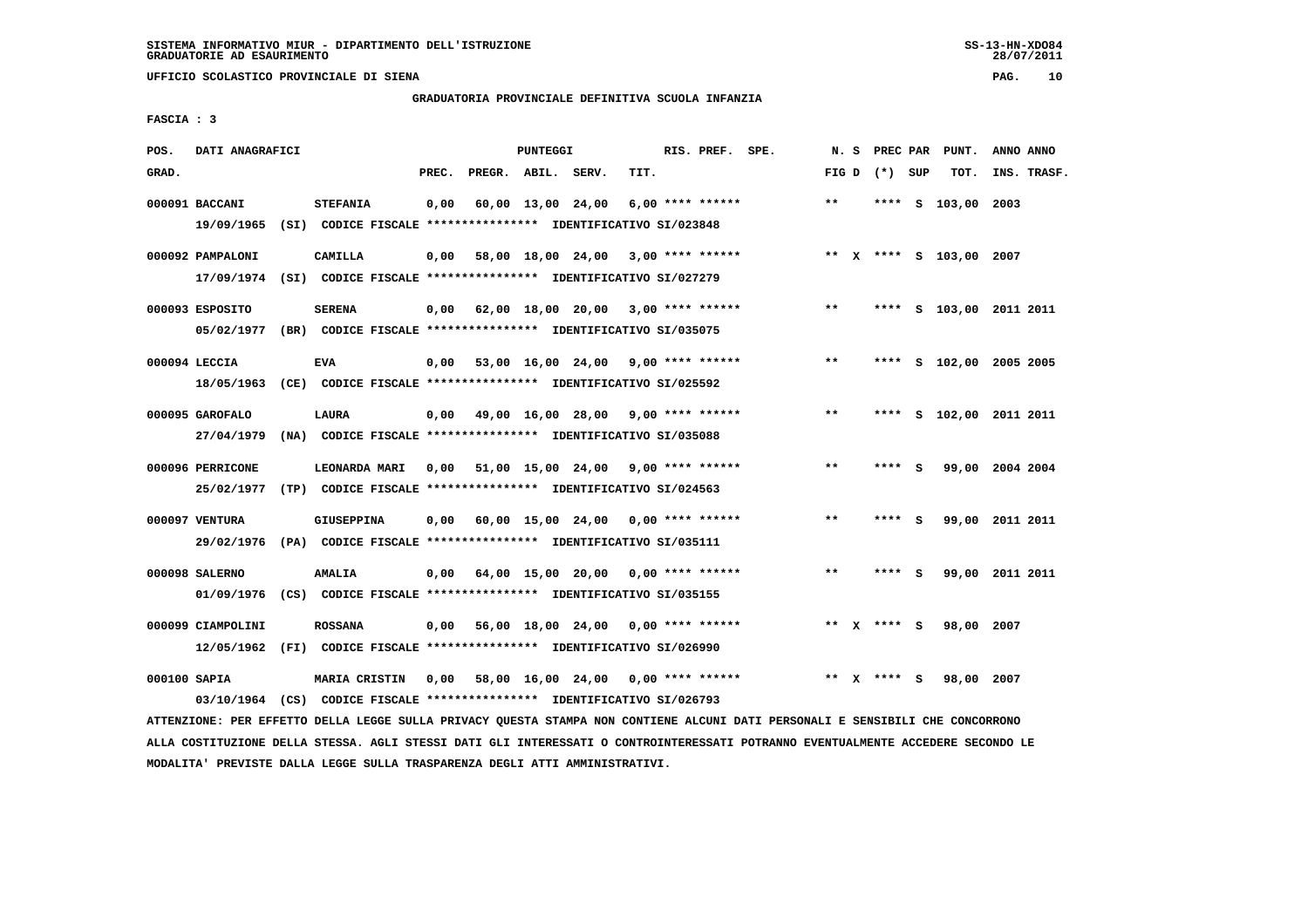**UFFICIO SCOLASTICO PROVINCIALE DI SIENA PAG. 11**

# **GRADUATORIA PROVINCIALE DEFINITIVA SCUOLA INFANZIA**

 **FASCIA : 3**

| POS.        | DATI ANAGRAFICI   |                                                                         |       |                    | PUNTEGGI |                   |                                           | RIS. PREF. SPE. | N. S            | PREC PAR |     | PUNT.      | ANNO ANNO       |
|-------------|-------------------|-------------------------------------------------------------------------|-------|--------------------|----------|-------------------|-------------------------------------------|-----------------|-----------------|----------|-----|------------|-----------------|
| GRAD.       |                   |                                                                         | PREC. | PREGR. ABIL. SERV. |          |                   | TIT.                                      |                 | FIG D $(*)$ SUP |          |     | TOT.       | INS. TRASF.     |
|             |                   |                                                                         |       |                    |          |                   |                                           |                 |                 |          |     |            |                 |
|             | 000101 AMICONE    | <b>ANNA</b>                                                             | 0,00  |                    |          | 59,00 14,00 24,00 | $0.00$ **** ******                        |                 | $***$           | $***$ S  |     |            | 97,00 2011 2011 |
|             |                   | 11/10/1964 (CE) CODICE FISCALE *************** IDENTIFICATIVO SI/035073 |       |                    |          |                   |                                           |                 |                 |          |     |            |                 |
|             | 000102 MORLEO     | <b>ROSALIA</b>                                                          | 0,00  |                    |          |                   | 54,00 18,00 24,00 0,00 **** ******        |                 | $**$            | **** S   |     |            | 96,00 2011 2011 |
|             |                   | 03/02/1974 (TA) CODICE FISCALE *************** IDENTIFICATIVO SI/035121 |       |                    |          |                   |                                           |                 |                 |          |     |            |                 |
|             |                   |                                                                         |       |                    |          |                   |                                           |                 |                 |          |     |            |                 |
| 000103 MAIO |                   | <b>ASSUNTA</b>                                                          | 0,00  |                    |          |                   | 57,00 11,00 24,00 3,00 **** ******        |                 | $**$            | **** S   |     | 95,00 2004 |                 |
|             |                   | 31/05/1974 (PZ) CODICE FISCALE *************** IDENTIFICATIVO SI/024494 |       |                    |          |                   |                                           |                 |                 |          |     |            |                 |
|             | 000104 PAGLIAI    | <b>FRANCESCA</b>                                                        | 0,00  |                    |          |                   | 55,00 14,00 24,00 0,00 **** ******        |                 | $***$           | **** S   |     | 93,00 2002 |                 |
|             |                   | 14/09/1979 (SI) CODICE FISCALE *************** IDENTIFICATIVO SI/023377 |       |                    |          |                   |                                           |                 |                 |          |     |            |                 |
|             |                   |                                                                         |       |                    |          |                   |                                           |                 |                 |          |     |            |                 |
|             | 000105 DIBILIO    | <b>CRISTINA</b>                                                         | 0,00  |                    |          |                   | 24,00 42,00 24,00 3,00 **** ****** D      |                 | ** x **** S     |          |     | 93,00 2007 |                 |
|             |                   | 09/12/1981 (EN) CODICE FISCALE *************** IDENTIFICATIVO SI/027058 |       |                    |          |                   |                                           |                 |                 |          |     |            |                 |
|             | 000106 PATTAVINA  | MARIA GIULIAN 0,00 54,00 15,00 24,00 0,00 **** ******                   |       |                    |          |                   |                                           |                 | $**$            | ****     | - S |            | 93,00 2011 2011 |
|             | 14/03/1980        | (SR) CODICE FISCALE **************** IDENTIFICATIVO SI/035183           |       |                    |          |                   |                                           |                 |                 |          |     |            |                 |
|             |                   |                                                                         |       |                    |          |                   |                                           |                 |                 |          |     |            |                 |
|             | 000107 CUCUZZA    | GIUSEPPINA                                                              | 0,00  |                    |          |                   | 49,00 17,00 24,00 3,00 **** ******        |                 | **              | **** S   |     |            | 93,00 2011 2011 |
|             | 18/06/1973        | (AG) CODICE FISCALE **************** IDENTIFICATIVO SI/035148           |       |                    |          |                   |                                           |                 |                 |          |     |            |                 |
|             | 000108 COSTANTINO | <b>CARMELA</b>                                                          | 0.00  |                    |          |                   | 46,00 16,00 24,00 6,00 **** ******        |                 | ** $X$ **** S   |          |     |            | 92,00 2005 2005 |
|             |                   |                                                                         |       |                    |          |                   |                                           |                 |                 |          |     |            |                 |
|             | 04/09/1960        | (SA) CODICE FISCALE **************** IDENTIFICATIVO SI/025557           |       |                    |          |                   |                                           |                 |                 |          |     |            |                 |
|             | 000109 CALANNA    | <b>TIZIANA</b>                                                          | 0,00  |                    |          |                   | 45,00 13,00 24,00 9,00 **** ******        |                 | $* *$           | **** S   |     |            | 91,00 2005 2005 |
|             | 11/08/1974        | (ME) CODICE FISCALE **************** IDENTIFICATIVO SI/025473           |       |                    |          |                   |                                           |                 |                 |          |     |            |                 |
|             |                   |                                                                         |       |                    |          |                   |                                           |                 |                 |          |     |            |                 |
|             | 000110 SPAGNOLO   | <b>ADELFINA</b>                                                         |       |                    |          |                   | $0,00$ 60,00 15,00 6,00 10,00 **** ****** |                 | $**$            |          | s   |            | 91,00 2011 2011 |
|             | 20/12/1976        | (SA) CODICE FISCALE **************** IDENTIFICATIVO SI/035146           |       |                    |          |                   |                                           |                 |                 |          |     |            |                 |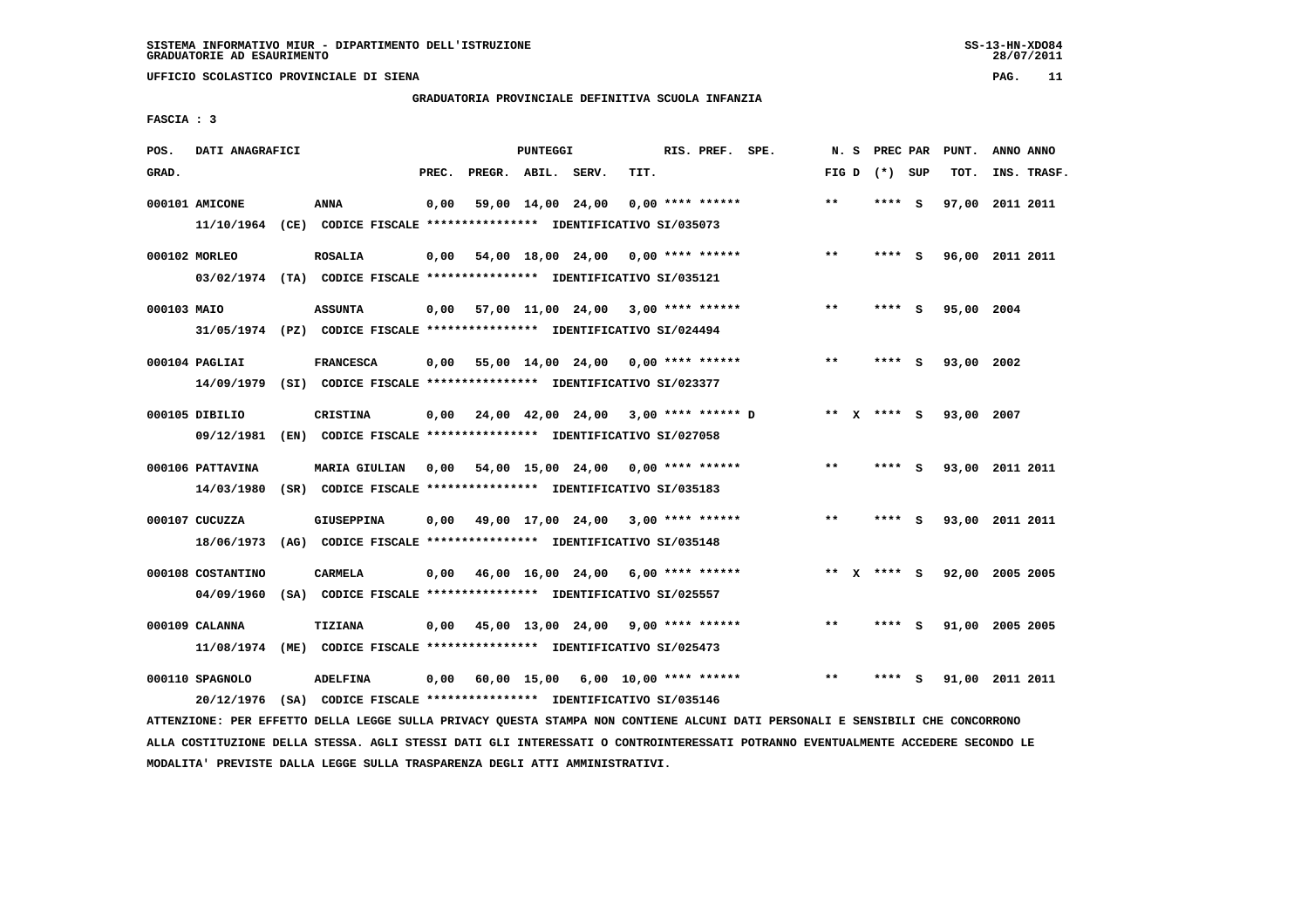**UFFICIO SCOLASTICO PROVINCIALE DI SIENA PAG. 12**

# **GRADUATORIA PROVINCIALE DEFINITIVA SCUOLA INFANZIA**

 **FASCIA : 3**

| POS.         | DATI ANAGRAFICI                                                         |                      |       |                    | PUNTEGGI |                                           |      | RIS. PREF. SPE.  |       | N. S | PREC PAR        | PUNT.           | ANNO ANNO |             |
|--------------|-------------------------------------------------------------------------|----------------------|-------|--------------------|----------|-------------------------------------------|------|------------------|-------|------|-----------------|-----------------|-----------|-------------|
| GRAD.        |                                                                         |                      | PREC. | PREGR. ABIL. SERV. |          |                                           | TIT. |                  |       |      | FIG D $(*)$ SUP | TOT.            |           | INS. TRASF. |
|              |                                                                         |                      |       |                    |          |                                           |      |                  |       |      |                 |                 |           |             |
|              | 000111 FIORENZA                                                         | CINZIA               |       |                    |          | 0,00 46,00 14,00 24,00                    |      | 6,00 **** ****** | $* *$ |      | **** S          | 90,00 2005 2005 |           |             |
|              | 16/10/1972 (EE) CODICE FISCALE *************** IDENTIFICATIVO SI/025516 |                      |       |                    |          |                                           |      |                  |       |      |                 |                 |           |             |
|              |                                                                         |                      |       |                    |          |                                           |      |                  |       |      |                 |                 |           |             |
|              | 000112 MALZONE                                                          | <b>FRANCESCA</b>     |       |                    |          | $0,00$ 48,00 14,00 24,00 3,00 **** ****** |      |                  | **    |      | **** S          | 89,00 2004      |           |             |
|              | 01/10/1979 (SA) CODICE FISCALE *************** IDENTIFICATIVO SI/024584 |                      |       |                    |          |                                           |      |                  |       |      |                 |                 |           |             |
| 000113 CERRA |                                                                         | <b>BARBARA ROSAR</b> |       |                    |          | 0,00 56,00 13,00 20,00 0,00 **** ******   |      |                  | $***$ |      | **** S          | 89,00 2011 2011 |           |             |
|              |                                                                         |                      |       |                    |          |                                           |      |                  |       |      |                 |                 |           |             |
|              | 04/11/1976 (CZ) CODICE FISCALE *************** IDENTIFICATIVO SI/035133 |                      |       |                    |          |                                           |      |                  |       |      |                 |                 |           |             |
|              | 000114 PALMIERO                                                         | MARIA LUISA          |       |                    |          | $0,00$ 72,00 16,00 0,00 0,00 **** ******  |      |                  | $***$ |      | ****            | 88,00 2005 2005 |           |             |
|              | 01/04/1966 (CE) CODICE FISCALE *************** IDENTIFICATIVO SI/025527 |                      |       |                    |          |                                           |      |                  |       |      |                 |                 |           |             |
|              |                                                                         |                      |       |                    |          |                                           |      |                  |       |      |                 |                 |           |             |
|              | 000115 BENNICI                                                          | SABRINA ERSIL        |       |                    |          | 0,00 49,00 13,00 26,00 0,00 **** ******   |      |                  |       |      | ** $X$ **** S   | 88,00 2007 2007 |           |             |
|              | 15/01/1975 (CL) CODICE FISCALE *************** IDENTIFICATIVO SI/027045 |                      |       |                    |          |                                           |      |                  |       |      |                 |                 |           |             |
|              |                                                                         |                      |       |                    |          |                                           |      |                  |       |      |                 |                 |           |             |
|              | 000116 SARANITI PIRELLO ROSETTA                                         |                      |       |                    |          | $0,00$ 41,00 15,00 24,00 6,00 **** ****** |      |                  | $***$ |      | **** S          | 86,00 2005 2005 |           |             |
|              | 13/02/1975 (EN) CODICE FISCALE *************** IDENTIFICATIVO SI/025535 |                      |       |                    |          |                                           |      |                  |       |      |                 |                 |           |             |
|              |                                                                         |                      |       |                    |          |                                           |      |                  |       |      |                 |                 |           |             |
| 000117 ZOI   |                                                                         | <b>MICHELA</b>       |       |                    |          | $0,00$ 48,00 13,00 24,00 0,00 **** ****** |      |                  |       |      | ** $X$ ****     | 85,00 2002      |           |             |
|              | 21/06/1968 (EE) CODICE FISCALE *************** IDENTIFICATIVO SI/023362 |                      |       |                    |          |                                           |      |                  |       |      |                 |                 |           |             |
|              |                                                                         |                      |       |                    |          |                                           |      |                  |       |      |                 |                 |           |             |
|              | 000118 VALENTI                                                          | <b>SERENA</b>        |       |                    |          | $0,00$ 12,00 42,00 24,00 6,00 **** ****** |      |                  | $***$ |      | **** S          | 84,00 2007      |           |             |
|              | 10/07/1984 (AP) CODICE FISCALE *************** IDENTIFICATIVO SI/027085 |                      |       |                    |          |                                           |      |                  |       |      |                 |                 |           |             |
|              |                                                                         |                      |       |                    |          |                                           |      |                  |       |      |                 |                 |           |             |
|              | 000119 DI MAIO                                                          | <b>GAETANA</b>       |       |                    |          | $0,00$ 42,00 15,00 24,00 0,00 **** ****** |      |                  | $* *$ |      | **** S          | 81,00 2002      |           |             |
|              | 07/05/1977 (CE) CODICE FISCALE *************** IDENTIFICATIVO SI/023293 |                      |       |                    |          |                                           |      |                  |       |      |                 |                 |           |             |
|              |                                                                         |                      |       |                    |          |                                           |      |                  |       |      |                 |                 |           |             |
|              | 000120 PAPPALARDO                                                       | ROSALBA ELISA        |       |                    |          | $0,00$ 44,00 13,00 24,00 0,00 **** ****** |      |                  | $***$ |      | **** S          | 81,00 2003      |           |             |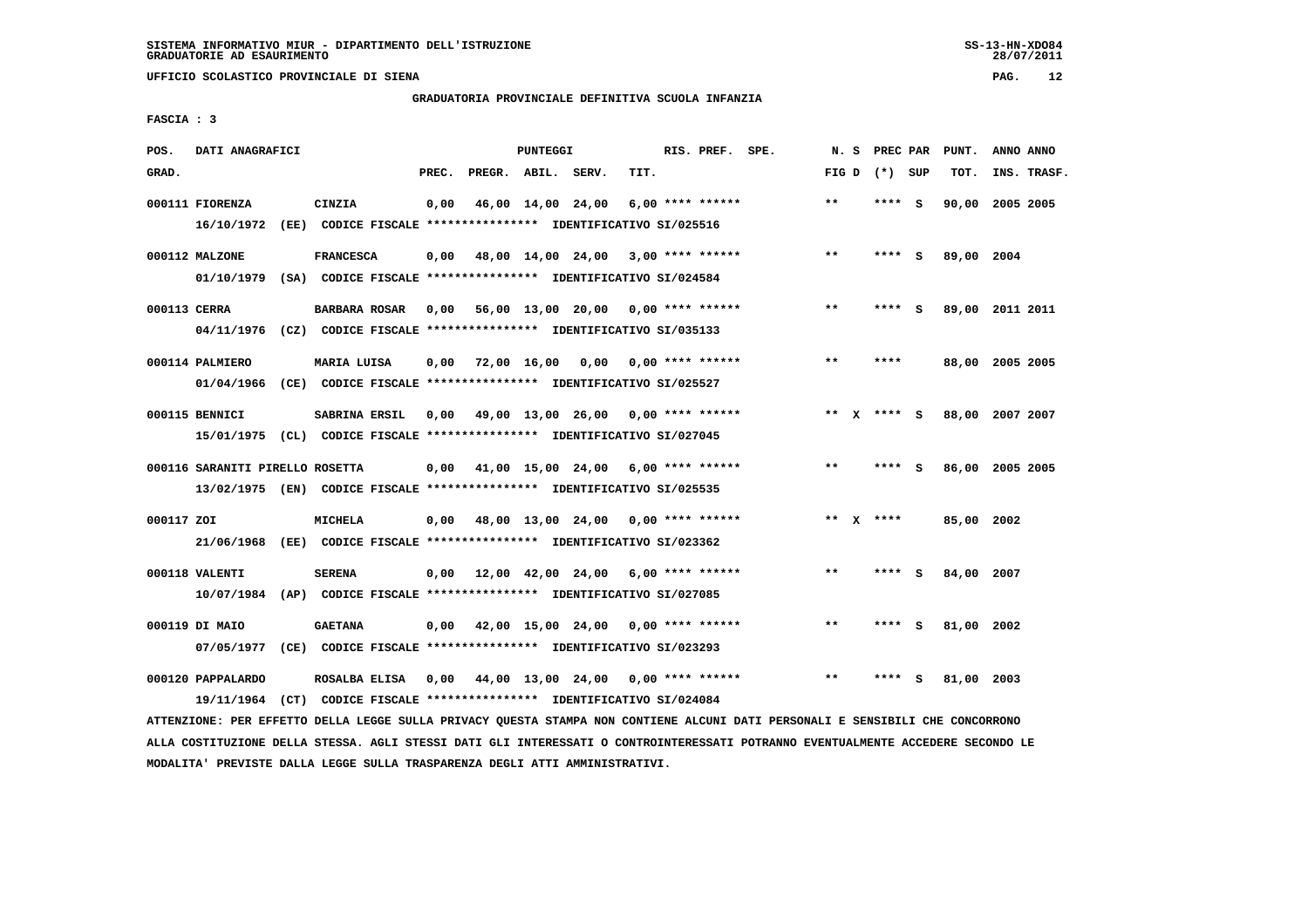**UFFICIO SCOLASTICO PROVINCIALE DI SIENA PAG. 13**

# **GRADUATORIA PROVINCIALE DEFINITIVA SCUOLA INFANZIA**

 **FASCIA : 3**

| POS.         | DATI ANAGRAFICI |                                                                          |       |                                            | PUNTEGGI |                                      |      | RIS. PREF. SPE.    | N.S   | PREC PAR        |     | PUNT.           | ANNO ANNO |             |
|--------------|-----------------|--------------------------------------------------------------------------|-------|--------------------------------------------|----------|--------------------------------------|------|--------------------|-------|-----------------|-----|-----------------|-----------|-------------|
| GRAD.        |                 |                                                                          | PREC. | PREGR. ABIL. SERV.                         |          |                                      | TIT. |                    |       | FIG D $(*)$ SUP |     | TOT.            |           | INS. TRASF. |
|              | 000121 CERAVOLO | VINCENZA                                                                 | 0,00  |                                            |          | 39,00 17,00 24,00                    |      | $0,00$ **** ****** | **    | **** S          |     | 80,00 2011 2011 |           |             |
|              | 30/05/1979      | (VV) CODICE FISCALE **************** IDENTIFICATIVO SI/035150            |       |                                            |          |                                      |      |                    |       |                 |     |                 |           |             |
|              | 000122 SPOSATO  | GIUSI                                                                    | 0,00  |                                            |          | $39,00$ 15,00 24,00 0,00 **** ****** |      |                    |       | ** x **** S     |     | 78,00 2003 2003 |           |             |
|              |                 | 14/11/1979 (VV) CODICE FISCALE *************** IDENTIFICATIVO SI/024111  |       |                                            |          |                                      |      |                    |       |                 |     |                 |           |             |
| 000123 PAPA  |                 | <b>GIUSEPPINA</b>                                                        | 0,00  | 30,00 15,00 24,00 9,00 **** ******         |          |                                      |      |                    | **    | **** S          |     | 78,00 2004 2004 |           |             |
|              |                 | 17/09/1975 (CE) CODICE FISCALE *************** IDENTIFICATIVO SI/024562  |       |                                            |          |                                      |      |                    |       |                 |     |                 |           |             |
|              | 000124 CALIFANO | <b>MARIARITA</b>                                                         | 0,00  | 36,00 15,00 24,00 3,00 **** ******         |          |                                      |      |                    | **    | **** S          |     | 78,00 2011 2011 |           |             |
|              |                 | 13/02/1976 (SA) CODICE FISCALE *************** IDENTIFICATIVO SI/035149  |       |                                            |          |                                      |      |                    |       |                 |     |                 |           |             |
| 000125 SENES |                 | <b>ROSANNA</b>                                                           | 0,00  | 38,00 15,00 24,00 0,00 **** ******         |          |                                      |      |                    | $***$ | ****            | - S | 77,00 2002      |           |             |
|              |                 | 11/07/1956 (RM) CODICE FISCALE *************** IDENTIFICATIVO SI/023386  |       |                                            |          |                                      |      |                    |       |                 |     |                 |           |             |
|              | 000126 FANOTTI  | <b>GIANNA</b>                                                            | 0,00  | 60,00 17,00 0,00 0,00 **** ******          |          |                                      |      |                    | ** X  | **** S          |     | 77,00 2007      |           |             |
|              |                 | 10/04/1968 (SI) CODICE FISCALE **************** IDENTIFICATIVO SI/027180 |       |                                            |          |                                      |      |                    |       |                 |     |                 |           |             |
|              | 000127 RINALDI  | LUCIA ASSUNTA                                                            | 0,00  | 34,00 12,00 24,00 6,00 **** ******         |          |                                      |      |                    | $* *$ | **** S          |     | 76,00 2007      |           |             |
|              |                 | 04/12/1979 (AV) CODICE FISCALE *************** IDENTIFICATIVO SI/023422  |       |                                            |          |                                      |      |                    |       |                 |     |                 |           |             |
|              | 000128 SARNA'   | <b>FRANCESCA</b>                                                         | 0,00  | 39,00 11,00 24,00 1,00 **** ******         |          |                                      |      |                    | $***$ | **** S          |     | 75,00 2007 2007 |           |             |
|              |                 | 14/12/1963 (VT) CODICE FISCALE *************** IDENTIFICATIVO SI/026794  |       |                                            |          |                                      |      |                    |       |                 |     |                 |           |             |
| 000129 ALU'  |                 | CARLA                                                                    | 0,00  | 24,00 15,00 24,00 12,00 **** ******        |          |                                      |      |                    | $* *$ | ****            | - S | 75,00 2007      |           |             |
|              |                 | 09/01/1964 (LT) CODICE FISCALE *************** IDENTIFICATIVO SI/026841  |       |                                            |          |                                      |      |                    |       |                 |     |                 |           |             |
|              | 000130 VIVOLO   | IRENE MARIA G                                                            | 0,00  | $11,00$ $16,00$ $42,00$ $6,00$ **** ****** |          |                                      |      |                    | **    | **** S          |     | 75,00 2011 2011 |           |             |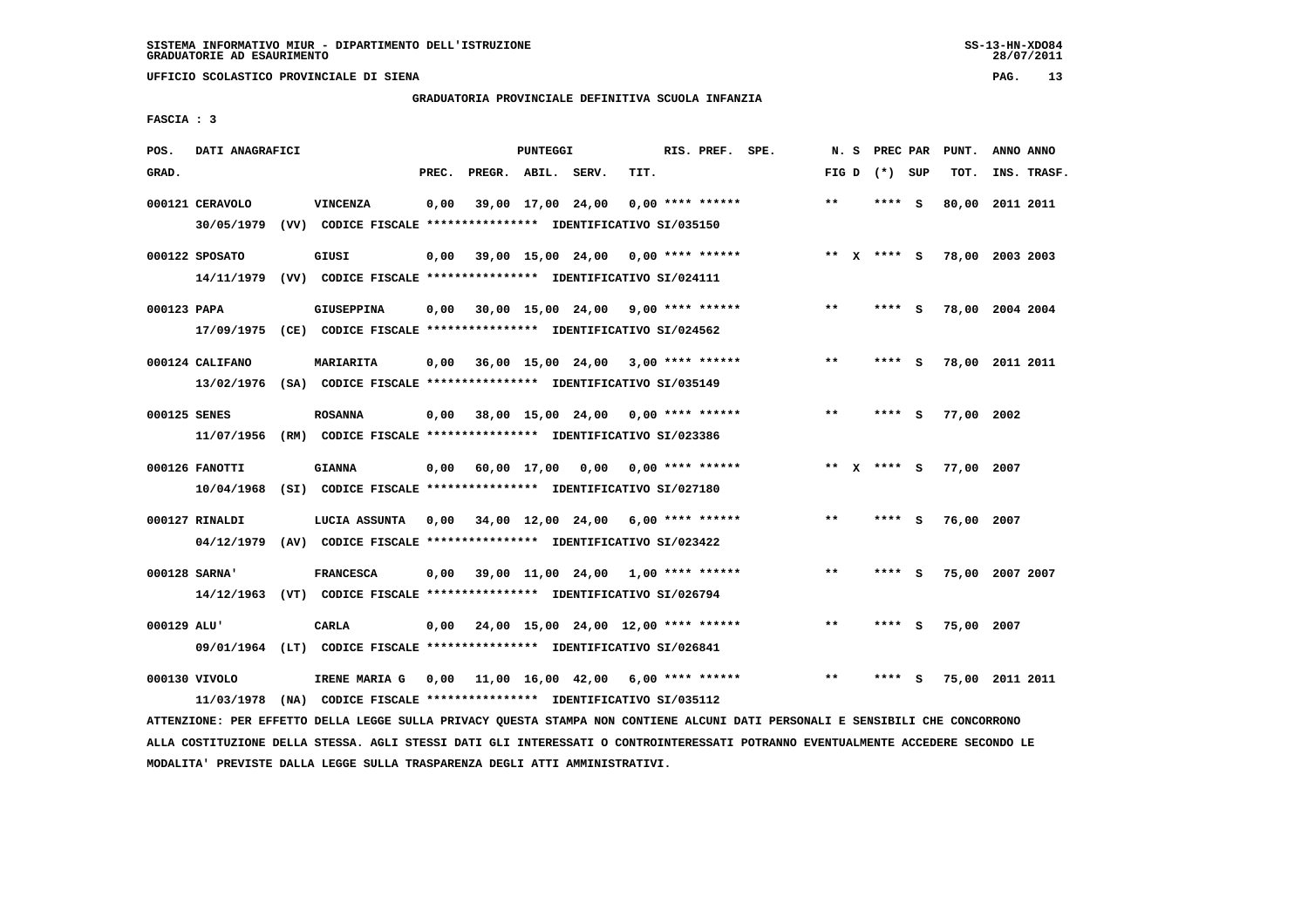# **GRADUATORIA PROVINCIALE DEFINITIVA SCUOLA INFANZIA**

 **FASCIA : 3**

| POS.         | DATI ANAGRAFICI    |                                                                         |       |                    | PUNTEGGI |                                |                                                                       | RIS. PREF. SPE. |       | N. S PREC PAR   | PUNT.      | ANNO ANNO       |
|--------------|--------------------|-------------------------------------------------------------------------|-------|--------------------|----------|--------------------------------|-----------------------------------------------------------------------|-----------------|-------|-----------------|------------|-----------------|
| GRAD.        |                    |                                                                         | PREC. | PREGR. ABIL. SERV. |          |                                | TIT.                                                                  |                 |       | FIG D $(*)$ SUP | TOT.       | INS. TRASF.     |
| 000131 BECHI |                    | <b>ELISA</b>                                                            | 0,00  |                    |          | $0,00 \quad 42,00 \quad 24,00$ | $6,00$ **** ******                                                    |                 |       | ** X **** S     | 72,00 2007 |                 |
|              | 24/07/1983         | (SI) CODICE FISCALE **************** IDENTIFICATIVO SI/027023           |       |                    |          |                                |                                                                       |                 |       |                 |            |                 |
|              | 000132 GUARRERA    | <b>ANGELA</b>                                                           | 0,00  | 46,00 17,00 6,00   |          |                                | $3,00$ **** ******                                                    |                 | $* *$ | **** S          |            | 72,00 2011 2011 |
|              | 01/10/1979         | (EN) CODICE FISCALE **************** IDENTIFICATIVO SI/035222           |       |                    |          |                                |                                                                       |                 |       |                 |            |                 |
|              | 000133 IAMMARINO   | IVANA DIMITRI                                                           | 0.00  |                    |          |                                | 25,00 15,00 24,00 6,00 **** ******                                    |                 | **    | **** S          |            | 70,00 2007 2007 |
|              | 08/02/1978         | (NA) CODICE FISCALE **************** IDENTIFICATIVO SI/027152           |       |                    |          |                                |                                                                       |                 |       |                 |            |                 |
|              | 000134 DE ROSA     | ANNA                                                                    |       |                    |          |                                | $0,00$ $24,00$ $15,00$ $24,00$ $6,00$ **** ******                     |                 |       | ** x **** S     |            | 69,00 2007 2007 |
|              |                    | 24/09/1971 (NA) CODICE FISCALE *************** IDENTIFICATIVO SI/027054 |       |                    |          |                                |                                                                       |                 |       |                 |            |                 |
|              | 000135 SERPICO     | <b>ANNAMARIA</b>                                                        |       |                    |          |                                | $0,00$ 16,00 14,00 28,00 10,00 **** ******                            |                 | $***$ | **** S          |            | 68,00 2007 2007 |
|              |                    | 19/09/1973 (EE) CODICE FISCALE *************** IDENTIFICATIVO SI/027079 |       |                    |          |                                |                                                                       |                 |       |                 |            |                 |
|              |                    |                                                                         |       |                    |          |                                |                                                                       |                 |       |                 |            |                 |
|              | 000136 MARCHIANO'  | CLAUDIA MARIA                                                           |       |                    |          |                                | $0,00$ 29,00 15,00 24,00 0,00 **** ******                             |                 | $***$ | **** S          |            | 68,00 2007 2007 |
|              |                    | 04/09/1967 (CS) CODICE FISCALE *************** IDENTIFICATIVO SI/027223 |       |                    |          |                                |                                                                       |                 |       |                 |            |                 |
|              | 000137 CERALDI     | <b>ATTILIA</b>                                                          | 0,00  |                    |          |                                | $0,00$ 38,00 24,00 6,00 **** ****** D                                 |                 | $***$ | **** S          | 68,00 2007 |                 |
|              |                    | 23/11/1960 (CE) CODICE FISCALE *************** IDENTIFICATIVO SI/026980 |       |                    |          |                                |                                                                       |                 |       |                 |            |                 |
|              | 000138 SANSEVERINO | <b>ANNAMARIA</b>                                                        |       |                    |          |                                | $0.00$ 53.00 15.00 0.00 0.00 **** ******                              |                 | $**$  | **** S          |            | 68,00 2011 2011 |
|              |                    | 05/12/1972 (SA) CODICE FISCALE *************** IDENTIFICATIVO SI/035143 |       |                    |          |                                |                                                                       |                 |       |                 |            |                 |
| 000139 FUMI  |                    | <b>VANESSA</b>                                                          |       | 0,00 23,00 42,00   |          |                                | $0,00$ $0,00$ **** ******                                             |                 | $* *$ | **** S          | 65,00 2005 |                 |
|              |                    | 30/07/1980 (GR) CODICE FISCALE *************** IDENTIFICATIVO SI/025480 |       |                    |          |                                |                                                                       |                 |       |                 |            |                 |
|              |                    |                                                                         |       |                    |          |                                |                                                                       |                 |       |                 |            |                 |
|              | 000140 MARAMAI     | LINDA                                                                   | 0,00  |                    |          |                                | $0.00 \quad 41.00 \quad 24.00 \quad 0.00 \quad *** \quad *** \quad D$ |                 | $***$ | **** S          | 65,00 2007 |                 |
|              | 19/04/1983         | (SI) CODICE FISCALE **************** IDENTIFICATIVO SI/027267           |       |                    |          |                                |                                                                       |                 |       |                 |            |                 |

 **ATTENZIONE: PER EFFETTO DELLA LEGGE SULLA PRIVACY QUESTA STAMPA NON CONTIENE ALCUNI DATI PERSONALI E SENSIBILI CHE CONCORRONO ALLA COSTITUZIONE DELLA STESSA. AGLI STESSI DATI GLI INTERESSATI O CONTROINTERESSATI POTRANNO EVENTUALMENTE ACCEDERE SECONDO LE MODALITA' PREVISTE DALLA LEGGE SULLA TRASPARENZA DEGLI ATTI AMMINISTRATIVI.**

 $28/07/2011$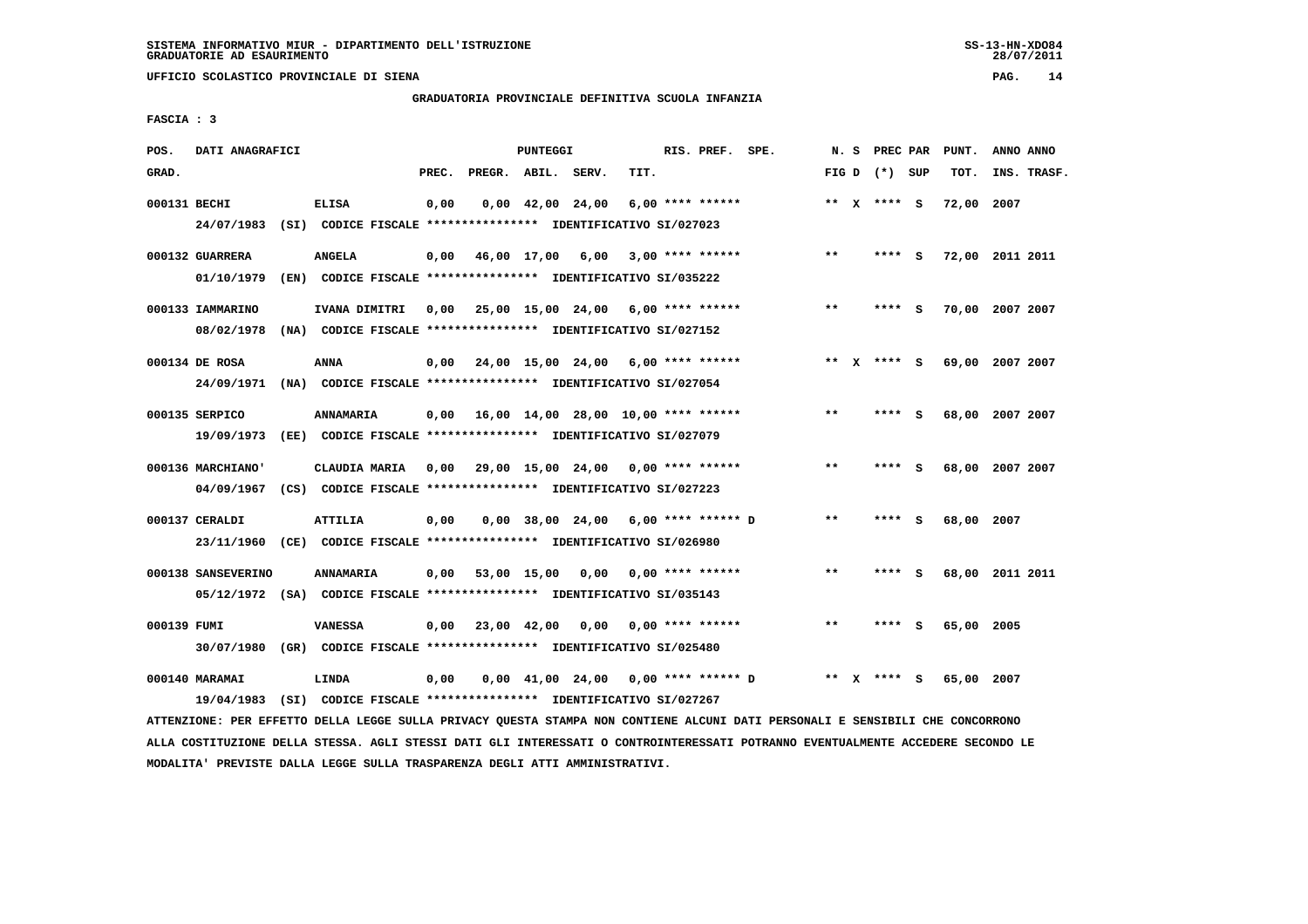**UFFICIO SCOLASTICO PROVINCIALE DI SIENA PAG. 15**

# **GRADUATORIA PROVINCIALE DEFINITIVA SCUOLA INFANZIA**

 **FASCIA : 3**

| POS.  | DATI ANAGRAFICI   |                                                                                       |       |                    | PUNTEGGI |                                           |                      | RIS. PREF. SPE. | N. S            | PREC PAR |     | PUNT.      | ANNO ANNO       |
|-------|-------------------|---------------------------------------------------------------------------------------|-------|--------------------|----------|-------------------------------------------|----------------------|-----------------|-----------------|----------|-----|------------|-----------------|
| GRAD. |                   |                                                                                       | PREC. | PREGR. ABIL. SERV. |          |                                           | TIT.                 |                 | FIG D $(*)$ SUP |          |     | TOT.       | INS. TRASF.     |
|       | 000141 PELLIZZERI | MARGHERITA<br>24/03/1982 (SI) CODICE FISCALE *************** IDENTIFICATIVO SI/027375 | 0,00  |                    |          | $0,00 \quad 41,00 \quad 24,00$            | $0.00$ **** ****** D |                 | $***$           | ****     | - S | 65,00      | 2007            |
|       | 000142 GRIMALDI   | <b>KATIA</b>                                                                          | 0,00  |                    |          | 24,00 17,00 24,00 0,00 **** ******        |                      |                 | $**$            | **** S   |     |            | 65,00 2011 2011 |
|       | 12/01/1980        | (FG) CODICE FISCALE *************** IDENTIFICATIVO SI/035096                          |       |                    |          |                                           |                      |                 |                 |          |     |            |                 |
|       | 000143 TRIPICCHIO | <b>GINA</b>                                                                           | 0,00  |                    |          | 24,00 13,00 24,00 3,00 **** ******        |                      |                 | $**$            | **** S   |     |            | 64,00 2007 2007 |
|       |                   | 07/09/1965 (CS) CODICE FISCALE *************** IDENTIFICATIVO SI/027606               |       |                    |          |                                           |                      |                 |                 |          |     |            |                 |
|       | 000144 PAGNANI    | CLORINDA                                                                              | 0,00  |                    |          | 16,00 15,00 24,00 9,00 **** ****** F      |                      |                 | $***$           | **** S   |     |            | 64,00 2007 2007 |
|       |                   | 17/08/1960 (NA) CODICE FISCALE *************** IDENTIFICATIVO SI/027314               |       |                    |          |                                           |                      |                 |                 |          |     |            |                 |
|       | 000145 MARANO     | <b>VITA</b>                                                                           | 0,00  |                    |          | 48,00 16,00 0,00 0,00 **** ******         |                      |                 | $***$           | **** S   |     |            | 64,00 2011 2011 |
|       |                   | 04/09/1961 (TP) CODICE FISCALE *************** IDENTIFICATIVO SI/035119               |       |                    |          |                                           |                      |                 |                 |          |     |            |                 |
|       | 000146 FERAUDO    | <b>BRUNELLA</b>                                                                       |       |                    |          | $0.00$ 24.00 15.00 24.00 0.00 **** ****** |                      |                 | $**$            | ****     | - S |            | 63,00 2007 2007 |
|       |                   | 30/04/1964 (CS) CODICE FISCALE *************** IDENTIFICATIVO SI/027131               |       |                    |          |                                           |                      |                 |                 |          |     |            |                 |
|       | 000147 SALITURO   | MONICA                                                                                | 0,00  |                    |          | 10,00 41,00 12,00 0,00 **** ******        |                      |                 | $* *$           | ****     | - S | 63,00 2007 |                 |
|       |                   | 15/02/1977 (CS) CODICE FISCALE *************** IDENTIFICATIVO SI/027619               |       |                    |          |                                           |                      |                 |                 |          |     |            |                 |
|       | 000148 SENECA     | <b>SILVANA</b>                                                                        | 0.00  |                    |          | 15,00 16,00 24,00 6,00 **** ******        |                      |                 | $**$            | ****     | - S |            | 61,00 2005 2005 |
|       | 05/07/1966        | (NA) CODICE FISCALE **************** IDENTIFICATIVO SI/025632                         |       |                    |          |                                           |                      |                 |                 |          |     |            |                 |
|       | 000149 CONTICELLO | ADELE MARIA                                                                           | 0.00  |                    |          | 34,00 15,00 12,00 0,00 **** ******        |                      |                 | $* *$           | **** S   |     |            | 61,00 2011 2011 |
|       | 03/10/1959        | (TP) CODICE FISCALE **************** IDENTIFICATIVO SI/035138                         |       |                    |          |                                           |                      |                 |                 |          |     |            |                 |
|       | 000150 GRIMALDI   | LICIA                                                                                 |       |                    |          | $0,00$ 13,00 16,00 22,00 9,00 **** ****** |                      |                 | $**$            |          | s   |            | 60,00 2011 2011 |
|       | 02/07/1969        | (SA) CODICE FISCALE **************** IDENTIFICATIVO SI/035084                         |       |                    |          |                                           |                      |                 |                 |          |     |            |                 |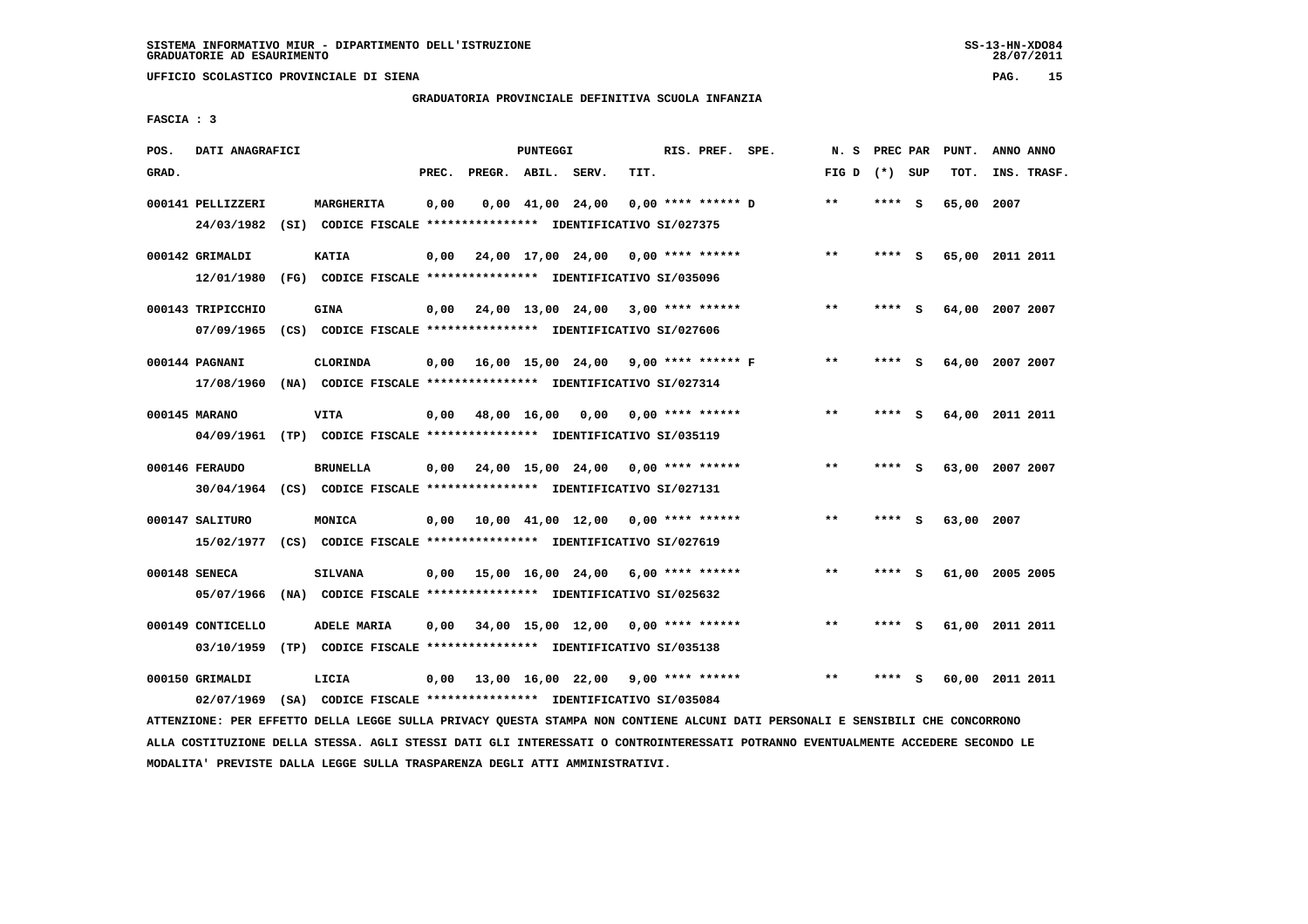**UFFICIO SCOLASTICO PROVINCIALE DI SIENA PAG. 16**

# **GRADUATORIA PROVINCIALE DEFINITIVA SCUOLA INFANZIA**

 **FASCIA : 3**

| POS.         | DATI ANAGRAFICI    |                                                                                            |       |                         | PUNTEGGI |                  |                                           | RIS. PREF. SPE.    |       | N. S | PREC PAR        | PUNT.      | ANNO ANNO       |
|--------------|--------------------|--------------------------------------------------------------------------------------------|-------|-------------------------|----------|------------------|-------------------------------------------|--------------------|-------|------|-----------------|------------|-----------------|
| GRAD.        |                    |                                                                                            | PREC. | PREGR. ABIL. SERV.      |          |                  | TIT.                                      |                    |       |      | FIG D $(*)$ SUP | TOT.       | INS. TRASF.     |
|              |                    |                                                                                            |       |                         |          |                  |                                           |                    |       |      |                 |            |                 |
|              | 000151 CRISEO      | <b>FRANCESCA</b>                                                                           | 0,00  |                         |          | 36,00 16,00 0,00 |                                           | $6.00$ **** ****** | $***$ |      | **** S          |            | 58,00 2007 2007 |
|              |                    | 29/12/1972 (GE) CODICE FISCALE *************** IDENTIFICATIVO SI/027047                    |       |                         |          |                  |                                           |                    |       |      |                 |            |                 |
|              | 000152 BONDANI     | <b>ALESSANDRA</b>                                                                          |       |                         |          |                  | $0,00$ 16,00 14,00 24,00 3,00 **** ****** |                    |       |      | ** x **** s     | 57,00 2000 |                 |
|              |                    |                                                                                            |       |                         |          |                  |                                           |                    |       |      |                 |            |                 |
|              |                    | 29/07/1970 (GR) CODICE FISCALE *************** IDENTIFICATIVO SI/020593                    |       |                         |          |                  |                                           |                    |       |      |                 |            |                 |
|              | 000153 PAGNANI     | ORNELLA                                                                                    |       |                         |          |                  | $0,00$ 12,00 15,00 24,00 6,00 **** ****** |                    | **    |      | **** S          |            | 57,00 2007 2007 |
|              |                    | 05/11/1965 (NA) CODICE FISCALE *************** IDENTIFICATIVO SI/027315                    |       |                         |          |                  |                                           |                    |       |      |                 |            |                 |
|              |                    |                                                                                            |       |                         |          |                  |                                           |                    |       |      |                 |            |                 |
| 000154 SARNO |                    | <b>GESSICA</b>                                                                             |       |                         |          |                  | $0.00$ 12.00 14.00 24.00 6.00 **** ****** |                    | $***$ |      | $***$ S         |            | 56,00 2011 2011 |
|              |                    | 27/01/1981 (CE) CODICE FISCALE *************** IDENTIFICATIVO SI/035154                    |       |                         |          |                  |                                           |                    |       |      |                 |            |                 |
|              |                    |                                                                                            |       |                         |          |                  |                                           |                    |       |      |                 |            |                 |
| 000155 ZECCA |                    | <b>FRANCESCA</b>                                                                           |       |                         |          |                  | $0,00$ 12,00 16,00 24,00 3,00 **** ****** |                    |       |      | ** x **** S     |            | 55,00 2007 2007 |
|              |                    | 15/01/1980 (LE) CODICE FISCALE *************** IDENTIFICATIVO SI/027125                    |       |                         |          |                  |                                           |                    |       |      |                 |            |                 |
|              | 000156 PAFFUMI     | <b>CARMELA</b>                                                                             |       | $0,00$ 29,00 16,00 0,00 |          |                  |                                           | $9,00$ **** ****** | $* *$ |      | **** S          |            | 54,00 2003 2003 |
|              |                    | 10/10/1962 (ME) CODICE FISCALE *************** IDENTIFICATIVO SI/024167                    |       |                         |          |                  |                                           |                    |       |      |                 |            |                 |
|              |                    |                                                                                            |       |                         |          |                  |                                           |                    |       |      |                 |            |                 |
| 000157 CITRO |                    | <b>ANNARITA</b>                                                                            | 0,00  |                         |          |                  | $9,00$ 39,00 0,00 6,00 **** ****** F      |                    | $* *$ |      | **** S          |            | 54,00 2005 2005 |
|              |                    | 23/10/1967 (SA) CODICE FISCALE *************** IDENTIFICATIVO SI/025514                    |       |                         |          |                  |                                           |                    |       |      |                 |            |                 |
|              |                    |                                                                                            |       |                         |          |                  |                                           |                    |       |      |                 |            |                 |
|              | 000158 BERLINGIERI | <b>MARIAROSARIA</b>                                                                        | 0,00  |                         |          |                  | $8,00$ 16,00 30,00 0,00 **** ******       |                    | $* *$ |      | ****            | 54,00 2007 |                 |
|              |                    | 19/07/1975 (NA) CODICE FISCALE *************** IDENTIFICATIVO SI/027046                    |       |                         |          |                  |                                           |                    |       |      |                 |            |                 |
|              |                    |                                                                                            |       |                         |          |                  |                                           |                    |       |      |                 |            |                 |
| 000159 CUOCO |                    | <b>GIUSEPINA</b>                                                                           | 0,00  |                         |          |                  | $0,00$ 15,00 24,00 15,00 **** ******      |                    | $* *$ |      | **** S          | 54,00 2007 |                 |
|              |                    | 16/03/1974 (SA) CODICE FISCALE **************** IDENTIFICATIVO SI/026937                   |       |                         |          |                  |                                           |                    |       |      |                 |            |                 |
|              |                    |                                                                                            |       |                         |          |                  |                                           |                    | **    |      |                 |            |                 |
|              |                    |                                                                                            |       |                         |          |                  |                                           |                    |       |      |                 |            |                 |
| 000160 SANTI |                    | <b>EMANUELA</b><br>05/12/1981 (SI) CODICE FISCALE *************** IDENTIFICATIVO SI/026790 | 0,00  |                         |          |                  | $0,00$ 41,00 12,00 0,00 **** ******       |                    |       |      | **** S          | 53,00      | 2007            |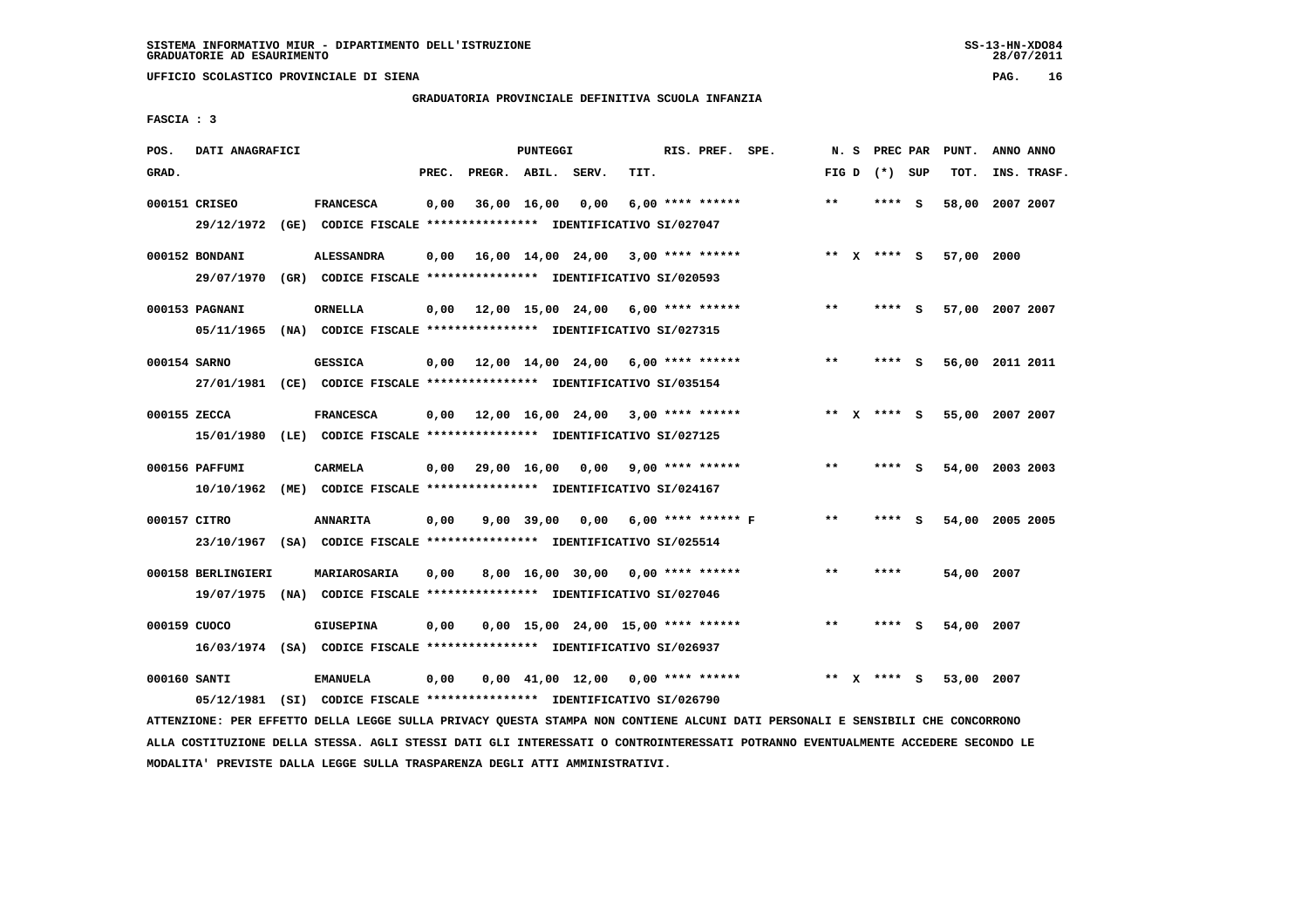**UFFICIO SCOLASTICO PROVINCIALE DI SIENA PAG. 17**

# **GRADUATORIA PROVINCIALE DEFINITIVA SCUOLA INFANZIA**

 **FASCIA : 3**

| POS.         | DATI ANAGRAFICI                |                                                                                             |       |                                    | PUNTEGGI           |                                     |      | RIS. PREF. SPE.    | N.S          | PREC PAR |     | PUNT.           | ANNO ANNO |             |
|--------------|--------------------------------|---------------------------------------------------------------------------------------------|-------|------------------------------------|--------------------|-------------------------------------|------|--------------------|--------------|----------|-----|-----------------|-----------|-------------|
| GRAD.        |                                |                                                                                             | PREC. | PREGR. ABIL. SERV.                 |                    |                                     | TIT. |                    | FIG D        | (*) SUP  |     | TOT.            |           | INS. TRASF. |
|              | 000161 D'ALTERIO<br>21/01/1971 | <b>CLAUDIA</b><br>(CE) CODICE FISCALE **************** IDENTIFICATIVO SI/026951             | 0,00  |                                    | 15,00 13,00 24,00  |                                     |      | $0.00$ **** ****** | $* *$        | ****     | ్   | 52,00           | 2007 2007 |             |
|              | 000162 PACIFICO                | <b>ELINA</b>                                                                                | 0,00  |                                    |                    | 8,00 15,00 28,00                    |      | $0.00$ **** ****** | $* *$        | ****     | ్   | 51,00 2007 2007 |           |             |
|              | 13/03/1979<br>000163 SAVARISE  | (MI) CODICE FISCALE **************** IDENTIFICATIVO SI/027273<br>MARIA                      |       | $0,00$ 28,00 16,00                 |                    | 0,00                                |      | 7,00 **** ******   | $* *$        | **** S   |     | 51,00 2011 2011 |           |             |
|              | 01/01/1963<br>000164 IANNELLA  | (SA) CODICE FISCALE **************** IDENTIFICATIVO SI/035156<br>ANGELAMARIA                | 0,00  | 12,00 13,00 24,00                  |                    |                                     |      | $0.00$ **** ****** | $***$        | ****     | - 5 | 49,00           | 2007 2007 |             |
|              | 16/03/1978                     | (BN) CODICE FISCALE **************** IDENTIFICATIVO SI/027595                               |       |                                    |                    |                                     |      |                    |              |          |     |                 |           |             |
| 000165 FERRI | 18/11/1971                     | <b>ANNAMARIA</b>                                                                            | 0,00  | 19,00 13,00 16,00                  |                    |                                     |      | $0.00$ **** ****** | $**$         | ****     | - S | 48,00           | 2002      |             |
|              | 000166 PALUMBO<br>11/01/1980   | <b>KATIA</b><br>(AV) CODICE FISCALE **************** IDENTIFICATIVO SI/025615               | 0,00  |                                    | $0.00 \quad 41.00$ | 0,00                                |      | $6,00$ **** ****** | $* *$        | ****     | - S | 47,00 2005 2005 |           |             |
|              | 000167 MASSANOVA<br>14/02/1968 | VALERIA<br>(SA) CODICE FISCALE **************** IDENTIFICATIVO SI/027244                    | 0,00  | 11,00 16,00 12,00 6,00 **** ****** |                    |                                     |      |                    | $* *$        | **** S   |     | 45,00 2007 2007 |           |             |
| 000168 RE    |                                | <b>FRANCESCA</b><br>08/08/1978 (AG) CODICE FISCALE *************** IDENTIFICATIVO SI/026688 | 0,00  | 15,00 15,00 12,00 3,00 **** ****** |                    |                                     |      |                    | $\star\star$ | **** S   |     | 45,00 2007 2007 |           |             |
|              | 000169 PROCIDA                 | TERESA                                                                                      | 0,00  |                                    | $30,00$ 15,00      | 0.00                                |      | $0.00$ **** ****** | **           | ****     | s   | 45,00           | 2011 2011 |             |
|              | 000170 COSTANZO                | 27/09/1975 (CE) CODICE FISCALE *************** IDENTIFICATIVO SI/035164<br><b>NICOLINA</b>  | 0,00  |                                    |                    | $2,00$ 14,00 24,00 3,00 **** ****** |      |                    | $***$        | **** S   |     | 43,00 2002      |           |             |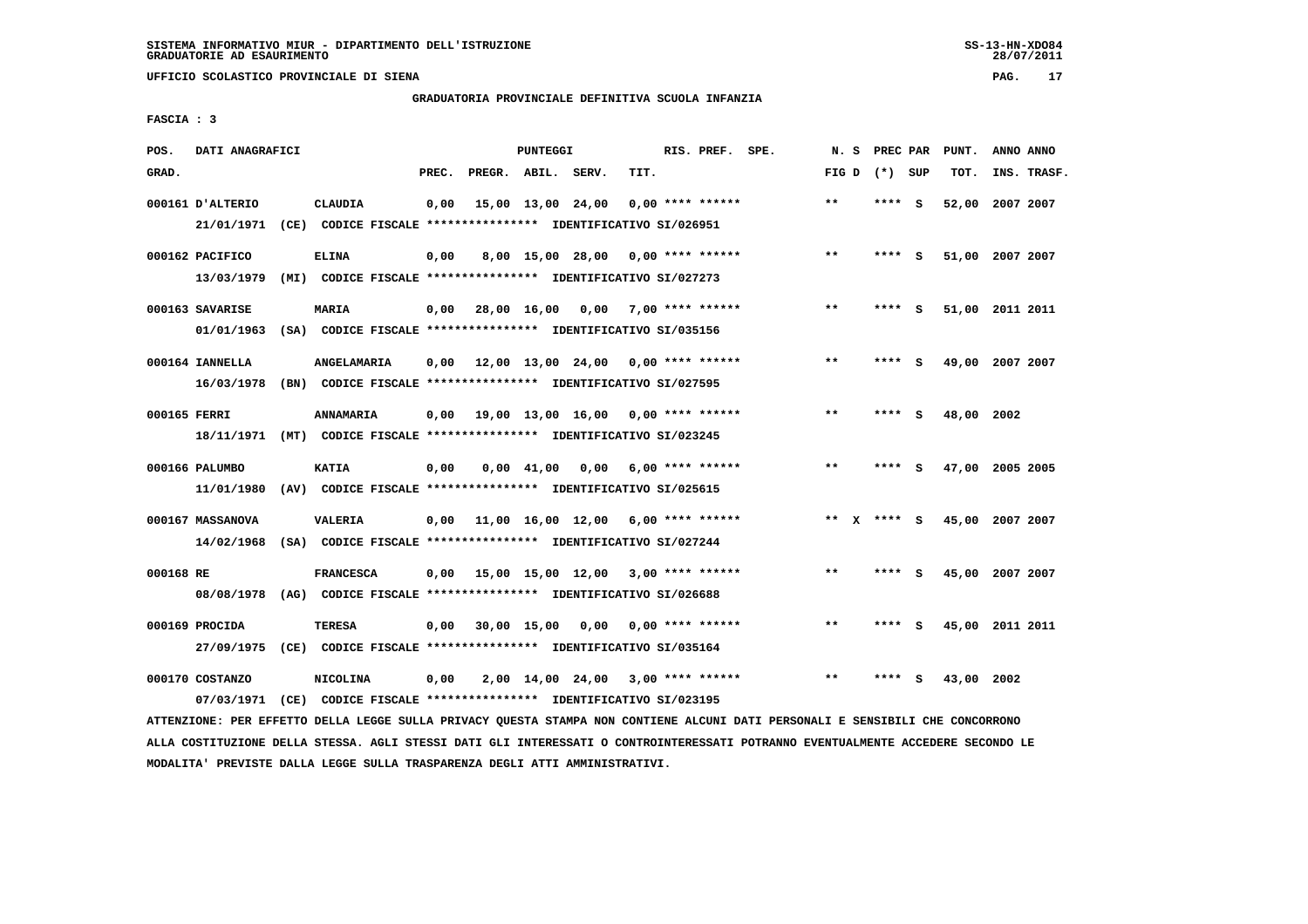**UFFICIO SCOLASTICO PROVINCIALE DI SIENA PAG. 18**

# **GRADUATORIA PROVINCIALE DEFINITIVA SCUOLA INFANZIA**

 **FASCIA : 3**

| POS.         | DATI ANAGRAFICI    |                                                                         |       |                    | PUNTEGGI           |                  |                                          | RIS. PREF. SPE. | N. S  | PREC PAR        |     | PUNT.      | ANNO ANNO       |
|--------------|--------------------|-------------------------------------------------------------------------|-------|--------------------|--------------------|------------------|------------------------------------------|-----------------|-------|-----------------|-----|------------|-----------------|
| GRAD.        |                    |                                                                         | PREC. | PREGR. ABIL. SERV. |                    |                  | TIT.                                     |                 |       | FIG D $(*)$ SUP |     | TOT.       | INS. TRASF.     |
|              |                    |                                                                         |       |                    |                    |                  |                                          |                 |       |                 |     |            |                 |
|              | 000171 DI CANDIA   | ANTONIETTA GI                                                           | 0,00  |                    |                    | 8,00 16,00 12,00 | $6,00$ **** ******                       |                 | $***$ | $***$ S         |     |            | 42,00 2007 2007 |
|              |                    | 12/04/1954 (SA) CODICE FISCALE *************** IDENTIFICATIVO SI/027060 |       |                    |                    |                  |                                          |                 |       |                 |     |            |                 |
|              | 000172 LIBERATORI  | <b>SIDRA</b>                                                            | 0,00  |                    | $0,00 \quad 42,00$ | 0,00             | $0.00$ **** ******                       |                 | $* *$ | **** S          |     | 42,00 2007 |                 |
|              |                    |                                                                         |       |                    |                    |                  |                                          |                 |       |                 |     |            |                 |
|              |                    | 15/05/1976 (SI) CODICE FISCALE *************** IDENTIFICATIVO SI/027211 |       |                    |                    |                  |                                          |                 |       |                 |     |            |                 |
|              | 000173 PIETROPAOLO | <b>EMANUELA</b>                                                         |       |                    |                    |                  | $0,00$ 24,00 15,00 0,00 1,00 **** ****** |                 | $**$  | **** S          |     |            | 40,00 2011 2011 |
|              |                    | 09/09/1975 (CE) CODICE FISCALE *************** IDENTIFICATIVO SI/035184 |       |                    |                    |                  |                                          |                 |       |                 |     |            |                 |
|              |                    |                                                                         |       |                    |                    |                  |                                          |                 |       |                 |     |            |                 |
| 000174 APARO |                    | LUCIA                                                                   | 0,00  |                    |                    |                  | 10,00 17,00 12,00 0,00 **** ******       |                 | **    | **** S          |     |            | 39,00 2003 2003 |
|              |                    | 06/10/1977 (SR) CODICE FISCALE *************** IDENTIFICATIVO SI/023910 |       |                    |                    |                  |                                          |                 |       |                 |     |            |                 |
|              |                    |                                                                         |       |                    |                    |                  |                                          |                 |       |                 |     |            |                 |
|              | 000175 PAOLILLO    | <b>EUGENIA</b>                                                          |       |                    |                    |                  | $0,00$ 24,00 15,00 0,00 0,00 **** ****** |                 | $* *$ | **** S          |     |            | 39,00 2007 2007 |
|              |                    | 23/01/1973 (SA) CODICE FISCALE *************** IDENTIFICATIVO SI/027363 |       |                    |                    |                  |                                          |                 |       |                 |     |            |                 |
|              |                    |                                                                         |       |                    |                    |                  |                                          |                 | $* *$ | ****            |     |            |                 |
|              | 000176 DE LUCA     | LUCIA CARMELA                                                           | 0.00  |                    |                    |                  | $0.00$ 15.00 24.00 0.00 **** ****** F    |                 |       |                 | - S |            | 39,00 2011 2011 |
|              | 20/10/1958         | (BN) CODICE FISCALE **************** IDENTIFICATIVO SI/035080           |       |                    |                    |                  |                                          |                 |       |                 |     |            |                 |
|              | 000177 MORGANTI    | <b>STEFANIA</b>                                                         | 0,00  | 22,00 16,00        |                    |                  | $0,00$ $0,00$ **** ******                |                 | $***$ | **** S          |     | 38,00 2002 |                 |
|              |                    | 22/02/1970 (RM) CODICE FISCALE *************** IDENTIFICATIVO SI/023154 |       |                    |                    |                  |                                          |                 |       |                 |     |            |                 |
|              |                    |                                                                         |       |                    |                    |                  |                                          |                 |       |                 |     |            |                 |
|              | 000178 MUGNAI      | <b>SARA</b>                                                             | 0.00  | 24,00 14,00 0,00   |                    |                  | $0.00$ **** ******                       |                 |       | ** $X$ **** S   |     | 38,00 2002 |                 |
|              |                    | 24/06/1971 (SI) CODICE FISCALE *************** IDENTIFICATIVO SI/023249 |       |                    |                    |                  |                                          |                 |       |                 |     |            |                 |
|              |                    |                                                                         |       |                    |                    |                  |                                          |                 |       |                 |     |            |                 |
|              | 000179 ESPOSITO    | <b>PATRIZIA</b>                                                         |       | $0,00$ 19,00 16,00 |                    | 0,00             | $3.00$ **** ******                       |                 |       | ** $X$ **** S   |     |            | 38,00 2005 2005 |
|              | 21/01/1966         | (NA) CODICE FISCALE **************** IDENTIFICATIVO SI/025580           |       |                    |                    |                  |                                          |                 |       |                 |     |            |                 |
|              |                    |                                                                         |       |                    |                    |                  |                                          |                 |       |                 |     |            |                 |
|              | 000180 CAVUOTO     | <b>PAOLA</b>                                                            |       | 0,00 22,00 16,00   |                    | 0,00             | $0.00$ **** ******                       |                 | **    |                 | s   |            | 38,00 2007 2007 |
|              | 06/11/1975         | (BN) CODICE FISCALE **************** IDENTIFICATIVO SI/027000           |       |                    |                    |                  |                                          |                 |       |                 |     |            |                 |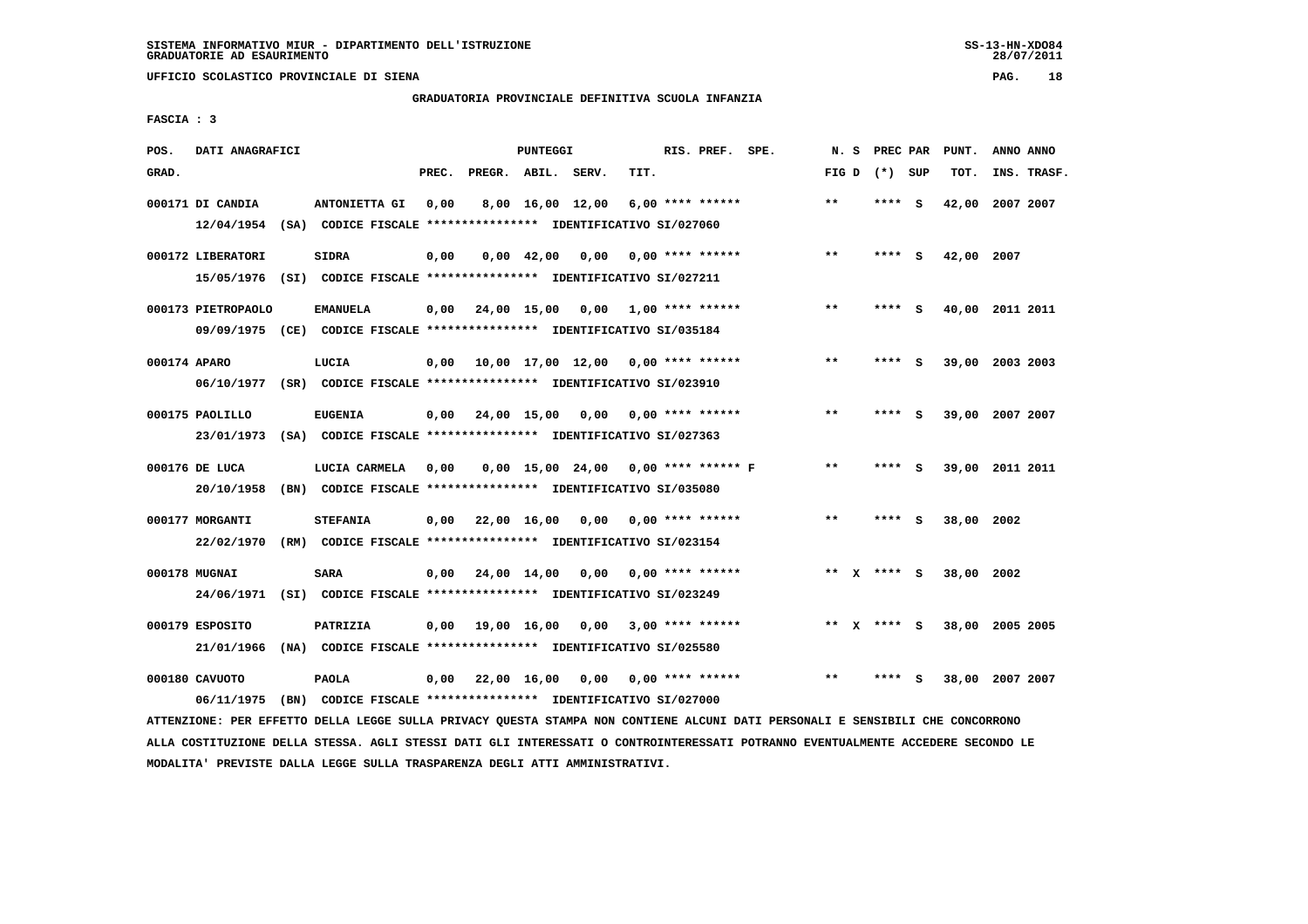**UFFICIO SCOLASTICO PROVINCIALE DI SIENA PAG. 19**

# **GRADUATORIA PROVINCIALE DEFINITIVA SCUOLA INFANZIA**

 **FASCIA : 3**

| POS.         | DATI ANAGRAFICI  |                                                                          |       |                        | PUNTEGGI   |      |                                            | RIS. PREF. SPE. |       | N. S PREC PAR   |     | PUNT.      | ANNO ANNO                   |  |
|--------------|------------------|--------------------------------------------------------------------------|-------|------------------------|------------|------|--------------------------------------------|-----------------|-------|-----------------|-----|------------|-----------------------------|--|
| GRAD.        |                  |                                                                          | PREC. | PREGR. ABIL. SERV.     |            |      | TIT.                                       |                 |       | FIG D $(*)$ SUP |     | TOT.       | INS. TRASF.                 |  |
|              | 000181 MILANESE  | <b>MARINELLA</b>                                                         | 0,00  | 12,00 16,00            |            | 0,00 | $9.00$ **** ******                         |                 | $***$ | ****            | - S |            | 37,00 2003 2003             |  |
|              | 05/05/1975       | (AG) CODICE FISCALE **************** IDENTIFICATIVO SI/023866            |       |                        |            |      |                                            |                 |       |                 |     |            |                             |  |
|              | 000182 POSTORINO | GIOVANNA CARM                                                            | 0,00  |                        | 9,00 16,00 |      | $0,00$ 12,00 **** ******                   |                 | $***$ | **** S          |     |            | 37,00 2005 2005             |  |
|              |                  |                                                                          |       |                        |            |      |                                            |                 |       |                 |     |            |                             |  |
|              |                  | 15/07/1973 (RC) CODICE FISCALE *************** IDENTIFICATIVO SI/025618  |       |                        |            |      |                                            |                 |       |                 |     |            |                             |  |
|              | 000183 ATTARDO   | <b>SERENA</b>                                                            |       |                        |            |      | $0,00$ 15,00 16,00 0,00 6,00 **** ******   |                 |       |                 |     |            | ** X **** S 37,00 2011 2011 |  |
|              |                  | 05/02/1966 (NA) CODICE FISCALE *************** IDENTIFICATIVO SI/035072  |       |                        |            |      |                                            |                 |       |                 |     |            |                             |  |
| 000184 ROZZI |                  | <b>KATIA</b>                                                             | 0,00  |                        |            |      | $0,00$ 12,00 24,00 0,00 **** ****** EF     |                 | $***$ | **** S          |     |            | 36,00 2011 2011             |  |
|              |                  | 26/01/1960 (BN) CODICE FISCALE *************** IDENTIFICATIVO SI/035144  |       |                        |            |      |                                            |                 |       |                 |     |            |                             |  |
|              |                  |                                                                          |       |                        |            |      |                                            |                 |       |                 |     |            |                             |  |
|              | 000185 DILETTO   | <b>ANASTASIA</b>                                                         |       |                        |            |      | $0,00$ 14,00 15,00 0,00 6,00 **** ****** F |                 |       | ** x **** S     |     |            | 35,00 2011 2011             |  |
|              |                  | 02/05/1959 (SA) CODICE FISCALE *************** IDENTIFICATIVO SI/035076  |       |                        |            |      |                                            |                 |       |                 |     |            |                             |  |
|              |                  |                                                                          |       |                        |            |      |                                            |                 |       |                 |     |            |                             |  |
|              | 000186 BONDI'    | <b>DANIELA</b>                                                           |       | $0.00$ $12.00$ $16.00$ |            | 0.00 | $6.00$ **** ******                         |                 |       | ** X **** S     |     | 34,00 2002 |                             |  |
|              |                  | 11/10/1970 (PA) CODICE FISCALE **************** IDENTIFICATIVO SI/023093 |       |                        |            |      |                                            |                 |       |                 |     |            |                             |  |
|              | 000187 BORDONARO | <b>VERONICA</b>                                                          | 0,00  |                        | 8,00 17,00 |      | $0,00$ 9,00 **** ******                    |                 | $***$ | **** S          |     | 34,00 2002 |                             |  |
|              | 23/02/1978       | (SR) CODICE FISCALE **************** IDENTIFICATIVO SI/023149            |       |                        |            |      |                                            |                 |       |                 |     |            |                             |  |
|              |                  |                                                                          |       |                        |            |      |                                            |                 |       |                 |     |            |                             |  |
|              | 000188 SALZANO   | <b>GELSOMINA</b>                                                         | 0,00  |                        | 9,00 16,00 | 0.00 | $9,00$ **** ******                         |                 | $***$ | ****            | - S |            | 34,00 2003 2003             |  |
|              |                  | 04/11/1975 (CE) CODICE FISCALE *************** IDENTIFICATIVO SI/024123  |       |                        |            |      |                                            |                 |       |                 |     |            |                             |  |
|              |                  |                                                                          |       |                        |            |      |                                            |                 |       |                 |     |            |                             |  |
|              | 000189 PRINCIPE  | <b>RITA</b>                                                              | 0,00  |                        | 9,00 16,00 | 0,00 | $9.00$ **** ******                         |                 | $***$ | **** S          |     |            | 34,00 2005 2005             |  |
|              |                  | 15/09/1973 (SA) CODICE FISCALE **************** IDENTIFICATIVO SI/025499 |       |                        |            |      |                                            |                 |       |                 |     |            |                             |  |
|              | 000190 CAPONE    | <b>FRANCESCA</b>                                                         |       | 0,00 16,00 14,00       |            | 4,00 | $0.00$ **** ******                         |                 | **    |                 | s   |            | 34,00 2007 2007             |  |
|              | 31/12/1978       | (NA) CODICE FISCALE **************** IDENTIFICATIVO SI/027204            |       |                        |            |      |                                            |                 |       |                 |     |            |                             |  |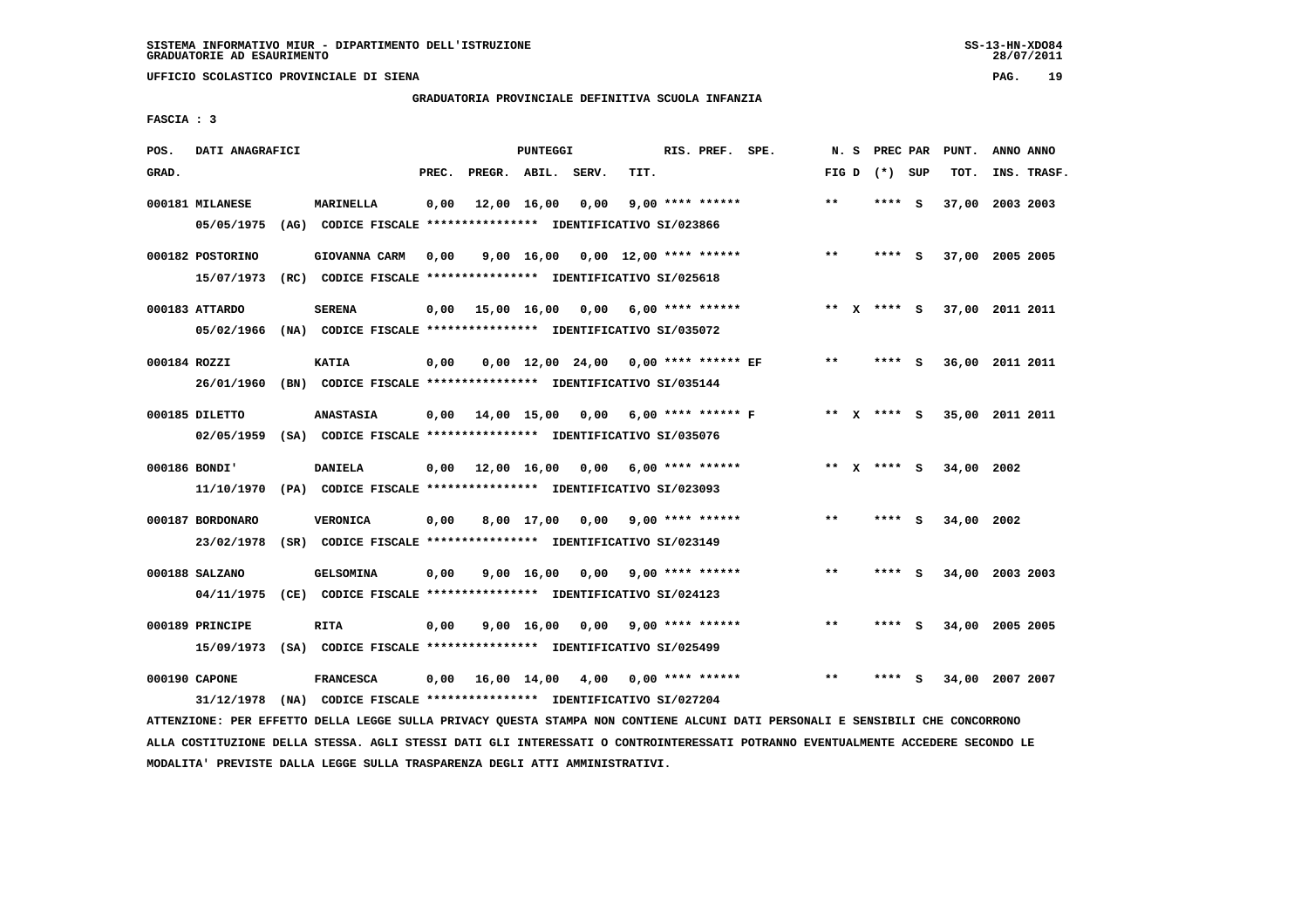**UFFICIO SCOLASTICO PROVINCIALE DI SIENA PAG. 20**

# **GRADUATORIA PROVINCIALE DEFINITIVA SCUOLA INFANZIA**

 **FASCIA : 3**

| GRAD.<br>PREC.<br>PREGR. ABIL. SERV.<br>TIT.<br>FIG D $(*)$ SUP<br>TOT.<br>INS. TRASF.<br><b>NICOLETTA</b><br>18,00 15,00<br>0,00<br>$0.00$ **** ******<br>$* *$<br>2003 2003<br>000191 DI SERIO<br>0,00<br>**** S<br>33,00<br>17/11/1971 (CE) CODICE FISCALE *************** IDENTIFICATIVO SI/023992<br>$9,00$ **** ******<br>33,00 2003 2003<br>000192 CAPPADONIA<br><b>LINA</b><br>0,00<br>8,00 16,00<br>0,00<br>** x **** s<br>21/10/1971 (PA) CODICE FISCALE *************** IDENTIFICATIVO SI/023835<br>$9,00$ 15,00 0,00 9,00 **** ******<br>$***$<br>000193 DELLA CORTE<br>ANGELA ROSA<br>0,00<br>$***$ S<br>33,00 2007 2007<br>13/07/1971 (NA) CODICE FISCALE **************** IDENTIFICATIVO SI/027051<br>000194 BENNICI<br><b>LORETTA</b><br>$0,00$ $16,00$ $14,00$ $0,00$<br>$3,00$ **** ******<br>$* *$<br>33,00 2007 2007<br>**** S<br>04/04/1979 (CL) CODICE FISCALE *************** IDENTIFICATIVO SI/026695<br>$***$<br>000195 MOSCARELLI<br>VITA GABRIELL<br>$9,00$ 18,00 0,00 6,00 **** ******<br>33,00 2011 2011<br>0,00<br>$***$ S<br>30/08/1974 (PA) CODICE FISCALE *************** IDENTIFICATIVO SI/035122<br>000196 VISAGGI<br>MARIA FRANCES<br>33,00 2011 2011<br>0,00<br>13,00 16,00 4,00<br>$0.00$ **** ******<br>** x **** s |
|------------------------------------------------------------------------------------------------------------------------------------------------------------------------------------------------------------------------------------------------------------------------------------------------------------------------------------------------------------------------------------------------------------------------------------------------------------------------------------------------------------------------------------------------------------------------------------------------------------------------------------------------------------------------------------------------------------------------------------------------------------------------------------------------------------------------------------------------------------------------------------------------------------------------------------------------------------------------------------------------------------------------------------------------------------------------------------------------------------------------------------------------------------------------------------------------------------------------------------------------------------|
|                                                                                                                                                                                                                                                                                                                                                                                                                                                                                                                                                                                                                                                                                                                                                                                                                                                                                                                                                                                                                                                                                                                                                                                                                                                            |
|                                                                                                                                                                                                                                                                                                                                                                                                                                                                                                                                                                                                                                                                                                                                                                                                                                                                                                                                                                                                                                                                                                                                                                                                                                                            |
|                                                                                                                                                                                                                                                                                                                                                                                                                                                                                                                                                                                                                                                                                                                                                                                                                                                                                                                                                                                                                                                                                                                                                                                                                                                            |
|                                                                                                                                                                                                                                                                                                                                                                                                                                                                                                                                                                                                                                                                                                                                                                                                                                                                                                                                                                                                                                                                                                                                                                                                                                                            |
|                                                                                                                                                                                                                                                                                                                                                                                                                                                                                                                                                                                                                                                                                                                                                                                                                                                                                                                                                                                                                                                                                                                                                                                                                                                            |
|                                                                                                                                                                                                                                                                                                                                                                                                                                                                                                                                                                                                                                                                                                                                                                                                                                                                                                                                                                                                                                                                                                                                                                                                                                                            |
|                                                                                                                                                                                                                                                                                                                                                                                                                                                                                                                                                                                                                                                                                                                                                                                                                                                                                                                                                                                                                                                                                                                                                                                                                                                            |
|                                                                                                                                                                                                                                                                                                                                                                                                                                                                                                                                                                                                                                                                                                                                                                                                                                                                                                                                                                                                                                                                                                                                                                                                                                                            |
|                                                                                                                                                                                                                                                                                                                                                                                                                                                                                                                                                                                                                                                                                                                                                                                                                                                                                                                                                                                                                                                                                                                                                                                                                                                            |
|                                                                                                                                                                                                                                                                                                                                                                                                                                                                                                                                                                                                                                                                                                                                                                                                                                                                                                                                                                                                                                                                                                                                                                                                                                                            |
|                                                                                                                                                                                                                                                                                                                                                                                                                                                                                                                                                                                                                                                                                                                                                                                                                                                                                                                                                                                                                                                                                                                                                                                                                                                            |
|                                                                                                                                                                                                                                                                                                                                                                                                                                                                                                                                                                                                                                                                                                                                                                                                                                                                                                                                                                                                                                                                                                                                                                                                                                                            |
|                                                                                                                                                                                                                                                                                                                                                                                                                                                                                                                                                                                                                                                                                                                                                                                                                                                                                                                                                                                                                                                                                                                                                                                                                                                            |
|                                                                                                                                                                                                                                                                                                                                                                                                                                                                                                                                                                                                                                                                                                                                                                                                                                                                                                                                                                                                                                                                                                                                                                                                                                                            |
|                                                                                                                                                                                                                                                                                                                                                                                                                                                                                                                                                                                                                                                                                                                                                                                                                                                                                                                                                                                                                                                                                                                                                                                                                                                            |
| 17/08/1972 (MT) CODICE FISCALE *************** IDENTIFICATIVO SI/035109                                                                                                                                                                                                                                                                                                                                                                                                                                                                                                                                                                                                                                                                                                                                                                                                                                                                                                                                                                                                                                                                                                                                                                                    |
|                                                                                                                                                                                                                                                                                                                                                                                                                                                                                                                                                                                                                                                                                                                                                                                                                                                                                                                                                                                                                                                                                                                                                                                                                                                            |
| 000197 MATTICOLI<br>MONICA<br>$0.00$ 15,00 16,00 0,00<br>0,00 **** ******<br>**<br>31,00 2002<br>**** S                                                                                                                                                                                                                                                                                                                                                                                                                                                                                                                                                                                                                                                                                                                                                                                                                                                                                                                                                                                                                                                                                                                                                    |
| 07/10/1969 (IS) CODICE FISCALE *************** IDENTIFICATIVO SI/023297                                                                                                                                                                                                                                                                                                                                                                                                                                                                                                                                                                                                                                                                                                                                                                                                                                                                                                                                                                                                                                                                                                                                                                                    |
| 000198 PAONE<br>0,00<br>8,00 17,00 0,00<br>$6,00$ **** ******<br>31,00 2002<br>MELISSA<br>** x **** S                                                                                                                                                                                                                                                                                                                                                                                                                                                                                                                                                                                                                                                                                                                                                                                                                                                                                                                                                                                                                                                                                                                                                      |
| 05/07/1975 (CZ) CODICE FISCALE *************** IDENTIFICATIVO SI/023391                                                                                                                                                                                                                                                                                                                                                                                                                                                                                                                                                                                                                                                                                                                                                                                                                                                                                                                                                                                                                                                                                                                                                                                    |
|                                                                                                                                                                                                                                                                                                                                                                                                                                                                                                                                                                                                                                                                                                                                                                                                                                                                                                                                                                                                                                                                                                                                                                                                                                                            |
| 000199 CARNOVALE<br><b>EUGENIA</b><br>6,00 15,00<br>$0.00$ 10.00 **** ******<br>** $X$ **** S<br>31,00 2002<br>0,00                                                                                                                                                                                                                                                                                                                                                                                                                                                                                                                                                                                                                                                                                                                                                                                                                                                                                                                                                                                                                                                                                                                                        |
| 16/02/1974 (CZ) CODICE FISCALE *************** IDENTIFICATIVO SI/023171                                                                                                                                                                                                                                                                                                                                                                                                                                                                                                                                                                                                                                                                                                                                                                                                                                                                                                                                                                                                                                                                                                                                                                                    |
| 000200 ROSSITTO<br><b>GIUSEPPINA</b><br>$9,00$ **** ******<br>$* *$<br>31,00 2005 2005<br>****<br>S                                                                                                                                                                                                                                                                                                                                                                                                                                                                                                                                                                                                                                                                                                                                                                                                                                                                                                                                                                                                                                                                                                                                                        |
| 0,00<br>6,00 16,00<br>0,00<br>09/01/1970<br>(SR) CODICE FISCALE **************** IDENTIFICATIVO SI/025629                                                                                                                                                                                                                                                                                                                                                                                                                                                                                                                                                                                                                                                                                                                                                                                                                                                                                                                                                                                                                                                                                                                                                  |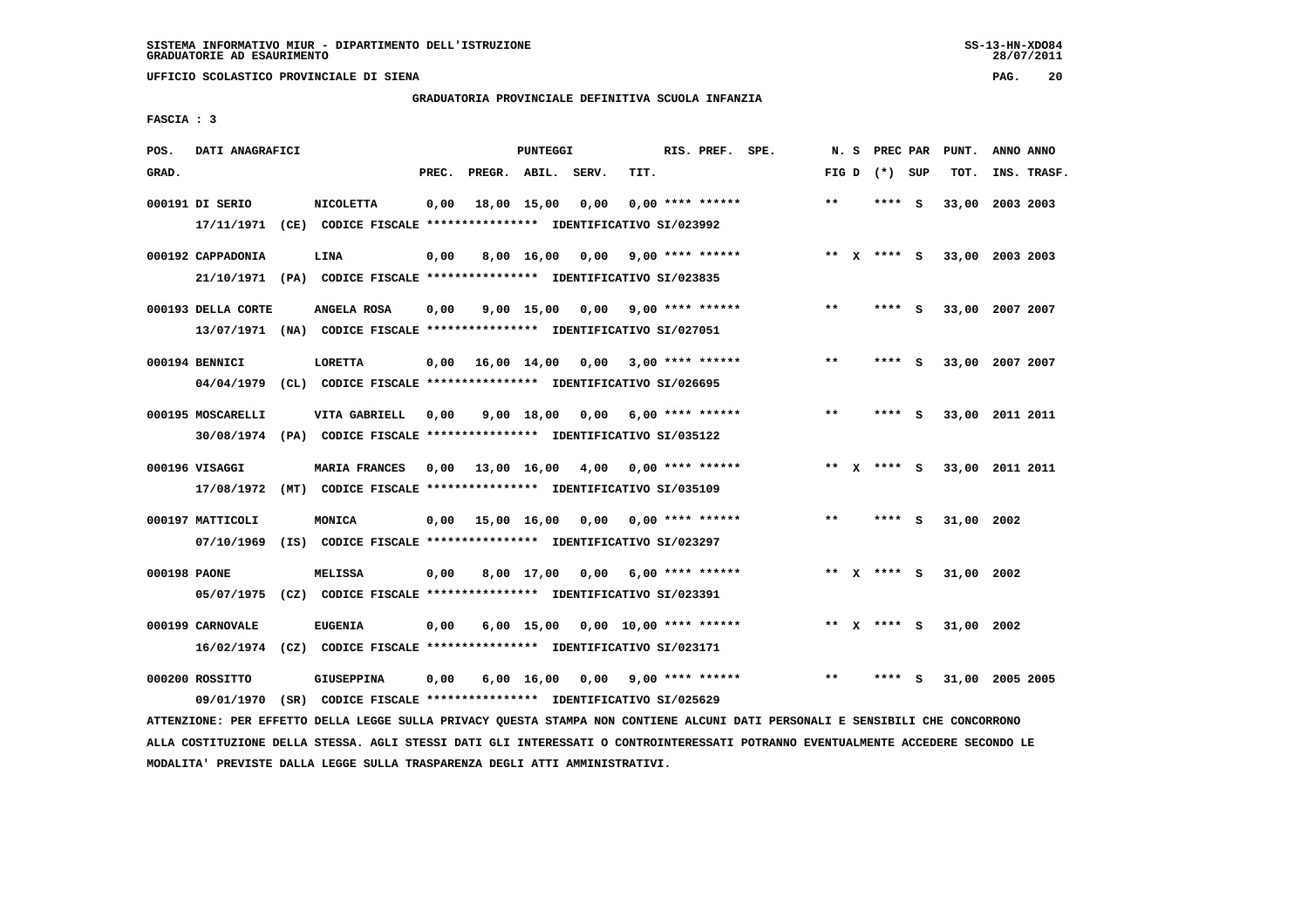**UFFICIO SCOLASTICO PROVINCIALE DI SIENA PAG. 21**

# **GRADUATORIA PROVINCIALE DEFINITIVA SCUOLA INFANZIA**

 **FASCIA : 3**

| POS.         | DATI ANAGRAFICI   |                                                                          |       |                    | PUNTEGGI           |                                      |                         | RIS. PREF. SPE. | N.S   | PREC PAR        |     | PUNT.           | ANNO ANNO |             |
|--------------|-------------------|--------------------------------------------------------------------------|-------|--------------------|--------------------|--------------------------------------|-------------------------|-----------------|-------|-----------------|-----|-----------------|-----------|-------------|
| GRAD.        |                   |                                                                          | PREC. | PREGR. ABIL. SERV. |                    |                                      | TIT.                    |                 |       | FIG D $(*)$ SUP |     | TOT.            |           | INS. TRASF. |
|              | 000201 MAZZAGLIA  | <b>ALESSANDRA</b>                                                        | 0,00  |                    | $6,00 \quad 16,00$ | 0,00                                 | $9.00$ **** ******      |                 | $* *$ | ****            | ్   | 31,00 2007 2007 |           |             |
|              | 31/08/1977        | (CT) CODICE FISCALE **************** IDENTIFICATIVO SI/027246            |       |                    |                    |                                      |                         |                 |       |                 |     |                 |           |             |
|              | 000202 DI BELLA   | CONCETTINA                                                               | 0,00  |                    |                    | $2,00$ 16,00 10,00 3,00 **** ******  |                         |                 | $**$  | $***$ S         |     | 31,00 2007      |           |             |
|              |                   | 30/03/1974 (EN) CODICE FISCALE *************** IDENTIFICATIVO SI/023302  |       |                    |                    |                                      |                         |                 |       |                 |     |                 |           |             |
|              | 000203 SAMMARTANO | <b>MELANIA</b>                                                           | 0,00  |                    |                    | 11,00 17,00 0,00 3,00 **** ******    |                         |                 |       | ** x **** S     |     | 31,00 2011 2011 |           |             |
|              | 07/05/1980        | (TP) CODICE FISCALE **************** IDENTIFICATIVO SI/035161            |       |                    |                    |                                      |                         |                 |       |                 |     |                 |           |             |
|              | 000204 SCOLPINO   |                                                                          |       |                    |                    |                                      | $3,00$ **** ******      |                 | $***$ | **** S          |     | 31,00 2011 2011 |           |             |
|              | 16/07/1976        | MICHELA<br>(SA) CODICE FISCALE **************** IDENTIFICATIVO SI/035145 | 0,00  | 15,00 13,00 0,00   |                    |                                      |                         |                 |       |                 |     |                 |           |             |
|              |                   |                                                                          |       |                    |                    |                                      |                         |                 |       |                 |     |                 |           |             |
|              | 000205 VIGILANTE  | <b>MICHELINA</b>                                                         | 0,00  |                    |                    | 15,00 10,00 0,00 6,00 **** ****** EF |                         |                 |       | ** x **** S     |     | 31,00 2011 2011 |           |             |
|              | 04/08/1972        | (SA) CODICE FISCALE **************** IDENTIFICATIVO SI/035108            |       |                    |                    |                                      |                         |                 |       |                 |     |                 |           |             |
|              | 000206 SCHIFANO   | LIDIA                                                                    | 0,00  |                    | $6,00$ 15,00       | 0.00                                 | $9,00$ **** ******      |                 |       | ** x **** S     |     | 30,00 2003 2003 |           |             |
|              | 18/12/1970        | (PA) CODICE FISCALE **************** IDENTIFICATIVO SI/024014            |       |                    |                    |                                      |                         |                 |       |                 |     |                 |           |             |
|              |                   |                                                                          |       |                    |                    |                                      |                         |                 |       |                 |     |                 |           |             |
| 000207 GAETA |                   | ANNA MARIA                                                               | 0,00  |                    | $6,00$ 15,00       |                                      | $0,00$ 9,00 **** ****** |                 | $* *$ | **** S          |     | 30,00 2003 2003 |           |             |
|              | 04/02/1970        | (PA) CODICE FISCALE **************** IDENTIFICATIVO SI/024017            |       |                    |                    |                                      |                         |                 |       |                 |     |                 |           |             |
|              | 000208 GIORDANO   | <b>DOMENICA</b>                                                          | 0,00  |                    |                    | 3,00 15,00 6,00                      | $6.00$ **** ******      |                 | $**$  | ****            | - S | 30,00 2003 2003 |           |             |
|              | 04/10/1975        | (PA) CODICE FISCALE **************** IDENTIFICATIVO SI/024025            |       |                    |                    |                                      |                         |                 |       |                 |     |                 |           |             |
|              | 000209 SABBATINO  | <b>ROSANNA</b>                                                           | 0,00  |                    |                    | 0,00 15,00 12,00                     | $3.00$ **** ******      |                 | $* *$ | **** S          |     | 30,00 2005 2005 |           |             |
|              | 15/09/1961        | (SA) CODICE FISCALE **************** IDENTIFICATIVO SI/025495            |       |                    |                    |                                      |                         |                 |       |                 |     |                 |           |             |
|              |                   |                                                                          |       |                    |                    |                                      |                         |                 |       |                 |     |                 |           |             |
|              | 000210 BRANCA     | <b>CONCETTA</b>                                                          | 0,00  |                    | $6,00$ 15,00       | 0,00                                 | $9,00$ **** ******      |                 | **    |                 | s   | 30,00 2005 2007 |           |             |
|              | 04/02/1973        | (AV) CODICE FISCALE **************** IDENTIFICATIVO SI/027618            |       |                    |                    |                                      |                         |                 |       |                 |     |                 |           |             |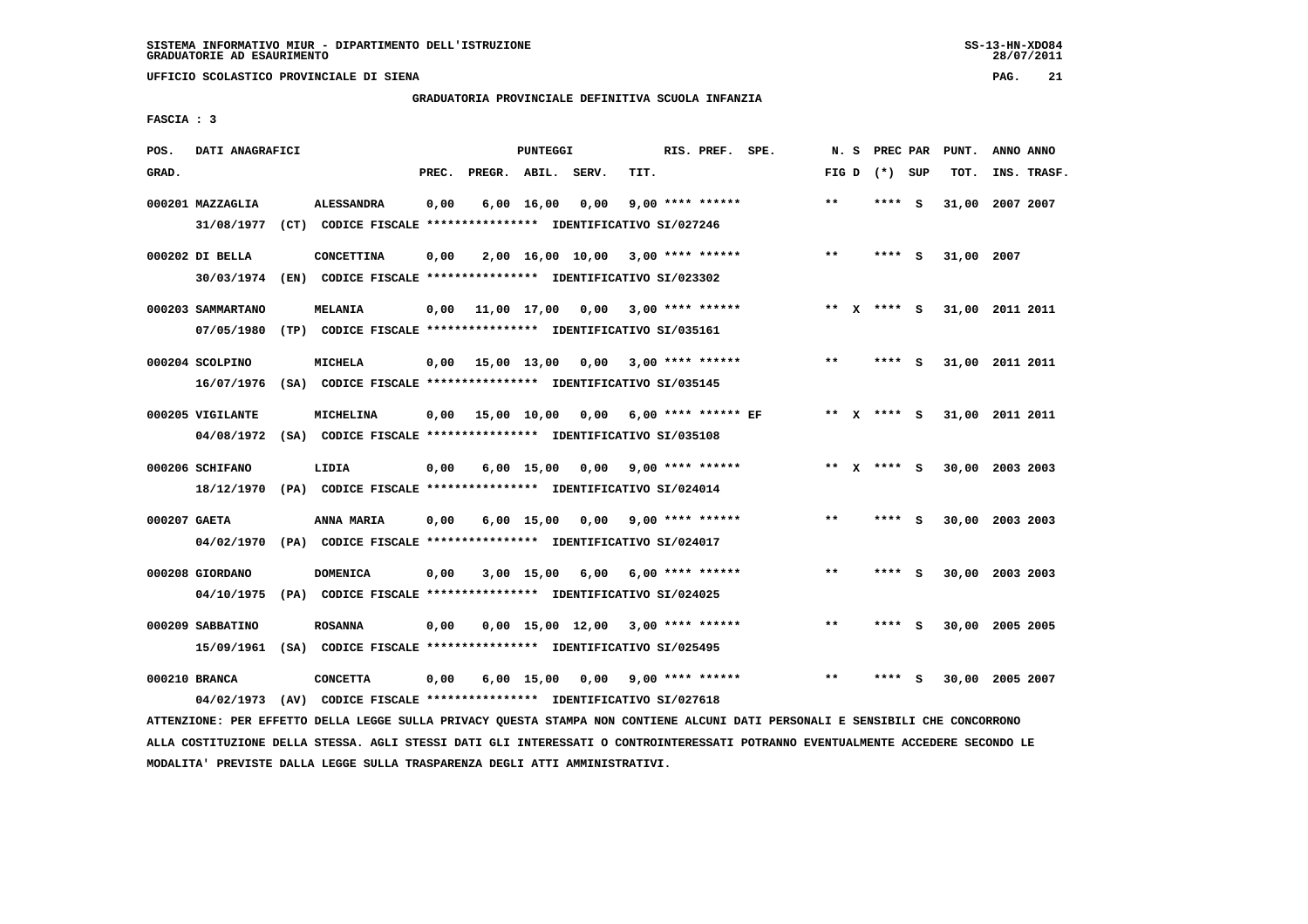**UFFICIO SCOLASTICO PROVINCIALE DI SIENA PAG. 22**

# **GRADUATORIA PROVINCIALE DEFINITIVA SCUOLA INFANZIA**

 **FASCIA : 3**

| POS.         | DATI ANAGRAFICI                                                         |                                                                          |       |                    | PUNTEGGI   |                       |                                          | RIS. PREF. SPE.    |       | N. S | PREC PAR        |              | PUNT.      | ANNO ANNO       |
|--------------|-------------------------------------------------------------------------|--------------------------------------------------------------------------|-------|--------------------|------------|-----------------------|------------------------------------------|--------------------|-------|------|-----------------|--------------|------------|-----------------|
| GRAD.        |                                                                         |                                                                          | PREC. | PREGR. ABIL. SERV. |            |                       | TIT.                                     |                    |       |      | FIG D $(*)$ SUP |              | TOT.       | INS. TRASF.     |
|              | 000211 DI MENZA                                                         | LUCIA PATRIZI                                                            | 0,00  |                    | 9,00 15,00 | 0,00                  |                                          | $6.00$ **** ****** | **    |      | **** S          |              |            | 30,00 2007 2007 |
|              |                                                                         | 17/11/1965 (CL) CODICE FISCALE **************** IDENTIFICATIVO SI/027034 |       |                    |            |                       |                                          |                    |       |      |                 |              |            |                 |
|              |                                                                         |                                                                          |       |                    |            |                       |                                          |                    |       |      |                 |              |            |                 |
|              | 000212 NENCIONI                                                         | <b>BRUNELLA</b>                                                          | 0,00  | 0,00               |            |                       | $6,00$ 24,00 0,00 **** ******            |                    |       |      | ** x **** s     |              | 30,00 2007 |                 |
| $\mathbb{R}$ | 25/06/1973 (SI) CODICE FISCALE *************** IDENTIFICATIVO SI/026671 |                                                                          |       |                    |            |                       |                                          |                    |       |      |                 |              |            |                 |
|              |                                                                         |                                                                          |       |                    |            |                       |                                          |                    |       |      |                 |              |            |                 |
| 000213 FALCO |                                                                         | <b>ENZA</b>                                                              | 0,00  |                    |            |                       | $5,00$ 13,00 12,00 0,00 **** ******      |                    |       |      | ** X **** S     |              |            | 30,00 2011 2011 |
|              |                                                                         | 02/07/1974 (CS) CODICE FISCALE *************** IDENTIFICATIVO SI/035082  |       |                    |            |                       |                                          |                    |       |      |                 |              |            |                 |
|              |                                                                         |                                                                          |       |                    |            |                       |                                          |                    |       |      |                 |              |            |                 |
|              | 000214 TUCCILLO                                                         | <b>ROSARIA</b>                                                           | 0,00  |                    |            | $6,00$ $15,00$ $0,00$ |                                          | $9,00$ **** ****** | $***$ |      | **** S          |              |            | 30,00 2011 2011 |
|              |                                                                         | 22/12/1973 (NA) CODICE FISCALE *************** IDENTIFICATIVO SI/035103  |       |                    |            |                       |                                          |                    |       |      |                 |              |            |                 |
|              |                                                                         |                                                                          |       |                    |            |                       |                                          |                    |       |      |                 |              |            |                 |
|              | 000215 MARINO                                                           | <b>SABINA</b>                                                            |       |                    |            |                       | $0,00$ 12,00 15,00 0,00 3,00 **** ****** |                    | $***$ |      | **** S          |              |            | 30,00 2011 2011 |
|              |                                                                         | 26/03/1975 (TP) CODICE FISCALE *************** IDENTIFICATIVO SI/035131  |       |                    |            |                       |                                          |                    |       |      |                 |              |            |                 |
|              |                                                                         |                                                                          |       |                    |            |                       |                                          |                    |       |      |                 |              |            |                 |
|              | 000216 CORRENTI                                                         | <b>ANTONELLA</b>                                                         | 0,00  |                    | 9,00 14,00 |                       | $0.00$ 6.00 **** ****** F                |                    | **    |      | **** S          |              |            | 29,00 2002 2002 |
|              |                                                                         | 30/11/1961 (SR) CODICE FISCALE *************** IDENTIFICATIVO SI/022835  |       |                    |            |                       |                                          |                    |       |      |                 |              |            |                 |
|              |                                                                         |                                                                          |       |                    |            |                       |                                          |                    |       |      |                 |              |            |                 |
|              | 000217 VALENTINO                                                        | <b>ROSA</b>                                                              | 0,00  |                    |            |                       | $8,00$ 15,00 0,00 6,00 **** ******       |                    | $* *$ |      | **** S          |              | 29,00 2002 |                 |
|              | 23/11/1959                                                              | (NA) CODICE FISCALE **************** IDENTIFICATIVO SI/023335            |       |                    |            |                       |                                          |                    |       |      |                 |              |            |                 |
|              | 000218 DI FINA                                                          | <b>ROSARIA</b>                                                           | 0,00  |                    |            | 8,00 15,00 0,00       |                                          | $6,00$ **** ****** | $* *$ |      | ****            | $\mathbf{s}$ |            | 29,00 2007 2007 |
|              |                                                                         |                                                                          |       |                    |            |                       |                                          |                    |       |      |                 |              |            |                 |
|              |                                                                         | 08/02/1977 (PA) CODICE FISCALE **************** IDENTIFICATIVO SI/027602 |       |                    |            |                       |                                          |                    |       |      |                 |              |            |                 |
|              | 000219 LANGELLOTTI                                                      | <b>SABRINA</b>                                                           | 0,00  |                    |            |                       | $0,00$ 17,00 $0,00$ 12,00 **** ****** D  |                    | $***$ |      | **** S          |              | 29,00 2007 |                 |
|              |                                                                         |                                                                          |       |                    |            |                       |                                          |                    |       |      |                 |              |            |                 |
|              |                                                                         | 23/09/1983 (NA) CODICE FISCALE *************** IDENTIFICATIVO SI/025654  |       |                    |            |                       |                                          |                    |       |      |                 |              |            |                 |
|              | 000220 LANGELLOTTI                                                      | MAURIZIO                                                                 | 0,00  |                    |            |                       | $0,00$ 17,00 $0,00$ 12,00 **** ****** D  |                    | $* *$ |      | ****            | S            | 29,00      | 2007            |
|              | 26/02/1980                                                              | (NA) CODICE FISCALE **************** IDENTIFICATIVO SI/025653            |       |                    |            |                       |                                          |                    |       |      |                 |              |            |                 |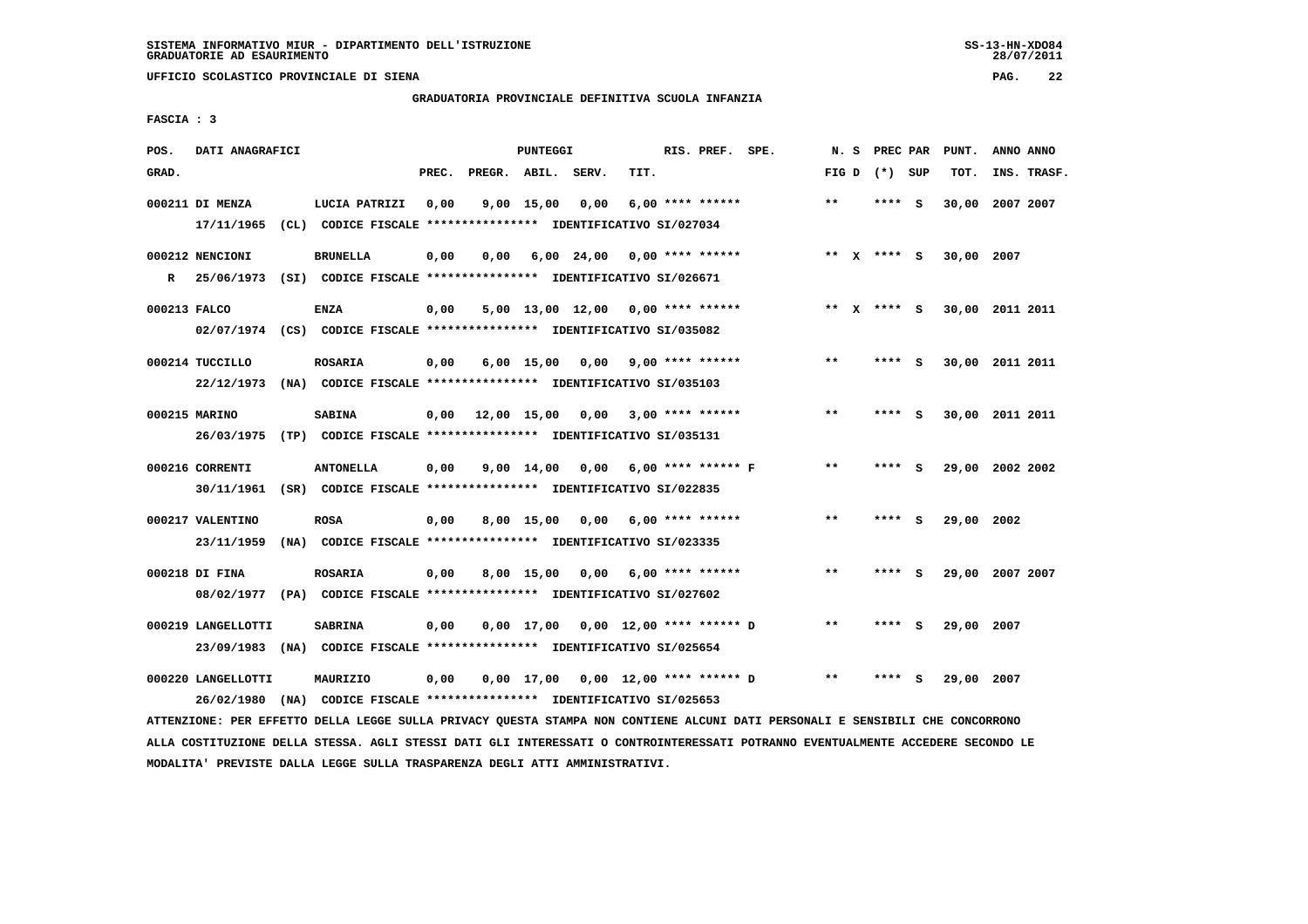**UFFICIO SCOLASTICO PROVINCIALE DI SIENA PAG. 23**

# **GRADUATORIA PROVINCIALE DEFINITIVA SCUOLA INFANZIA**

 **FASCIA : 3**

| POS.         | DATI ANAGRAFICI                                                                             |                   |       |                    | <b>PUNTEGGI</b> |                                                               |                         | RIS. PREF. SPE.    |       | N. S PREC PAR   |     | PUNT.      | ANNO ANNO       |
|--------------|---------------------------------------------------------------------------------------------|-------------------|-------|--------------------|-----------------|---------------------------------------------------------------|-------------------------|--------------------|-------|-----------------|-----|------------|-----------------|
| GRAD.        |                                                                                             |                   | PREC. | PREGR. ABIL. SERV. |                 |                                                               | TIT.                    |                    |       | FIG D $(*)$ SUP |     | TOT.       | INS. TRASF.     |
|              | 000221 PIANCAZZO<br>05/07/1966 (CE) CODICE FISCALE *************** IDENTIFICATIVO SI/023415 | <b>GIUSEPPINA</b> | 0,00  |                    |                 | 3,00 15,00 0,00 10,00 **** ****** EF                          |                         |                    |       | ** x **** s     |     | 28,00 2002 |                 |
|              | 000222 FONTANA                                                                              | <b>STEFANIA</b>   | 0,00  |                    |                 | 3,00 16,00 0,00                                               |                         | $9,00$ **** ****** | $***$ | **** S          |     | 28,00 2002 |                 |
|              | 21/07/1979 (PA) CODICE FISCALE *************** IDENTIFICATIVO SI/023236                     |                   |       |                    |                 |                                                               |                         |                    |       |                 |     |            |                 |
|              | 000223 BARBAGIOVANNI                                                                        | <b>CAROLINA</b>   | 0,00  |                    |                 | $3,00$ 16,00 0,00 9,00 **** ******                            |                         |                    | $***$ | **** S          |     | 28,00 2002 |                 |
|              | 25/01/1979 (PA) CODICE FISCALE *************** IDENTIFICATIVO SI/023127                     |                   |       |                    |                 |                                                               |                         |                    |       |                 |     |            |                 |
| 000224 NAPPO |                                                                                             | <b>ANTONELLA</b>  |       |                    |                 | 0,00 13,00 15,00 0,00 0,00 **** ****** F                      |                         |                    |       | ** x **** s     |     |            | 28,00 2003 2003 |
|              | 09/08/1965 (NA) CODICE FISCALE *************** IDENTIFICATIVO SI/024072                     |                   |       |                    |                 |                                                               |                         |                    |       |                 |     |            |                 |
|              | 000225 CHIMENTO                                                                             | COSIMO            | 0,00  |                    | 3,00 16,00      |                                                               | $0.00$ 9.00 **** ****** |                    | $***$ | **** S          |     |            | 28,00 2005 2005 |
|              | 13/08/1975 (PA) CODICE FISCALE **************** IDENTIFICATIVO SI/025512                    |                   |       |                    |                 |                                                               |                         |                    |       |                 |     |            |                 |
|              | 000226 MARINO                                                                               | <b>MARA</b>       | 0,00  |                    |                 | 3,00 16,00 0,00                                               |                         | $9,00$ **** ****** | $* *$ | ****            | - S |            | 28,00 2007 2007 |
|              | 30/06/1980 (NA) CODICE FISCALE *************** IDENTIFICATIVO SI/027226                     |                   |       |                    |                 |                                                               |                         |                    |       |                 |     |            |                 |
|              | 000227 CERRITO                                                                              | FABRIZIA          | 0,00  |                    |                 | $6,00$ 16,00 0,00 6,00 **** ****** F                          |                         |                    | **    | **** S          |     |            | 28,00 2007 2007 |
|              | 14/08/1965 (NA) CODICE FISCALE *************** IDENTIFICATIVO SI/026983                     |                   |       |                    |                 |                                                               |                         |                    |       |                 |     |            |                 |
|              | 000228 BOEMIO                                                                               | TERESA            | 0,00  |                    |                 | 9,00 16,00 0,00                                               |                         | $3,00$ **** ****** | $* *$ | **** S          |     |            | 28,00 2011 2011 |
|              | 04/03/1973 (NA) CODICE FISCALE **************** IDENTIFICATIVO SI/035162                    |                   |       |                    |                 |                                                               |                         |                    |       |                 |     |            |                 |
|              | 000229 TORRES                                                                               | <b>MARIA</b>      | 0,00  |                    | 6,00 16,00      | 0,00                                                          |                         | $6,00$ **** ****** | $* *$ | **** S          |     |            | 28,00 2011 2011 |
|              | 13/03/1976 (SR) CODICE FISCALE *************** IDENTIFICATIVO SI/035105                     |                   |       |                    |                 |                                                               |                         |                    |       |                 |     |            |                 |
|              | 000230 MORREALE                                                                             | ANNA              | 0,00  |                    | 3,00 15,00      | 0,00                                                          |                         | $9,00$ **** ****** | $* *$ | ****            | s   | 27,00      | 2002            |
|              | 04/02/1968                                                                                  |                   |       |                    |                 | (AG) CODICE FISCALE **************** IDENTIFICATIVO SI/023253 |                         |                    |       |                 |     |            |                 |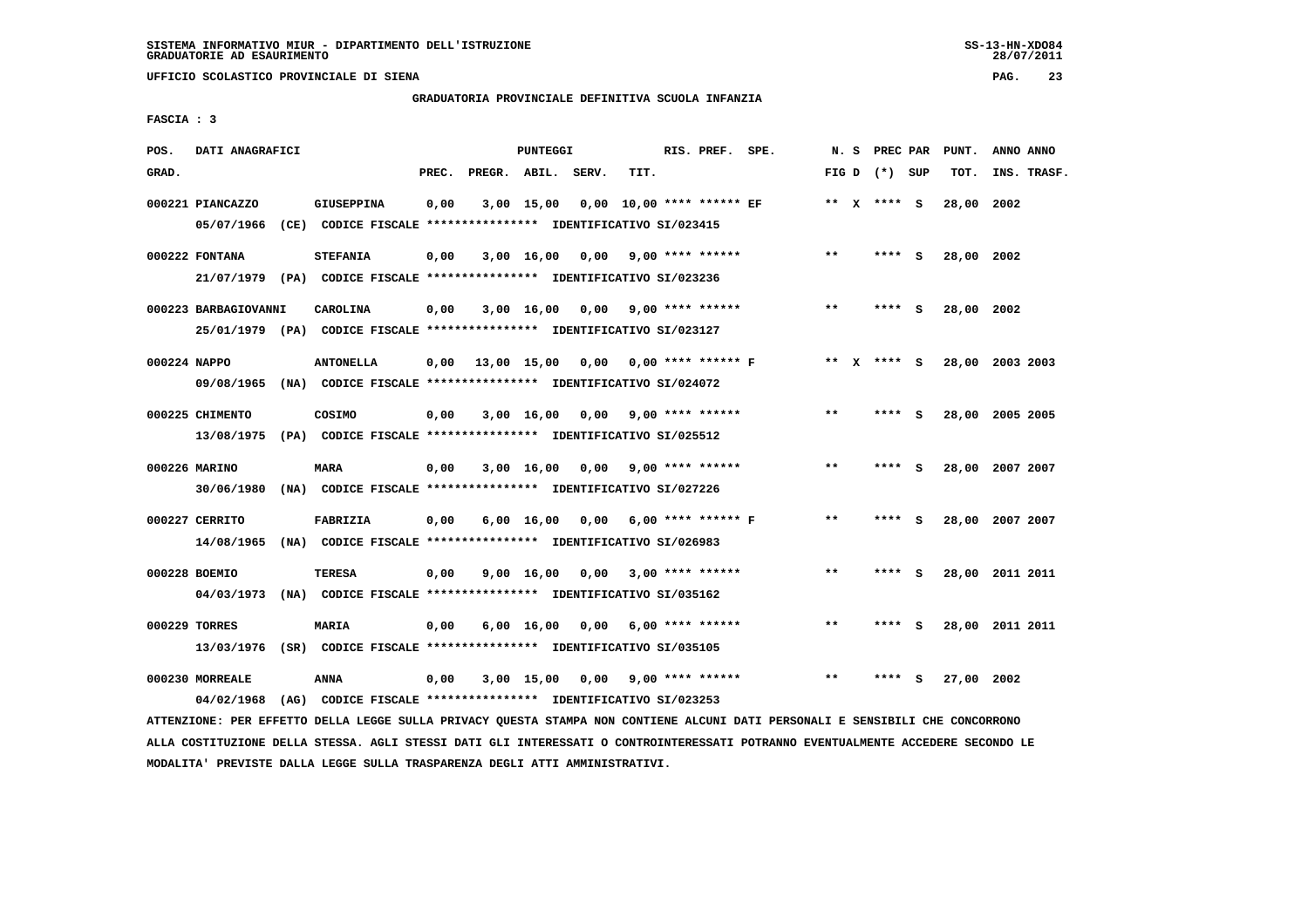**UFFICIO SCOLASTICO PROVINCIALE DI SIENA PAG. 24**

# **GRADUATORIA PROVINCIALE DEFINITIVA SCUOLA INFANZIA**

 **FASCIA : 3**

| POS.         | DATI ANAGRAFICI             |                                                                                             |       |                    | PUNTEGGI   |                 |                                    | RIS. PREF. SPE.                     |             | N. S PREC PAR   | PUNT.      | ANNO ANNO       |
|--------------|-----------------------------|---------------------------------------------------------------------------------------------|-------|--------------------|------------|-----------------|------------------------------------|-------------------------------------|-------------|-----------------|------------|-----------------|
| GRAD.        |                             |                                                                                             | PREC. | PREGR. ABIL. SERV. |            |                 | TIT.                               |                                     |             | FIG D $(*)$ SUP | TOT.       | INS. TRASF.     |
|              | 000231 STAGNO               | <b>DOMENICA</b><br>11/08/1981 (VV) CODICE FISCALE *************** IDENTIFICATIVO SI/023402  | 0,00  |                    | 3,00 15,00 | 0,00            | $9.00$ **** ******                 |                                     |             | ** $X$ **** S   | 27,00 2002 |                 |
| 000232 MIRTO |                             | <b>CARMELA</b><br>26/09/1964 (NA) CODICE FISCALE *************** IDENTIFICATIVO SI/024162   | 0,00  |                    |            |                 |                                    | 11,00 16,00 0,00 0,00 **** ****** F |             | ** x **** S     |            | 27,00 2003 2003 |
|              | 000233 CIRILLO              | ANDREINA ANNA<br>23/05/1964 (NA) CODICE FISCALE *************** IDENTIFICATIVO SI/024527    | 0,00  |                    |            |                 | 6,00 15,00 0,00 6,00 **** ****** F |                                     | $***$       | **** S          |            | 27,00 2004 2004 |
|              | 000234 AZZOLINA             | LOREDANA<br>16/04/1978 (EN) CODICE FISCALE **************** IDENTIFICATIVO SI/025547        | 0,00  |                    |            |                 | 12,00 15,00 0,00 0,00 **** ******  |                                     | $***$       | **** S          |            | 27,00 2005 2005 |
|              | 000235 INGEGNI              | <b>SABRINA</b><br>R 31/10/1964 (PG) CODICE FISCALE *************** IDENTIFICATIVO SI/027156 | 0,00  |                    |            |                 | $0,00$ 6,00 20,00 1,00 **** ****** |                                     | $***$       | **** S          | 27,00 2007 |                 |
|              | 000236 MARCUCCI             | <b>DANIELA</b><br>21/04/1951 (GR) CODICE FISCALE *************** IDENTIFICATIVO SI/020573   | 0,00  |                    |            | 8,00 18,00 0,00 | 0,00 **** ******                   |                                     | ** $X$ **** |                 | 26,00 2000 |                 |
|              | 000237 CACACE<br>29/11/1978 | <b>VALERIA</b><br>(NA) CODICE FISCALE **************** IDENTIFICATIVO SI/035127             | 0,00  |                    |            |                 | $3,00$ 17,00 0,00 6,00 **** ****** |                                     | $* *$       | **** S          |            | 26,00 2011 2011 |
|              | 000238 GUARRASI             | <b>ANTONINA</b><br>21/06/1969 (TP) CODICE FISCALE **************** IDENTIFICATIVO SI/020525 | 0,00  |                    |            | 6,00 16,00 0,00 | $3,00$ **** ******                 |                                     |             | ** x **** S     | 25,00 2002 |                 |
|              | 000239 BOCHICCHIO           | <b>MJRIAM</b><br>12/12/1975 (AV) CODICE FISCALE *************** IDENTIFICATIVO SI/024485    | 0,00  |                    | 9,00 16,00 |                 | $0.00$ $0.00$ **** ******          |                                     | $* *$       | **** S          |            | 25,00 2004 2004 |
|              | 000240 VINCIGUERRA          | <b>ROSANGELA</b><br>29/04/1974 (PA) CODICE FISCALE *************** IDENTIFICATIVO SI/027094 | 0,00  |                    | 3,00 16,00 | 0,00            | $6,00$ **** ******                 |                                     | $* *$       | - S             |            | 25,00 2007 2007 |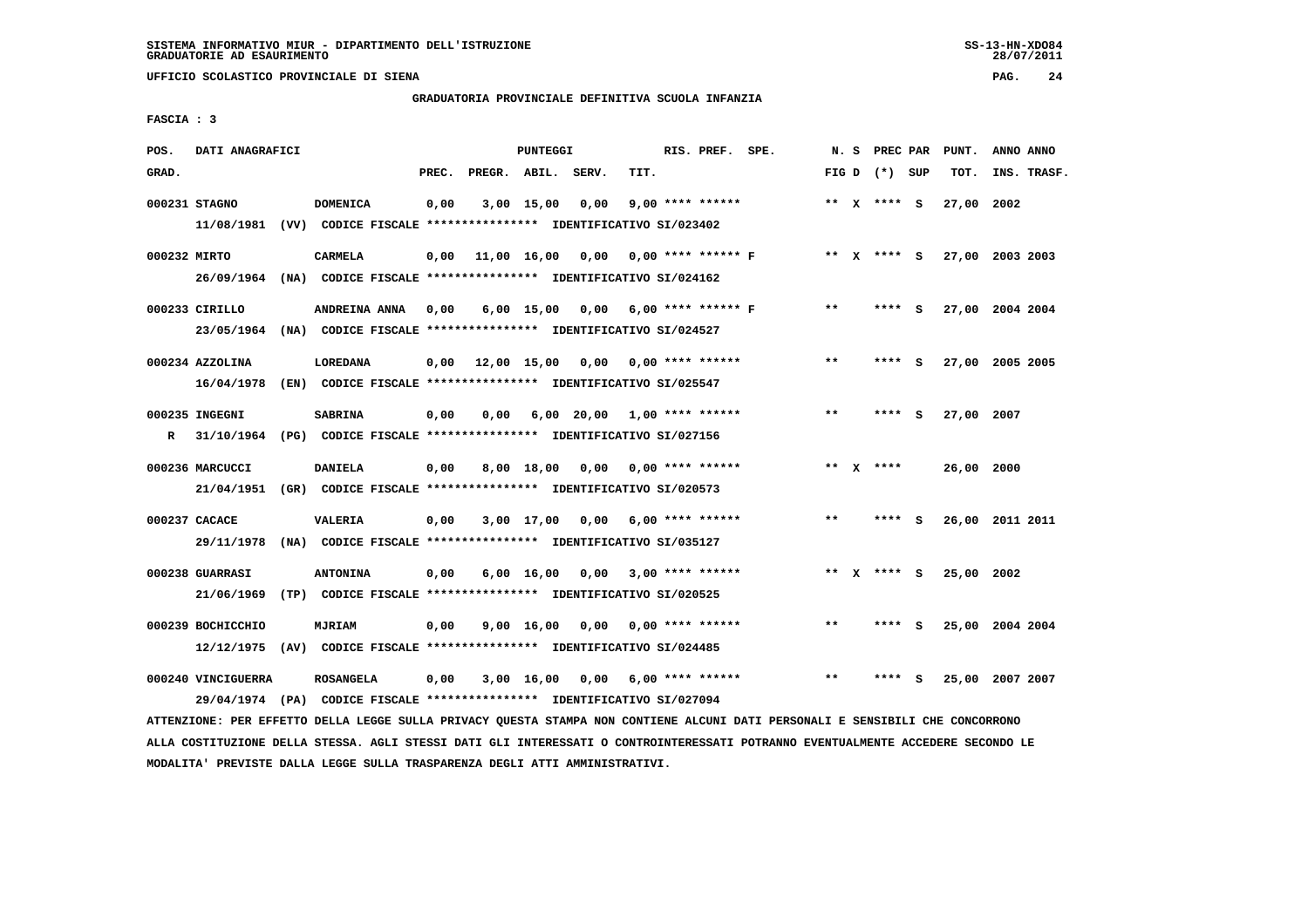**UFFICIO SCOLASTICO PROVINCIALE DI SIENA PAG. 25**

# **GRADUATORIA PROVINCIALE DEFINITIVA SCUOLA INFANZIA**

 **FASCIA : 3**

| POS.  | DATI ANAGRAFICI   |                                                                          |       |              |                    |                                    |                           | RIS. PREF. SPE. |       | PREC PAR        |     | PUNT.           | ANNO ANNO |             |
|-------|-------------------|--------------------------------------------------------------------------|-------|--------------|--------------------|------------------------------------|---------------------------|-----------------|-------|-----------------|-----|-----------------|-----------|-------------|
|       |                   |                                                                          |       |              | <b>PUNTEGGI</b>    |                                    |                           |                 | N. S  |                 |     |                 |           |             |
| GRAD. |                   |                                                                          | PREC. | PREGR. ABIL. |                    | SERV.                              | TIT.                      |                 |       | FIG D $(*)$ SUP |     | TOT.            |           | INS. TRASF. |
|       | 000241 DI MATTEO  | <b>SIMONA</b>                                                            | 0,00  |              | 9,00 16,00         | 0,00                               | $0.00$ **** ******        |                 | $***$ | **** S          |     | 25,00 2011 2011 |           |             |
|       |                   |                                                                          |       |              |                    |                                    |                           |                 |       |                 |     |                 |           |             |
|       | 08/06/1976        | (NA) CODICE FISCALE **************** IDENTIFICATIVO SI/035077            |       |              |                    |                                    |                           |                 |       |                 |     |                 |           |             |
|       | 000242 MANGANO    | LILIANA                                                                  | 0,00  |              | 0.00 16.00         | 0,00                               | $9,00$ **** ******        |                 | $* *$ | $***$ S         |     | 25,00 2011 2011 |           |             |
|       |                   | 20/10/1978 (PA) CODICE FISCALE *************** IDENTIFICATIVO SI/035215  |       |              |                    |                                    |                           |                 |       |                 |     |                 |           |             |
|       |                   |                                                                          |       |              |                    |                                    |                           |                 |       |                 |     |                 |           |             |
|       | 000243 AMBROSINO  | <b>ROSA</b>                                                              | 0,00  |              |                    | $3,00$ 16,00 0,00 6,00 **** ****** |                           |                 | $***$ | **** S          |     | 25,00 2011 2011 |           |             |
|       | 28/09/1976        | (NA) CODICE FISCALE **************** IDENTIFICATIVO SI/035069            |       |              |                    |                                    |                           |                 |       |                 |     |                 |           |             |
|       |                   |                                                                          |       |              |                    |                                    |                           |                 |       |                 |     |                 |           |             |
|       | 000244 MESSINA    | LUISA                                                                    | 0,00  |              | 8,00 16,00         | 0,00                               | $0.00$ **** ******        |                 | $* *$ | **** S          |     | 24,00 2000      |           |             |
|       |                   | 04/02/1959 (NA) CODICE FISCALE **************** IDENTIFICATIVO SI/000013 |       |              |                    |                                    |                           |                 |       |                 |     |                 |           |             |
|       |                   |                                                                          |       |              |                    |                                    |                           |                 |       |                 |     |                 |           |             |
|       | 000245 PACIFICO   | <b>ANNA</b>                                                              | 0,00  |              | 9,00 15,00         |                                    | $0,00$ $0,00$ **** ****** |                 | $* *$ | **** S          |     | 24,00 2002      |           |             |
|       | 24/03/1967        | (CE) CODICE FISCALE **************** IDENTIFICATIVO SI/023099            |       |              |                    |                                    |                           |                 |       |                 |     |                 |           |             |
|       |                   |                                                                          |       |              |                    |                                    |                           |                 | $* *$ |                 |     |                 |           |             |
|       | 000246 MADONNA    | <b>ANGELA</b>                                                            | 0,00  |              | 3,00 15,00         | 0,00                               | $6.00$ **** ******        |                 |       | ****            | - S | 24,00           | 2002      |             |
|       |                   | 24/03/1976 (NA) CODICE FISCALE *************** IDENTIFICATIVO SI/023218  |       |              |                    |                                    |                           |                 |       |                 |     |                 |           |             |
|       | 000247 IRREGOLARE | LETIZIA                                                                  | 0,00  |              | $9,00 \quad 15,00$ | 0,00                               | $0.00$ **** ****** EF     |                 | $* *$ | **** S          |     | 24,00 2005 2005 |           |             |
|       |                   |                                                                          |       |              |                    |                                    |                           |                 |       |                 |     |                 |           |             |
|       | 29/01/1968        | (NA) CODICE FISCALE **************** IDENTIFICATIVO SI/025591            |       |              |                    |                                    |                           |                 |       |                 |     |                 |           |             |
|       | 000248 CONTRADA   | <b>ANTONELLA</b>                                                         | 0,00  |              | 8,00 16,00         | 0.00                               | $0.00$ **** ******        |                 | $***$ | **** S          |     | 24,00           | 2007 2007 |             |
|       | 13/06/1970        | (NA) CODICE FISCALE **************** IDENTIFICATIVO SI/027018            |       |              |                    |                                    |                           |                 |       |                 |     |                 |           |             |
|       |                   |                                                                          |       |              |                    |                                    |                           |                 |       |                 |     |                 |           |             |
|       | 000249 BRESCIA    | <b>GENEROSO</b>                                                          | 0,00  |              | $9,00 \quad 14,00$ | 0,00                               | $0.00$ **** ******        |                 |       | ** X **** S     |     | 23,00 2005 2005 |           |             |
|       | 18/09/1977        | (AV) CODICE FISCALE **************** IDENTIFICATIVO SI/025798            |       |              |                    |                                    |                           |                 |       |                 |     |                 |           |             |
|       |                   |                                                                          |       |              |                    |                                    |                           |                 |       |                 |     |                 |           |             |
|       | 000250 SURANITI   | <b>CLAUDIA</b>                                                           | 0,00  |              | 8,00 15,00         | 0,00                               | $0.00$ **** ******        |                 | $* *$ | ****            | s   | 23,00 2005 2005 |           |             |
|       | 20/12/1975        | (EE) CODICE FISCALE **************** IDENTIFICATIVO SI/025490            |       |              |                    |                                    |                           |                 |       |                 |     |                 |           |             |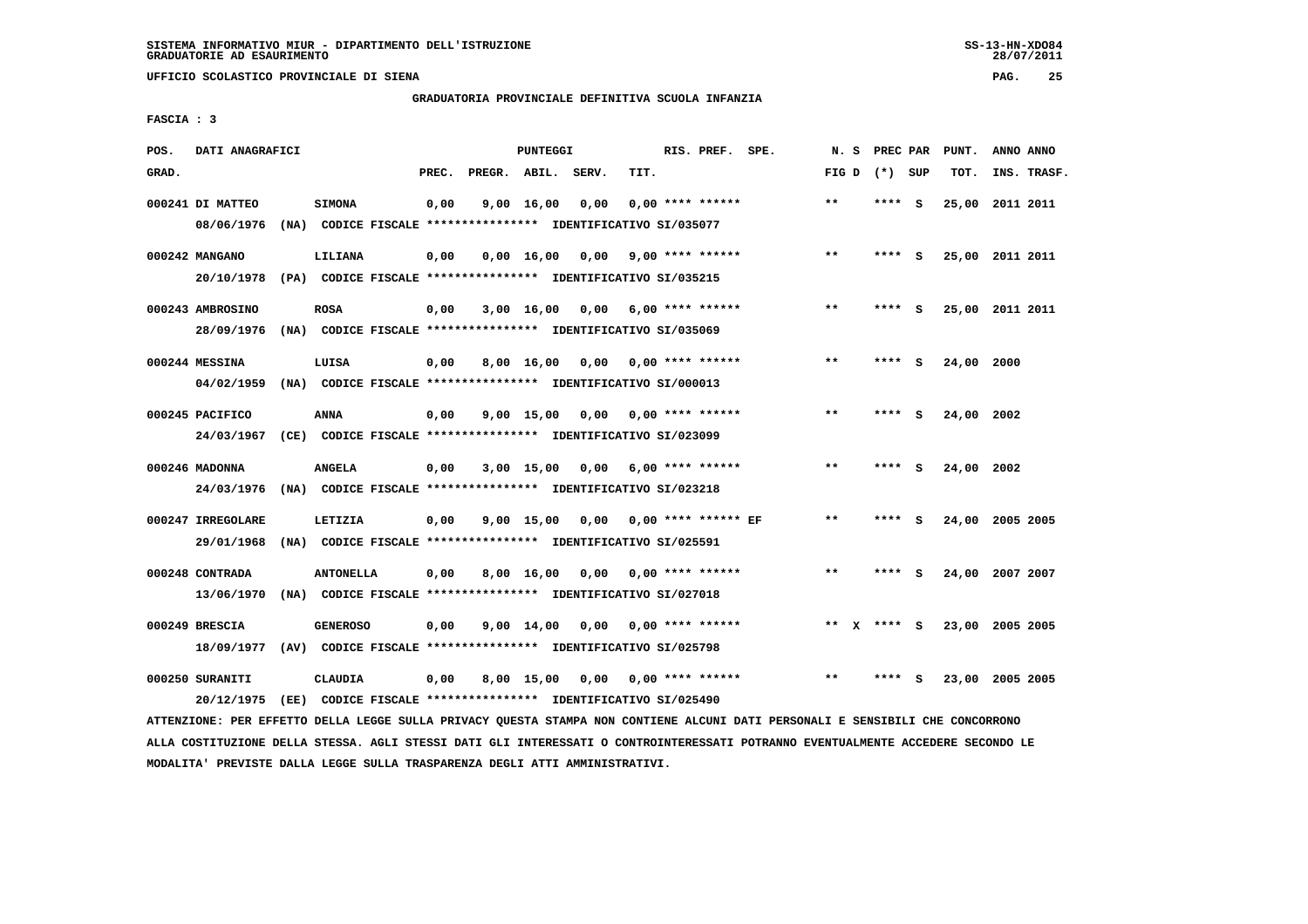**UFFICIO SCOLASTICO PROVINCIALE DI SIENA PAG. 26**

# **GRADUATORIA PROVINCIALE DEFINITIVA SCUOLA INFANZIA**

 **FASCIA : 3**

| POS.         | DATI ANAGRAFICI    |                                                                                                  |       |                    | PUNTEGGI     |                       |                                    | RIS. PREF. SPE. | N.S   | PREC PAR        |     | PUNT.      | ANNO ANNO       |
|--------------|--------------------|--------------------------------------------------------------------------------------------------|-------|--------------------|--------------|-----------------------|------------------------------------|-----------------|-------|-----------------|-----|------------|-----------------|
| GRAD.        |                    |                                                                                                  | PREC. | PREGR. ABIL. SERV. |              |                       | TIT.                               |                 |       | FIG D $(*)$ SUP |     | TOT.       | INS. TRASF.     |
|              | 000251 DE LUCA     | <b>ANGELINA</b>                                                                                  | 0,00  |                    | $8,00$ 15,00 | 0.00                  | $0.00$ **** ******                 |                 | $***$ | ****            | - S |            | 23,00 2007 2007 |
|              |                    | 17/11/1961 (BN) CODICE FISCALE *************** IDENTIFICATIVO SI/027052                          |       |                    |              |                       |                                    |                 |       |                 |     |            |                 |
|              | 000252 BIANCIARDI  | <b>PAOLA</b>                                                                                     | 0,00  |                    |              |                       | $6,00$ 11,00 0,00 6,00 **** ****** |                 |       | ** $X$ **** S   |     | 23,00 2007 |                 |
|              |                    | 13/03/1960 (SI) CODICE FISCALE *************** IDENTIFICATIVO SI/027056                          |       |                    |              |                       |                                    |                 |       |                 |     |            |                 |
|              | 000253 MANGONE     | <b>MARIATERESA</b>                                                                               | 0,00  |                    |              |                       | $6,00$ 17,00 0,00 0,00 **** ****** |                 | $***$ | **** S          |     |            | 23,00 2011 2011 |
|              |                    | 19/11/1968 (RC) CODICE FISCALE *************** IDENTIFICATIVO SI/035114                          |       |                    |              |                       |                                    |                 |       |                 |     |            |                 |
|              |                    |                                                                                                  |       |                    |              |                       |                                    |                 | $* *$ |                 |     |            |                 |
| 000254 PULEO |                    | <b>MARINELLA DAN</b><br>18/04/1979 (PA) CODICE FISCALE **************** IDENTIFICATIVO SI/035165 | 0,00  |                    |              | 6,00 17,00 0,00       | 0,00 **** ******                   |                 |       | **** S          |     |            | 23,00 2011 2011 |
|              |                    |                                                                                                  |       |                    |              |                       |                                    |                 |       |                 |     |            |                 |
|              | 000255 BENFRATELLI | <b>ASSUNTA</b>                                                                                   | 0,00  |                    |              |                       | $6,00$ 16,00 0,00 0,00 **** ****** |                 | $* *$ | **** S          |     | 22,00 2002 |                 |
|              |                    | 15/08/1975 (PA) CODICE FISCALE *************** IDENTIFICATIVO SI/023142                          |       |                    |              |                       |                                    |                 |       |                 |     |            |                 |
|              | 000256 STELLA      | <b>STEFANO</b>                                                                                   | 0,00  |                    |              | $6,00$ $16,00$ $0,00$ | $0.00$ **** ******                 |                 |       | ** x **** S     |     | 22,00 2002 |                 |
|              |                    | 05/04/1972 (PA) CODICE FISCALE *************** IDENTIFICATIVO SI/023284                          |       |                    |              |                       |                                    |                 |       |                 |     |            |                 |
|              | 000257 ROTOLO      | <b>CONCETTA</b>                                                                                  | 0,00  |                    | 6,00 16,00   |                       | $0,00$ $0,00$ **** ******          |                 | $* *$ | **** S          |     |            | 22,00 2007 2007 |
|              | 26/05/1979         | (PA) CODICE FISCALE **************** IDENTIFICATIVO SI/026622                                    |       |                    |              |                       |                                    |                 |       |                 |     |            |                 |
|              | 000258 D'AVANZO    | MARIA                                                                                            | 0,00  |                    |              | 3,00 16,00 0,00       | $3,00$ **** ******                 |                 | $* *$ | **** S          |     |            | 22,00 2011 2011 |
|              | 17/04/1960         | (AV) CODICE FISCALE **************** IDENTIFICATIVO SI/035079                                    |       |                    |              |                       |                                    |                 |       |                 |     |            |                 |
|              |                    |                                                                                                  |       |                    |              |                       |                                    |                 |       |                 |     |            |                 |
|              | 000259 CAIVANO     | <b>VINCENZA</b>                                                                                  | 0,00  |                    | 7,00 14,00   | 0,00                  | $0.00$ **** ******                 |                 |       | ** x **** S     |     | 21,00 2000 |                 |
|              |                    | 28/02/1965 (PZ) CODICE FISCALE *************** IDENTIFICATIVO SI/020547                          |       |                    |              |                       |                                    |                 |       |                 |     |            |                 |
|              | 000260 AUTERI      | <b>ENZA</b>                                                                                      | 0,00  |                    |              | 6,00 15,00 0,00       | $0,00$ **** ******                 |                 | $* *$ | ****            | s   |            | 21,00 2004 2004 |
|              |                    | 03/02/1966 (SR) CODICE FISCALE *************** IDENTIFICATIVO SI/024514                          |       |                    |              |                       |                                    |                 |       |                 |     |            |                 |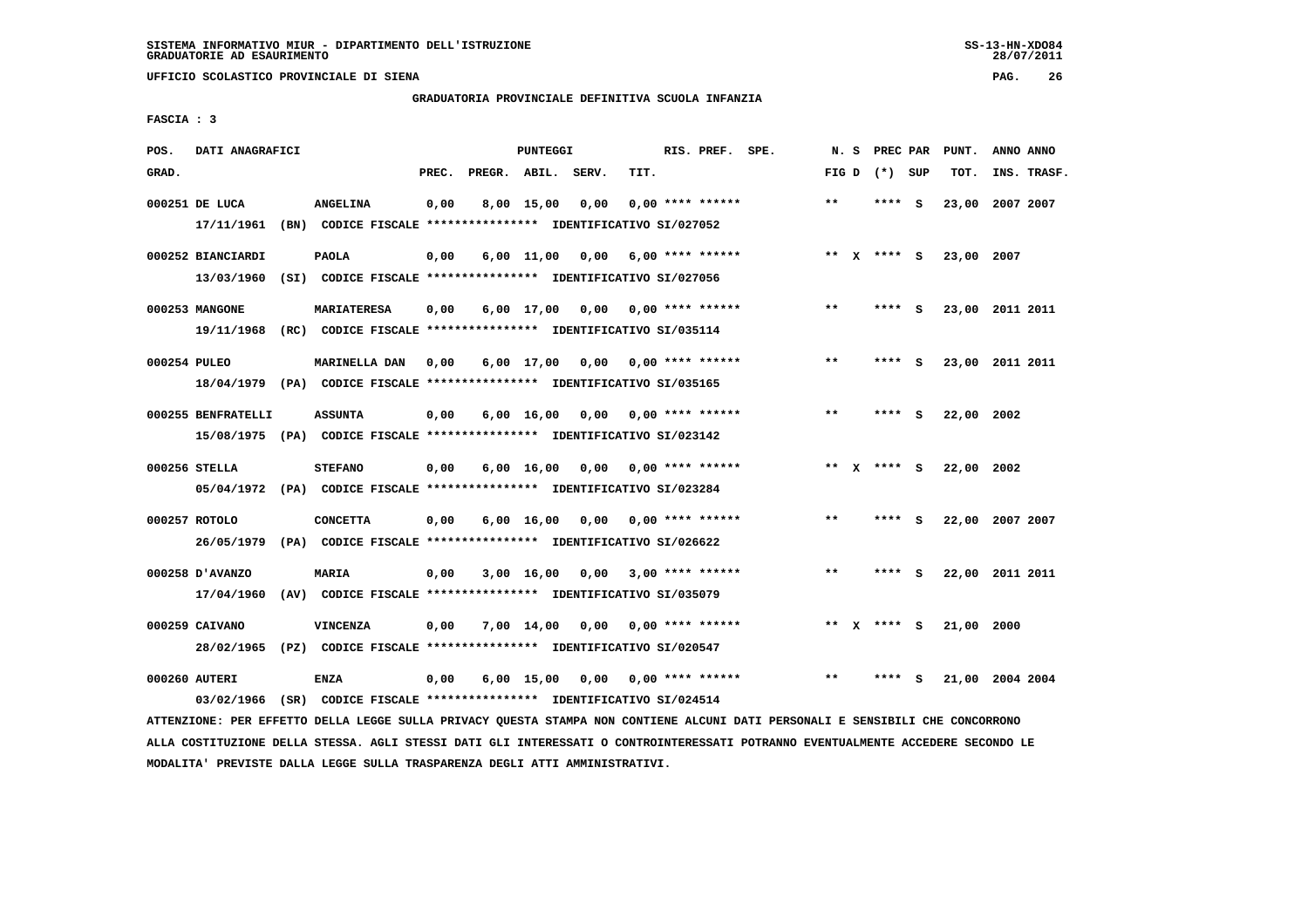**UFFICIO SCOLASTICO PROVINCIALE DI SIENA PAG. 27**

# **GRADUATORIA PROVINCIALE DEFINITIVA SCUOLA INFANZIA**

 **FASCIA : 3**

| POS.  | DATI ANAGRAFICI   |                                                                         |       |              | <b>PUNTEGGI</b>    |       |                    | RIS. PREF. SPE. | N. S            | PREC PAR |          | PUNT.      | ANNO ANNO       |
|-------|-------------------|-------------------------------------------------------------------------|-------|--------------|--------------------|-------|--------------------|-----------------|-----------------|----------|----------|------------|-----------------|
| GRAD. |                   |                                                                         | PREC. | PREGR. ABIL. |                    | SERV. | TIT.               |                 | FIG D $(*)$ SUP |          |          | TOT.       | INS. TRASF.     |
|       | 000261 MANDAGLIO  | <b>DOMENICO</b>                                                         | 0,00  |              | $6,00$ 15,00       | 0,00  | $0.00$ **** ****** |                 | $***$           | ****     | - S      |            | 21,00 2005 2005 |
|       | 12/02/1966        | (RC) CODICE FISCALE **************** IDENTIFICATIVO SI/025834           |       |              |                    |       |                    |                 |                 |          |          |            |                 |
|       | 000262 GRACEFFA   | <b>ANTONELLA</b>                                                        | 0,00  |              | $3,00$ 15,00       | 0.00  | $3,00$ **** ****** |                 | $**$            | ****     | <b>S</b> |            | 21,00 2007 2007 |
|       | 04/03/1980        | (TO) CODICE FISCALE **************** IDENTIFICATIVO SI/027171           |       |              |                    |       |                    |                 |                 |          |          |            |                 |
|       | $000263$ SACCA'   | <b>LETTERIA</b>                                                         | 0,00  |              | $6,00$ 15,00       | 0,00  | 0,00 **** ******   |                 | $***$           | **** S   |          |            | 21,00 2007 2007 |
|       | 14/02/1968        | (ME) CODICE FISCALE **************** IDENTIFICATIVO SI/026729           |       |              |                    |       |                    |                 |                 |          |          |            |                 |
|       | 000264 DI CANDIA  | <b>GIOVANNA</b>                                                         | 0,00  |              | $0.00$ 15.00       | 0.00  | $6.00$ **** ****** |                 | $* *$           | ****     | <b>S</b> |            | 21,00 2007 2007 |
|       | 28/01/1956        | (SA) CODICE FISCALE **************** IDENTIFICATIVO SI/027061           |       |              |                    |       |                    |                 |                 |          |          |            |                 |
|       | 000265 PASTORE    | <b>ROSSELLA</b>                                                         | 0,00  |              | $6,00 \quad 15,00$ | 0,00  | 0,00 **** ******   |                 | $**$            | ****     | - S      | 21,00 2007 |                 |
|       |                   | 06/10/1972 (SI) CODICE FISCALE *************** IDENTIFICATIVO SI/024085 |       |              |                    |       |                    |                 |                 |          |          |            |                 |
|       | 000266 CICERO     | GIUSEPPINA DO                                                           | 0,00  |              | $3,00$ 15,00       | 0.00  | $3,00$ **** ****** |                 | $\star\star$    | ****     | - S      |            | 21,00 2011 2011 |
|       |                   | 09/11/1976 (PA) CODICE FISCALE *************** IDENTIFICATIVO SI/035169 |       |              |                    |       |                    |                 |                 |          |          |            |                 |
|       | 000267 ADDUCI     | <b>DOMENICA</b>                                                         | 0,00  |              | $6,00 \quad 15,00$ | 0,00  | $0.00$ **** ****** |                 | $* *$           | ****     | - S      |            | 21,00 2011 2011 |
|       | 28/04/1970        | (CS) CODICE FISCALE **************** IDENTIFICATIVO SI/035074           |       |              |                    |       |                    |                 |                 |          |          |            |                 |
|       | 000268 LA SCALA   | <b>GIUSEPPINA</b>                                                       | 0,00  |              | 3,00 17,00         | 0,00  | $0.00$ **** ****** |                 | $* *$           | ****     | - 5      | 20,00      | 2002            |
|       | 15/03/1976        | (ME) CODICE FISCALE **************** IDENTIFICATIVO SI/023098           |       |              |                    |       |                    |                 |                 |          |          |            |                 |
|       | 000269 CASTELLANA | <b>SIMONA</b>                                                           | 0,00  |              | $5,00$ 15,00       | 0,00  | $0.00$ **** ****** |                 | $* *$           | ****     | ్        |            | 20,00 2007 2007 |
|       | 24/09/1980        | (AG) CODICE FISCALE **************** IDENTIFICATIVO SI/026989           |       |              |                    |       |                    |                 |                 |          |          |            |                 |
|       |                   |                                                                         |       |              |                    |       |                    |                 |                 |          |          |            |                 |
|       | 000270 IMPAGLIATO | <b>ROSSELLA</b>                                                         | 0,00  |              | $3,00$ 14,00       | 0.00  | $3,00$ **** ****** |                 | $***$           |          | s        | 20,00      | 2011 2011       |
|       | 15/06/1971        | (NA) CODICE FISCALE **************** IDENTIFICATIVO SI/035087           |       |              |                    |       |                    |                 |                 |          |          |            |                 |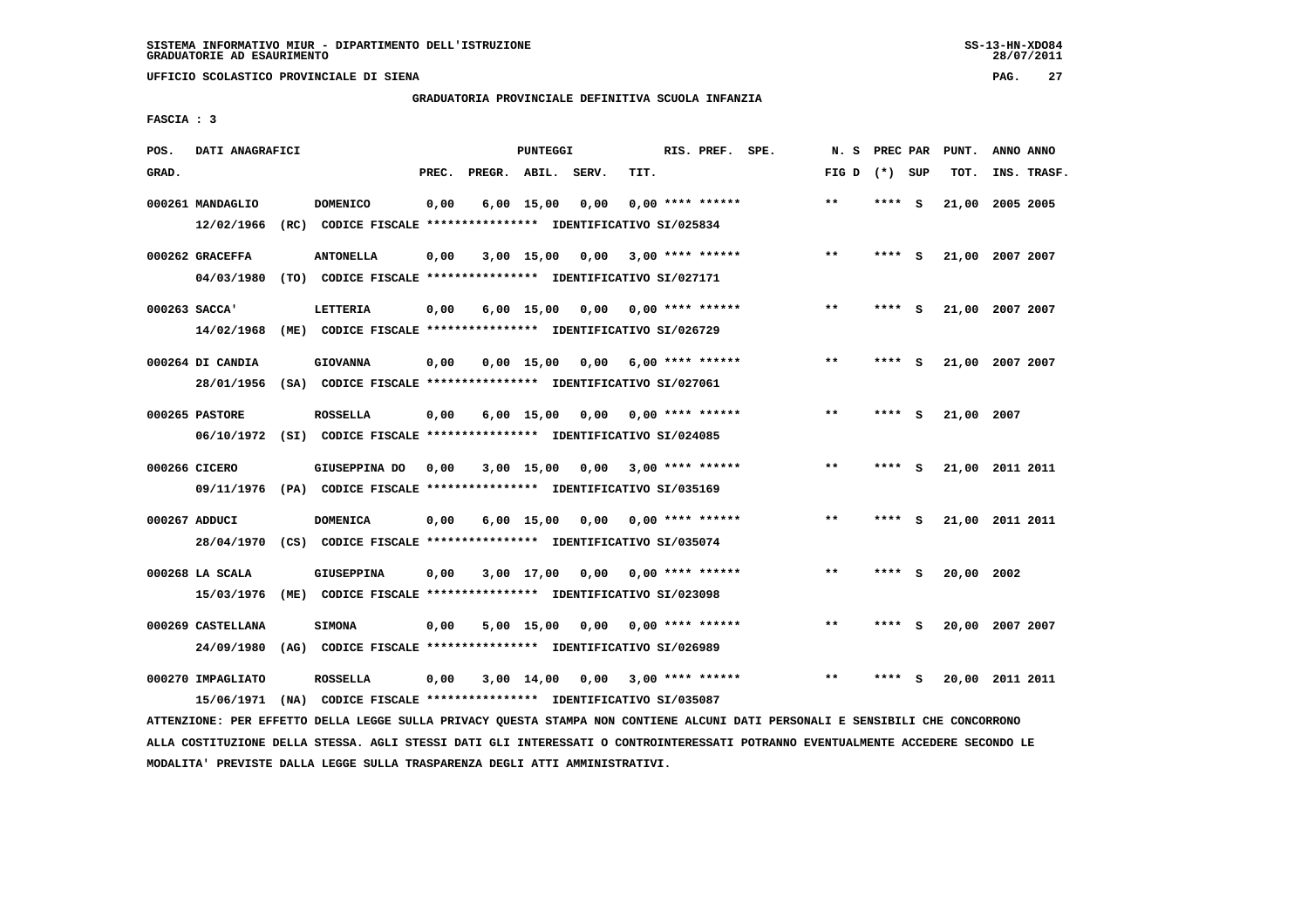**UFFICIO SCOLASTICO PROVINCIALE DI SIENA PAG. 28**

# **GRADUATORIA PROVINCIALE DEFINITIVA SCUOLA INFANZIA**

 **FASCIA : 3**

| POS.         | DATI ANAGRAFICI              |                                                                               |       |                    | PUNTEGGI     |                 |      | RIS. PREF. SPE.             | N.S   | PREC PAR    |     | PUNT.      | ANNO ANNO       |
|--------------|------------------------------|-------------------------------------------------------------------------------|-------|--------------------|--------------|-----------------|------|-----------------------------|-------|-------------|-----|------------|-----------------|
| GRAD.        |                              |                                                                               | PREC. | PREGR. ABIL. SERV. |              |                 | TIT. |                             | FIG D | (*) SUP     |     | TOT.       | INS. TRASF.     |
|              | 000271 BONDI'                | MARIA LETIZIA                                                                 | 0,00  |                    | 3,00 16,00   | 0,00            |      | $0.00$ **** ****** F        | $***$ | ****        | - S | 19,00 2002 |                 |
|              | 04/05/1967                   | (PA) CODICE FISCALE **************** IDENTIFICATIVO SI/023148                 |       |                    |              |                 |      |                             |       |             |     |            |                 |
|              | 000272 SOLMONESE             | <b>DORALUCIA</b>                                                              | 0,00  |                    | 0.00 16.00   | 0,00            |      | $3,00$ **** ******          | $**$  | ****        | - 5 |            | 19,00 2007 2007 |
|              | 13/12/1972                   | (NA) CODICE FISCALE **************** IDENTIFICATIVO SI/026798                 |       |                    |              |                 |      |                             |       |             |     |            |                 |
|              | 000273 CELESTINO             | <b>INNOCENZA</b>                                                              | 0,00  |                    |              | 3,00 16,00 0,00 |      | 0,00 **** ******            | $***$ | **** S      |     | 19,00 2007 |                 |
|              | 27/06/1976                   | (CZ) CODICE FISCALE **************** IDENTIFICATIVO SI/023181                 |       |                    |              |                 |      |                             |       |             |     |            |                 |
|              | 000274 CATARCIO              | LAURA                                                                         | 0,00  |                    | 5,00 13,00   | 0,00            |      | $0.00$ **** ******          | $* *$ | ****        | - S | 18,00 2002 |                 |
|              | 15/10/1969                   | (CE) CODICE FISCALE **************** IDENTIFICATIVO SI/020630                 |       |                    |              |                 |      |                             |       |             |     |            |                 |
|              |                              |                                                                               |       |                    |              |                 |      |                             |       |             |     |            |                 |
|              | 000275 PUGLISI<br>02/08/1976 | <b>PAOLA</b><br>(CT) CODICE FISCALE **************** IDENTIFICATIVO SI/024102 | 0,00  |                    | $0,00$ 15,00 | 0,00            |      | $3,00$ **** ******          | $***$ | ****        | - S |            | 18,00 2003 2003 |
|              |                              |                                                                               |       |                    |              |                 |      |                             |       |             |     |            |                 |
| 000276 MANNA |                              | CONSIGLIA                                                                     | 0,00  |                    | 3,00 15,00   | 0,00            |      | $0.00$ **** ******          | $***$ | ****        | - S |            | 18,00 2004 2004 |
|              | 11/09/1976                   | (CE) CODICE FISCALE **************** IDENTIFICATIVO SI/024556                 |       |                    |              |                 |      |                             |       |             |     |            |                 |
|              | 000277 SIMEOLI               | <b>FELICIA</b>                                                                | 0,00  |                    | 3,00 15,00   | 0,00            |      | $0.00$ **** ******          | $**$  | ****        | - S |            | 18,00 2005 2005 |
|              | 18/06/1979                   | (NA) CODICE FISCALE **************** IDENTIFICATIVO SI/025636                 |       |                    |              |                 |      |                             |       |             |     |            |                 |
| 000278 AMATO |                              | <b>SALVATORE</b>                                                              | 0,00  |                    | 3,00 15,00   | 0,00            |      | 0,00 **** ******            | $***$ | **** S      |     | 18,00 2005 |                 |
|              |                              | 25/08/1970 (NA) CODICE FISCALE *************** IDENTIFICATIVO SI/025546       |       |                    |              |                 |      |                             |       |             |     |            |                 |
|              | 000279 SCALISE               |                                                                               |       |                    | $0,00$ 15,00 |                 |      | $3,00$ **** ******          | $* *$ | ****        | s   |            | 18,00 2007 2007 |
|              | 05/02/1968                   | <b>ROSSANA</b>                                                                | 0,00  |                    |              | 0,00            |      |                             |       |             |     |            |                 |
|              |                              |                                                                               |       |                    |              |                 |      |                             |       |             |     |            |                 |
|              | 000280 PALMIERI              | LUISA                                                                         | 0,00  |                    | 0,00 18,00   |                 |      | $0,00$ $0,00$ **** ****** D |       | ** x **** s |     | 18,00 2007 |                 |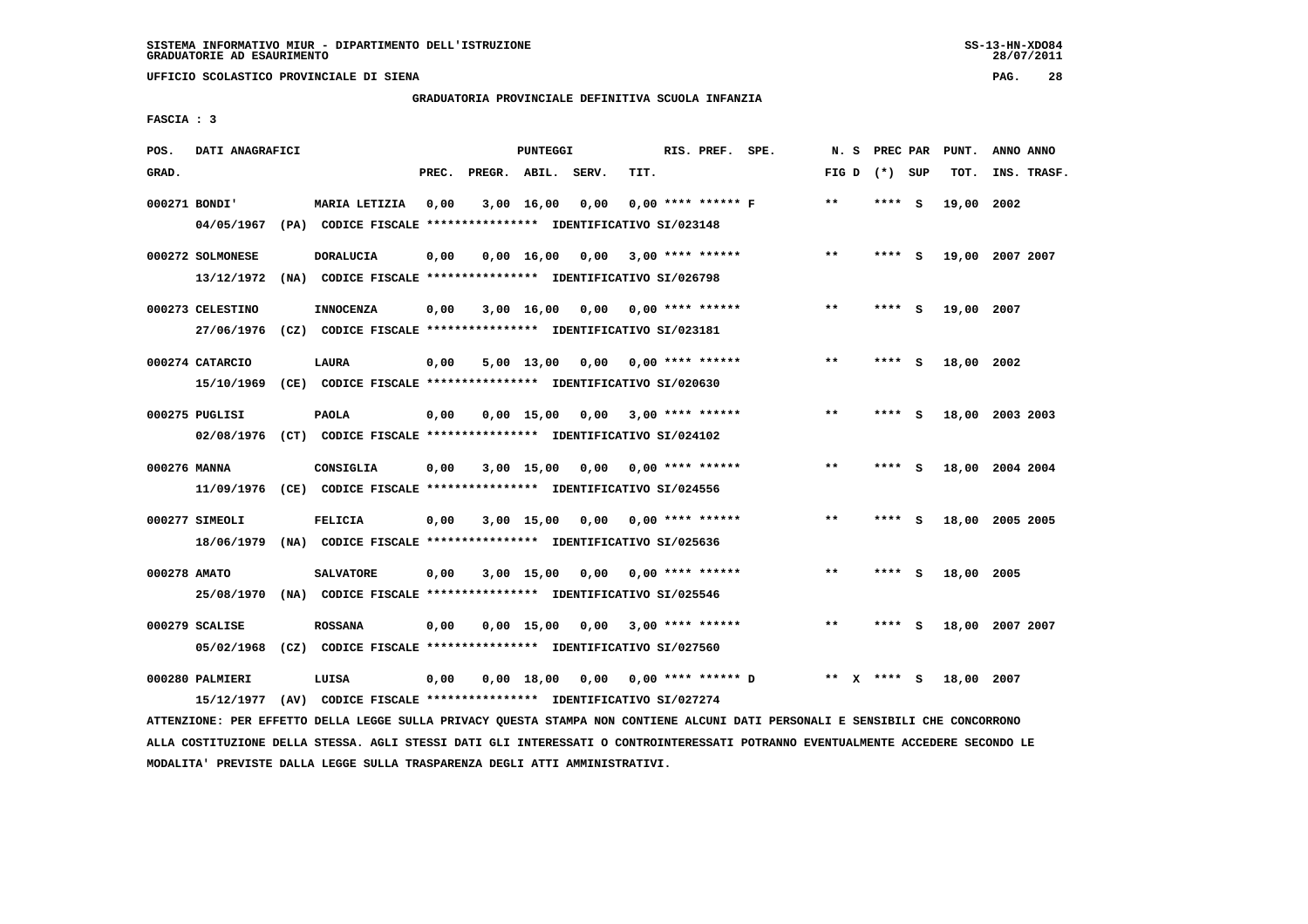**UFFICIO SCOLASTICO PROVINCIALE DI SIENA PAG. 29**

# **GRADUATORIA PROVINCIALE DEFINITIVA SCUOLA INFANZIA**

 **FASCIA : 3**

| POS.         | DATI ANAGRAFICI  |                                                                          |       |                    | PUNTEGGI     |            |                                    | RIS. PREF. SPE. | N.S   |      | PREC PAR          | PUNT.      | ANNO ANNO       |
|--------------|------------------|--------------------------------------------------------------------------|-------|--------------------|--------------|------------|------------------------------------|-----------------|-------|------|-------------------|------------|-----------------|
| GRAD.        |                  |                                                                          | PREC. | PREGR. ABIL. SERV. |              |            | TIT.                               |                 |       |      | FIG $D$ $(*)$ SUP | TOT.       | INS. TRASF.     |
|              | 000281 GEPPONI   | <b>ELISA</b>                                                             | 0,00  | 0,00               |              | 6,00 12,00 | 0,00 **** ******                   |                 | $* *$ | **** | - S               | 18,00 2007 |                 |
| $\mathbf{R}$ |                  | 20/09/1983 (SI) CODICE FISCALE *************** IDENTIFICATIVO SI/027195  |       |                    |              |            |                                    |                 |       |      |                   |            |                 |
|              | 000282 LANGONE   | CARMELINA                                                                | 0,00  |                    | $3,00$ 15,00 | 0,00       | $0,00$ **** ******                 |                 | $* *$ |      | **** S            |            | 18,00 2011 2011 |
|              |                  | 27/06/1962 (SA) CODICE FISCALE *************** IDENTIFICATIVO SI/035107  |       |                    |              |            |                                    |                 |       |      |                   |            |                 |
|              | 000283 ORONZO    | LILIANA                                                                  | 0,00  |                    |              |            | $0,00$ 14,00 0,00 3,00 **** ****** |                 | $***$ |      | **** S            |            | 17,00 2003 2003 |
|              |                  | 18/12/1967 (SA) CODICE FISCALE *************** IDENTIFICATIVO SI/024074  |       |                    |              |            |                                    |                 |       |      |                   |            |                 |
|              | 000284 MUSCIA    | <b>ELENA</b>                                                             | 0,00  |                    | 3,00 14,00   | 0,00       | $0.00$ **** ******                 |                 | $* *$ | **** | - S               |            | 17,00 2007 2007 |
|              |                  | 01/01/1959 (CZ) CODICE FISCALE *************** IDENTIFICATIVO SI/026663  |       |                    |              |            |                                    |                 |       |      |                   |            |                 |
|              | 000285 SACCA'    | <b>ROSARIA</b>                                                           | 0,00  |                    | 3,00 14,00   | 0,00       | 0,00 **** ******                   |                 | $***$ |      | **** S            |            | 17,00 2007 2007 |
|              | 08/04/1965       | (ME) CODICE FISCALE **************** IDENTIFICATIVO SI/026730            |       |                    |              |            |                                    |                 |       |      |                   |            |                 |
| 000286 GONZI |                  | VIRGINIA                                                                 | 0,00  |                    | 0,00 14,00   | 0,00       | $3,00$ **** ******                 |                 | $* *$ | **** | - S               | 17,00 2007 |                 |
|              |                  | 07/03/1962 (SI) CODICE FISCALE *************** IDENTIFICATIVO SI/027164  |       |                    |              |            |                                    |                 |       |      |                   |            |                 |
|              | 000287 GIULIANO  | <b>MARIA</b>                                                             | 0,00  |                    | 0,00 16,00   | 0,00       | $0.00$ **** ******                 |                 | $***$ | **** | - S               | 16,00 2002 |                 |
|              | 02/09/1971       | (EE) CODICE FISCALE **************** IDENTIFICATIVO SI/020554            |       |                    |              |            |                                    |                 |       |      |                   |            |                 |
|              | 000288 DI MAIO   | <b>ELISA</b>                                                             | 0,00  |                    | 3,00 13,00   | 0,00       | 0,00 **** ******                   |                 | $**$  | **** | - S               | 16,00 2002 |                 |
|              |                  | 15/05/1962 (NA) CODICE FISCALE **************** IDENTIFICATIVO SI/023296 |       |                    |              |            |                                    |                 |       |      |                   |            |                 |
| 000289 CIRRI |                  | <b>ROSALBA</b>                                                           | 0,00  |                    | $3,00$ 13,00 | 0.00       | 0,00 **** ******                   |                 | $* *$ | **** | - S               | 16,00 2007 |                 |
|              | 15/07/1973       | (PA) CODICE FISCALE **************** IDENTIFICATIVO SI/033206            |       |                    |              |            |                                    |                 |       |      |                   |            |                 |
|              | 000290 CASARELLA | TIZIANA                                                                  | 0,00  |                    | 0,00 16,00   |            | $0.00$ $0.00$ **** ******          |                 | $* *$ | **** |                   |            | 16,00 2011 2011 |
|              | 04/10/1965       | (NA) CODICE FISCALE **************** IDENTIFICATIVO SI/035179            |       |                    |              |            |                                    |                 |       |      |                   |            |                 |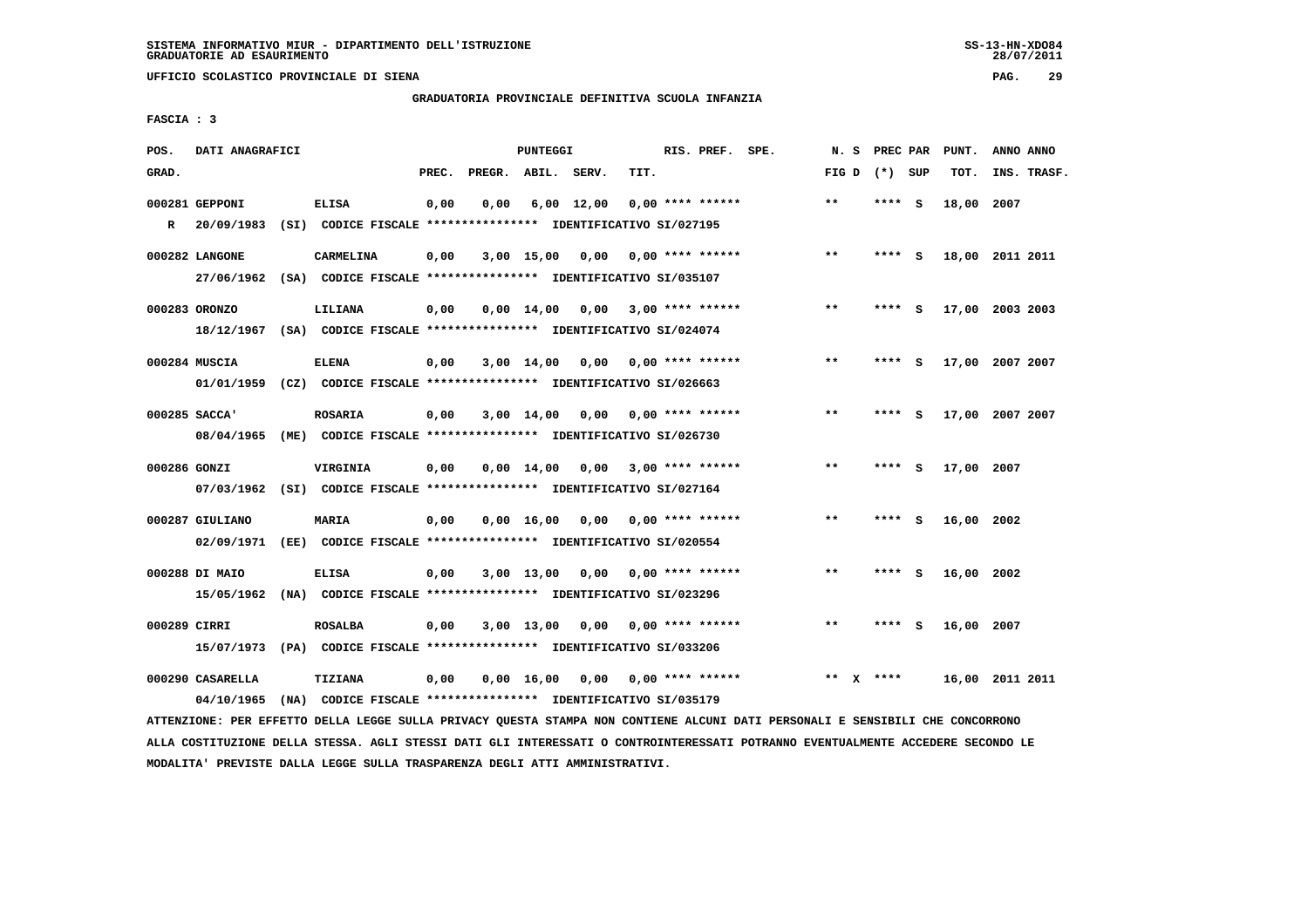**UFFICIO SCOLASTICO PROVINCIALE DI SIENA PAG. 30**

# **GRADUATORIA PROVINCIALE DEFINITIVA SCUOLA INFANZIA**

 **FASCIA : 3**

| POS.              | DATI ANAGRAFICI               |                                                                                               |       |              | <b>PUNTEGGI</b>    |       |                    | RIS. PREF. | SPE. | N.S          | PREC PAR        |     | PUNT.     | ANNO ANNO       |
|-------------------|-------------------------------|-----------------------------------------------------------------------------------------------|-------|--------------|--------------------|-------|--------------------|------------|------|--------------|-----------------|-----|-----------|-----------------|
| GRAD.             |                               |                                                                                               | PREC. | PREGR. ABIL. |                    | SERV. | TIT.               |            |      |              | FIG D $(*)$ SUP |     | TOT.      | INS. TRASF.     |
|                   | 000291 MINCHILLO              | LEOPOLDA<br>08/01/1961 (FG) CODICE FISCALE *************** IDENTIFICATIVO SI/035115           | 0,00  |              | 0,00 16,00         | 0,00  | $0.00$ **** ****** |            |      | $***$        | ****            | - s |           | 16,00 2011 2011 |
| 000292 ALOE       | 15/12/1966                    | GEMMA<br>(CS) CODICE FISCALE **************** IDENTIFICATIVO SI/025508                        | 0,00  |              | 0.00 15.00         | 0,00  | $0.00$ **** ****** |            |      | $***$        | ****            | ్   |           | 15,00 2005 2005 |
|                   | 000293 BELLOCCO<br>04/11/1980 | <b>FRANCESCA</b><br>(RC) CODICE FISCALE **************** IDENTIFICATIVO SI/027042             | 0,00  |              | $0.00 \quad 12.00$ | 0,00  | $0.00$ **** ****** |            |      |              | ** $X$ **** S   |     |           | 12,00 2007 2007 |
| R                 | 000294 FRANCINI<br>14/01/1959 | <b>MARIA FILOMEN</b><br>(MT) CODICE FISCALE **************** IDENTIFICATIVO SI/027110         | 0,00  | 0,00         | 6,00               | 0,00  | $3,00$ **** ****** |            |      | $* *$        | X **** S        |     | 9,00      | 2007            |
| $\mathbf{R}$      | 000295 LEONARDI               | <b>SILVIA</b><br>27/06/1983 (SI) CODICE FISCALE **************** IDENTIFICATIVO SI/027209     | 0,00  | 0.00         | 6,00               | 0.00  | $0.00$ **** ****** |            |      |              | ** $X$ **** S   |     | 6,00 2007 |                 |
| 000296 RUSSO<br>R |                               | <b>ALESSIA</b><br>15/03/1987 (CS) CODICE FISCALE *************** IDENTIFICATIVO SI/026624     | 0,00  | 0,00         | 6,00               | 0,00  | $0.00$ **** ****** |            |      | $* *$        | ****            | ్   | 6,00      | 2007            |
| 000297 VIRGA<br>R |                               | <b>FRANCESCA</b><br>13/11/1986 (SI) CODICE FISCALE *************** IDENTIFICATIVO SI/027122   | 0,00  | 0.00         | 6,00               | 0.00  | $0.00$ **** ****** |            |      | $\star\star$ | ****            | - 5 | 6,00      | 2007            |
| R                 | 000298 FEDELI                 | <b>FRANCESCA</b><br>24/05/1985 (SI) CODICE FISCALE *************** IDENTIFICATIVO SI/027127   | 0.00  | 0.00         | 6,00               | 0.00  | $0.00$ **** ****** |            |      | $***$        | ****            | - S | 6,00 2007 |                 |
| R                 | 000299 MARTINI                | <b>ALESSANDRA</b><br>14/03/1984 (SI) CODICE FISCALE **************** IDENTIFICATIVO SI/027227 | 0,00  | 0.00         | 6,00               | 0.00  | $0.00$ **** ****** |            |      | $***$        | ****            | S.  | 6,00      | 2007            |
| 000300 GRAZI      |                               | PATRIZIA                                                                                      | 0,00  | 0,00         | 6,00               | 0,00  | $0.00$ **** ****** |            |      | $* *$        | ****            | - S | 6,00 2007 |                 |

 **R 17/08/1971 (SI) CODICE FISCALE \*\*\*\*\*\*\*\*\*\*\*\*\*\*\*\* IDENTIFICATIVO SI/027175**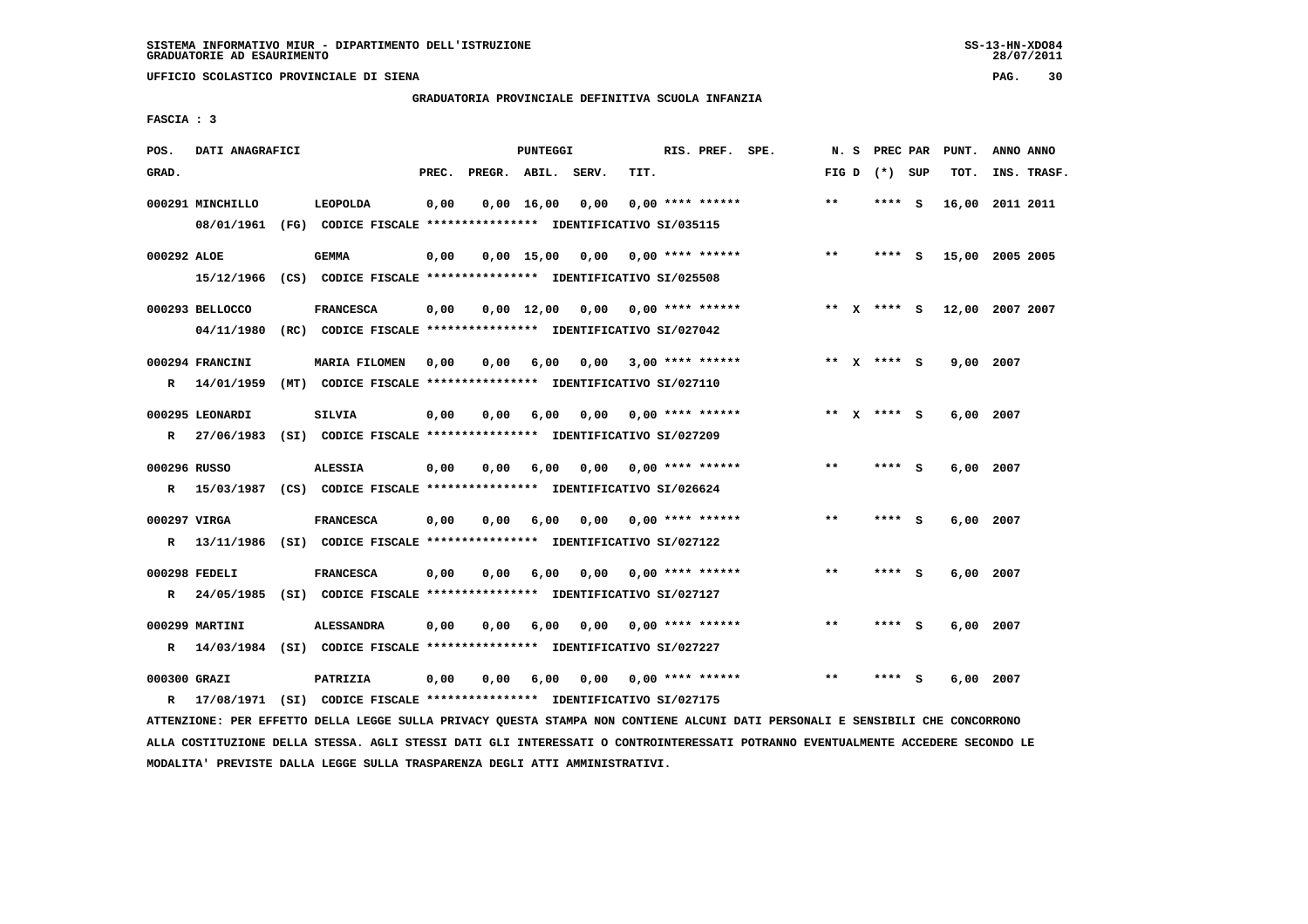**UFFICIO SCOLASTICO PROVINCIALE DI SIENA PAG. 31**

 **GRADUATORIA PROVINCIALE DEFINITIVA SCUOLA INFANZIA**

 **FASCIA : 3**

| POS.         | DATI ANAGRAFICI |                                                                           |       |                    | PUNTEGGI |      |                           | RIS. PREF. SPE. | N. S PREC PAR   |        |     | PUNT.       | ANNO ANNO   |
|--------------|-----------------|---------------------------------------------------------------------------|-------|--------------------|----------|------|---------------------------|-----------------|-----------------|--------|-----|-------------|-------------|
| GRAD.        |                 |                                                                           | PREC. | PREGR. ABIL. SERV. |          |      | TIT.                      |                 | FIG D $(*)$ SUP |        |     | TOT.        | INS. TRASF. |
|              |                 |                                                                           |       |                    |          |      |                           |                 | ** $X$ **** S   |        |     |             |             |
| 000301 LANDI |                 | <b>CLAUDIA</b>                                                            | 0,00  | 0,00               | 6,00     | 0,00 | $0.00$ **** ******        |                 |                 |        |     | 6,00 2009   |             |
| $\mathbb{R}$ |                 | 10/12/1982 (SI) CODICE FISCALE **************** IDENTIFICATIVO SI/027197  |       |                    |          |      |                           |                 |                 |        |     |             |             |
|              | 000302 PAGGETTI | <b>MARTINA</b>                                                            | 0,00  | 0,00               | 6,00     |      | $0,00$ $0,00$ **** ****** |                 | $***$           | **** S |     | $6,00$ 2009 |             |
|              |                 | R 21/10/1988 (SI) CODICE FISCALE *************** IDENTIFICATIVO SI/033313 |       |                    |          |      |                           |                 |                 |        |     |             |             |
|              |                 |                                                                           |       |                    |          |      |                           |                 |                 |        |     |             |             |
| 000303 ROSSI |                 | <b>ELEONORA</b>                                                           | 0,00  | 0,00               | 6,00     |      | $0,00$ $0,00$ **** ****** |                 | $* *$           | ****   | - S | 6,00 2009   |             |
| $\mathbb{R}$ |                 | 21/08/1988 (SI) CODICE FISCALE **************** IDENTIFICATIVO SI/033246  |       |                    |          |      |                           |                 |                 |        |     |             |             |
|              | 000304 AUDDINO  | VALENTINA                                                                 | 0,00  | 0.00               | 6,00     |      | $0,00$ $0,00$ **** ****** |                 | $* *$           | ****   |     | $6,00$ 2009 |             |
|              |                 | R 21/05/1988 (SI) CODICE FISCALE *************** IDENTIFICATIVO SI/033207 |       |                    |          |      |                           |                 |                 |        |     |             |             |
|              |                 |                                                                           |       |                    |          |      |                           |                 |                 |        |     |             |             |
|              | 000305 BIANCHI  | <b>FEDERICA</b>                                                           | 0,00  | 0,00               | 6,00     |      | $0,00$ $0,00$ **** ****** |                 | $* *$           | **** S |     | 6,00 2009   |             |
| R            |                 | 04/01/1987 (CS) CODICE FISCALE *************** IDENTIFICATIVO SI/033208   |       |                    |          |      |                           |                 |                 |        |     |             |             |
|              |                 |                                                                           |       |                    |          |      |                           |                 | $***$           |        |     |             |             |
|              | 000306 BAFFETTI | <b>LORNA</b>                                                              | 0,00  | 0.00               | 6,00     | 0,00 | $0.00$ **** ******        |                 |                 | **** S |     | $6,00$ 2009 |             |
|              |                 | R 23/01/1986 (GR) CODICE FISCALE *************** IDENTIFICATIVO SI/033209 |       |                    |          |      |                           |                 |                 |        |     |             |             |
| 000307 PALEI |                 | <b>ALESSIA</b>                                                            | 0,00  | 0,00               | 6,00     | 0,00 | $0.00$ **** ******        |                 | $* *$           | ****   |     | $6,00$ 2009 |             |
| R            |                 | 08/09/1982 (SI) CODICE FISCALE **************** IDENTIFICATIVO SI/027316  |       |                    |          |      |                           |                 |                 |        |     |             |             |
|              |                 |                                                                           |       |                    |          |      |                           |                 |                 |        |     |             |             |
| 000308 LO RE |                 | <b>FRANCESCA</b>                                                          | 0,00  | 0.00               | 6,00     | 0,00 | $0.00$ **** ******        |                 | $* *$           | ****   |     | $6,00$ 2009 |             |
|              |                 | R 04/05/1977 (MI) CODICE FISCALE *************** IDENTIFICATIVO SI/033211 |       |                    |          |      |                           |                 |                 |        |     |             |             |
| 000309 ROSSI |                 | <b>SILVIA</b>                                                             | 0,00  | 0,00               | 6,00     | 0,00 | $0.00$ **** ******        |                 | $* *$           | ****   | - S | 6,00 2009   |             |
| R            |                 | 02/07/1975 (GR) CODICE FISCALE *************** IDENTIFICATIVO SI/033212   |       |                    |          |      |                           |                 |                 |        |     |             |             |
|              |                 |                                                                           |       |                    |          |      |                           |                 |                 |        |     |             |             |
|              | 000310 BARTALI  | <b>ILARIA</b>                                                             | 0,00  | 0,00               | 6,00     |      | $0,00$ $0,00$ **** ****** |                 | **              | ****   | - S | $6,00$ 2011 |             |
| $\mathbf{R}$ | 17/04/1983      | (SI) CODICE FISCALE **************** IDENTIFICATIVO SI/026920             |       |                    |          |      |                           |                 |                 |        |     |             |             |